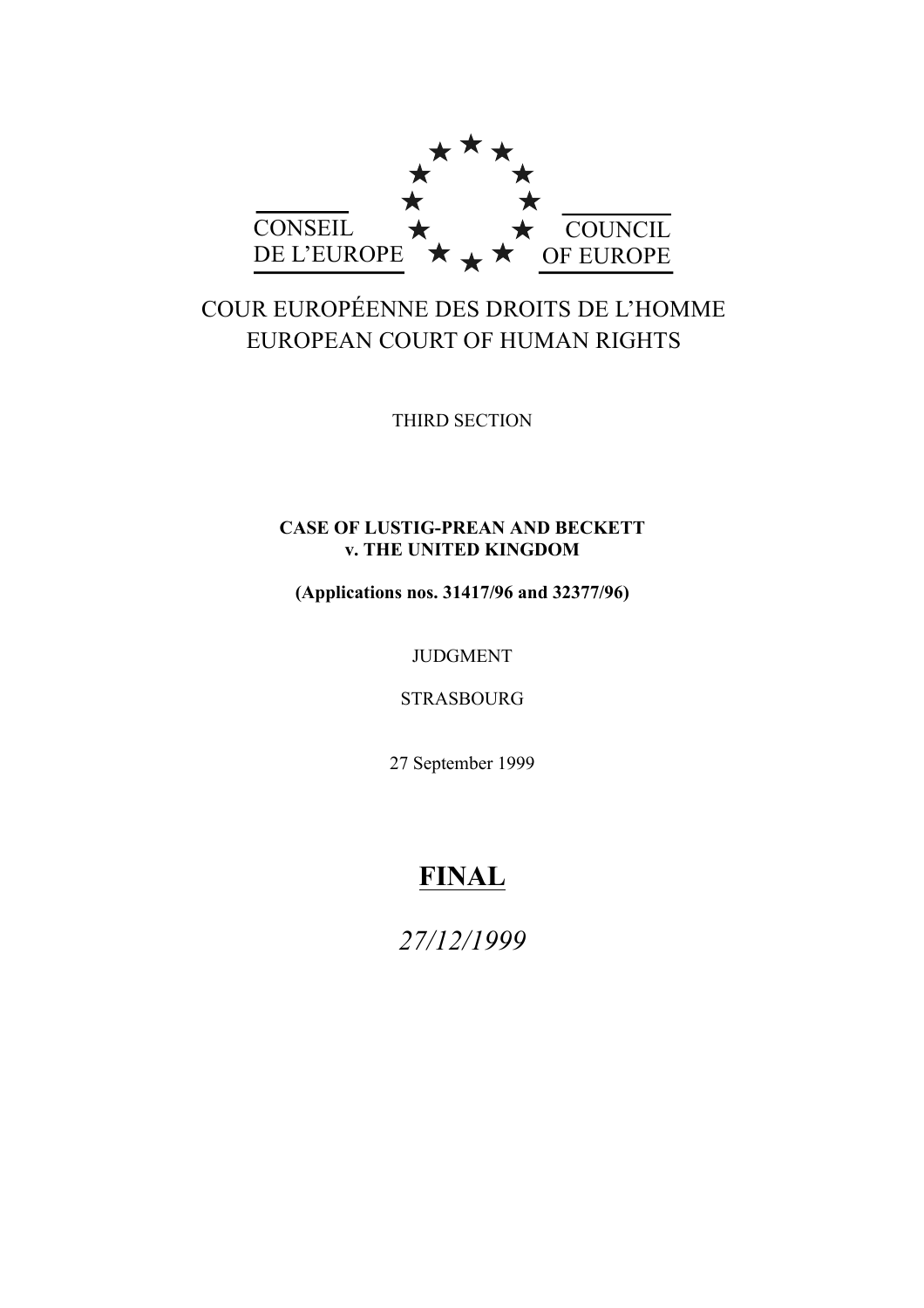## **In the case of Lustig-Prean and Beckett v. the United Kingdom**,

The European Court of Human Rights (Third Section), sitting as a Chamber composed of:

Mr J.-P. COSTA, *President*,

Sir Nicolas BRATZA,

Mr L. LOUCAIDES,

Mr P. KŪRIS,

Mr W. FUHRMANN,

Mrs H.S. GREVE,

Mr K. TRAJA, *Judges*,

and also of Ms S. DOLLÉ, *Section Registrar*,

Having deliberated in private on 18 May 1999 and on 24 August 1999,

Delivers the following judgment, which was adopted on the last-mentioned date:

## PROCEDURE

1. The case originated in two applications against the United Kingdom of Great Britain and Northern Ireland lodged with the European Commission of Human Rights ("the Commission") under former Article 25 of the Convention for the Protection of Human Rights and Fundamental Freedoms ("the Convention").

The first applicant, Mr Duncan Lustig-Prean, is a British national born in 1959 and resident in London. He was represented before the Commission and, subsequently, before the Court by Mr S. Grosz, a solicitor practising in London. His application was introduced on 23 April 1996 and was registered on 7 May 1996 under file no. 31417/96.

The second applicant, Mr John Beckett, is a British national born in 1970 and resident in Sheffield. He was represented before the Commission and, subsequently, before the Court by Ms H. Larter, a solicitor practising in Sheffield. His application was introduced on 11 July 1996 and was registered on 22 July 1996 under file no. 32377/96.

2. Both applicants complained that the investigations into their homosexuality and their discharge from the Royal Navy on the sole ground that they are homosexual constituted violations of Article 8 of the Covention taken alone and in conjunction with Article 14.

3. On 20 May 1997 the Commission (Plenary) decided to give notice of the applications to the United Kingdom Government ("the Government")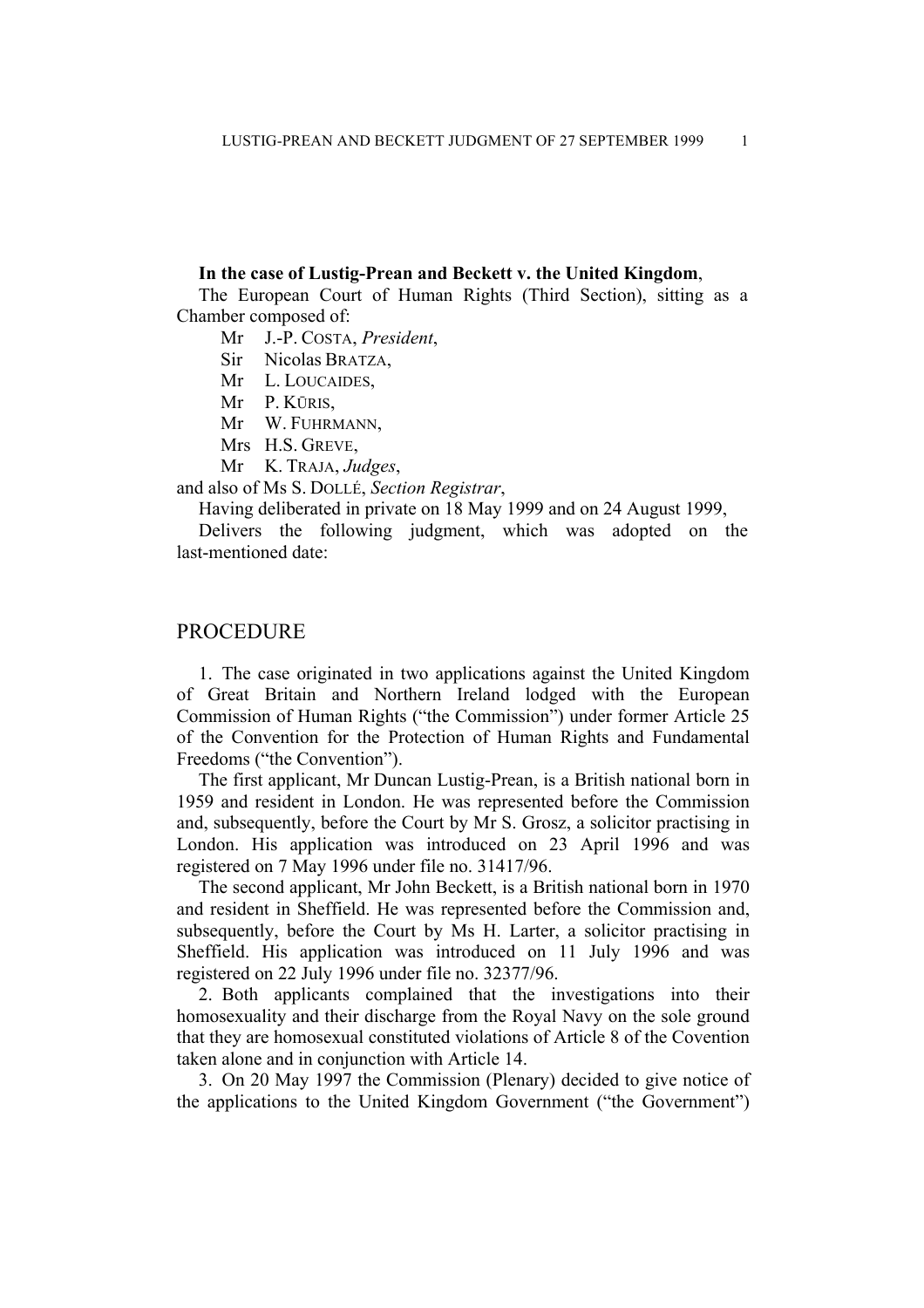and invited them to submit observations on the admissibility and merits of the applications. In addition, the applications were joined to two similar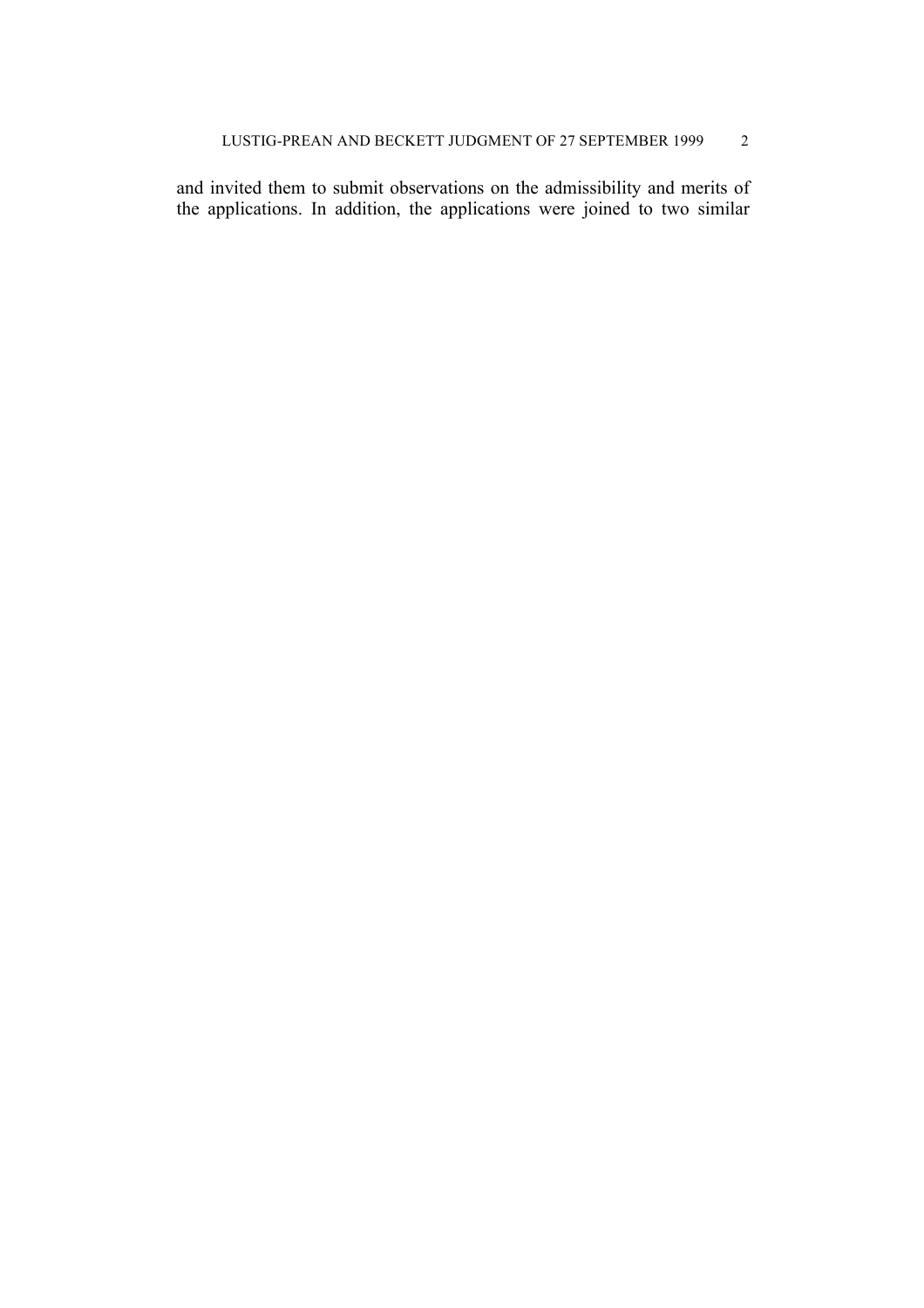applications (nos. 33985/96 and 33986/96, Smith v. the United Kingdom and Grady v. the United Kingdom).

The Government, represented by Mr M. Eaton and, subsequently, by Mr C. Whomersley, both Agents, Foreign and Commonwealth Office, submitted their observations on 17 October 1997, to which the applicants replied on 20 November and 8 December 1997, respectively.

4. On 17 January 1998 the Commission decided to adjourn the applications pending the outcome of a reference to the European Court of Justice ("ECJ") pursuant to Article 177 of the Treaty of Rome by the English High Court on the question of the applicability of the Council Directive on the Implementation of the Principle of Equal Treatment for Men and Women as regards Access to Employment, Vocational Training and Promotion and Working Conditions 76/207/EEC ("the Equal Treatment Directive") to a difference of treatment based on sexual orientation.

5. On 23 January 1998 the Commission granted Mr Beckett legal aid.

6. On 13 July 1998 the High Court delivered its judgment withdrawing its reference of the above question given the decision of the ECJ in the case of *R. v. Secretary of State for Defence, ex parte Perkins* (13 July 1998).

7. Following the entry into force of Protocol No. 11 on 1 November 1998 and in accordance with the provisions of Article 5  $\S$  2 thereof, the applications fall to be examined by the Court.

In accordance with Rule 52  $\frac{8}{9}$  1 of the Rules of Court<sup>1</sup>, the President of the Court, Mr L. Wildhaber, assigned the case to the Third Section. The Chamber constituted within the Section included *ex officio* Sir Nicolas Bratza, the judge elected in respect of the United Kingdom (Article 27 § 2 of the Convention and Rule 26 § 1 (a)), and Mr J.-P. Costa, Acting President of the Section and President of the Chamber (Rules 12 and 26 § 1 (a)). The other members designated by the latter to complete the Chamber were Mr L. Loucaides, Mr P. Kūris, Mr W. Fuhrmann, Mrs H.S. Greve and Mr K. Traja (Rule 26 § 1 (b)).

8. On 23 February 1998 the Chamber declared the applications admissible<sup>2</sup> and, while it retained the joinder of the present applications, it decided to disjoin them from the above-mentioned Smith and Grady cases. It was also decided to hold a hearing on the merits of the case.

9. On 4 May 1999 the President of the Chamber decided to grant Mr Lustig-Prean legal aid.

 $\overline{a}$ 

*Notes by the Registry*

<sup>1.</sup> The Rules of Court came into force on 1 November 1998.

<sup>2.</sup> The text of the Court's decision is obtainable from the Registry.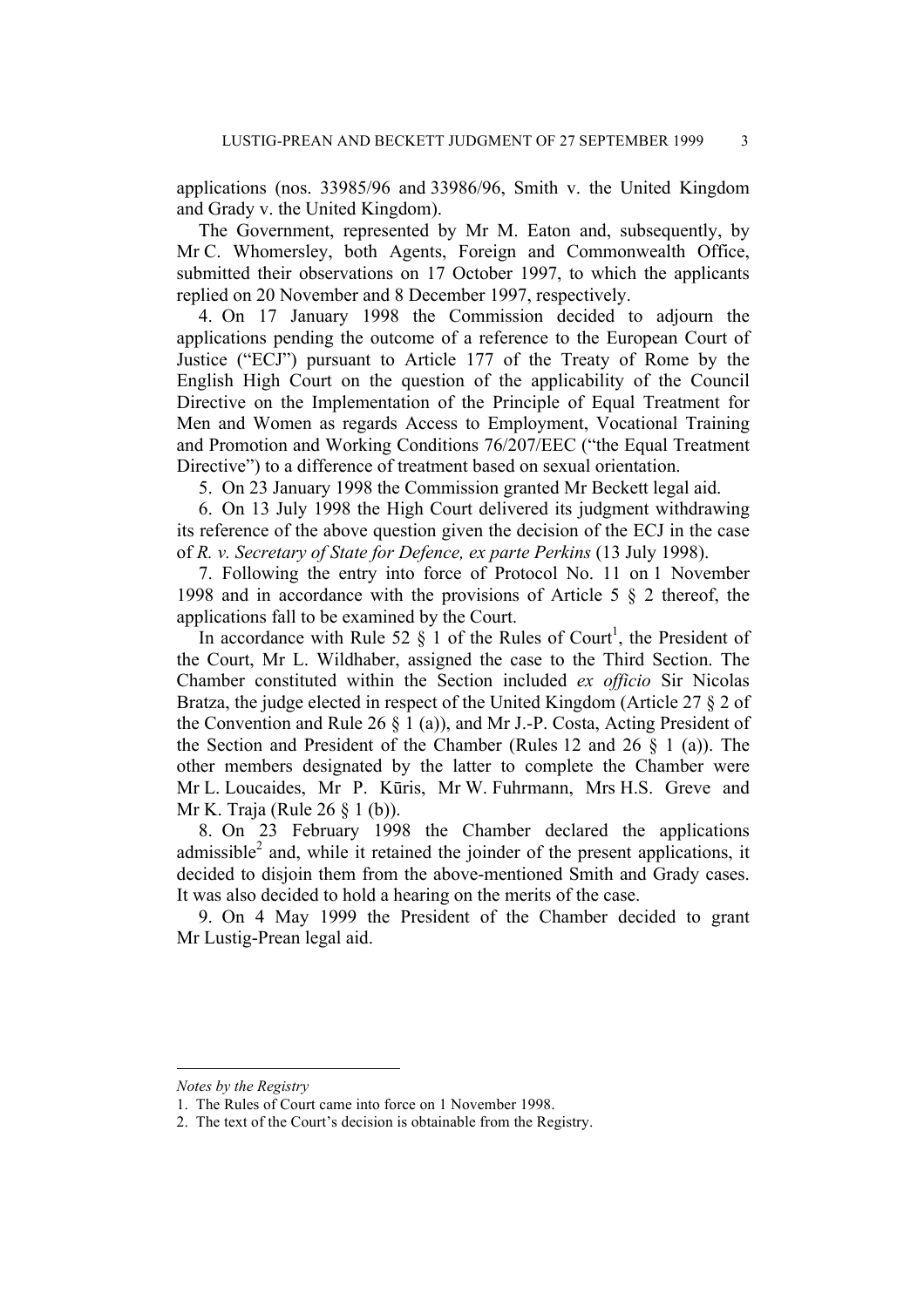10. The hearing in this case and in the case of Smith and Grady v. the United Kingdom took place in public in the Human Rights Building, Strasbourg, on 18 May 1999.

There appeared before the Court:

| (a) for the Government                      |                                                    |                |
|---------------------------------------------|----------------------------------------------------|----------------|
|                                             | Mr C. WHOMERSLEY, Foreign and Commonwealth Office, | Agent,         |
|                                             | Mr J. EADIE,                                       | Counsel,       |
|                                             | Mr J. BETTELEY,                                    |                |
|                                             | Ms J. PFIEFFER,                                    | Advisers;      |
| (b) for the applicants<br>Mr D. PANNICK QC, |                                                    |                |
|                                             | Mr J. BOWERS QC,                                   | Counsel,       |
|                                             | Mr S. GROSZ,                                       |                |
|                                             | Ms H. LARTER,                                      | Solicitors,    |
|                                             | Mr A. MASON,                                       | <i>Adviser</i> |
|                                             |                                                    |                |

The Court heard addresses by Mr Pannick and Mr Eadie.

## AS TO THE FACTS

## I. THE CIRCUMSTANCES OF THE CASE

## **A. The first applicant**

11. Mr Lustig-Prean (the first applicant) joined the Royal Navy Reserve as a radio operator and in 1982 commenced a career in the Royal Navy. On 27 April 1983 he became a midshipman in the executive branch of the navy. His evaluation of November 1989 noted that he was an officer with "great potential" and the "sort of person that the Royal Navy needs to attract and retain". His evaluation of December 1993 concluded that the applicant "is a balanced, enlightened and knowledgeable man who enjoys my complete trust in all matters. He is an outstanding prospect for early promotion to commander." In 1994 the applicant attained the rank of lieutenantcommander.

12. For about thirty months prior to June 1994 the applicant had been involved in a steady relationship with a civilian partner. In early June 1994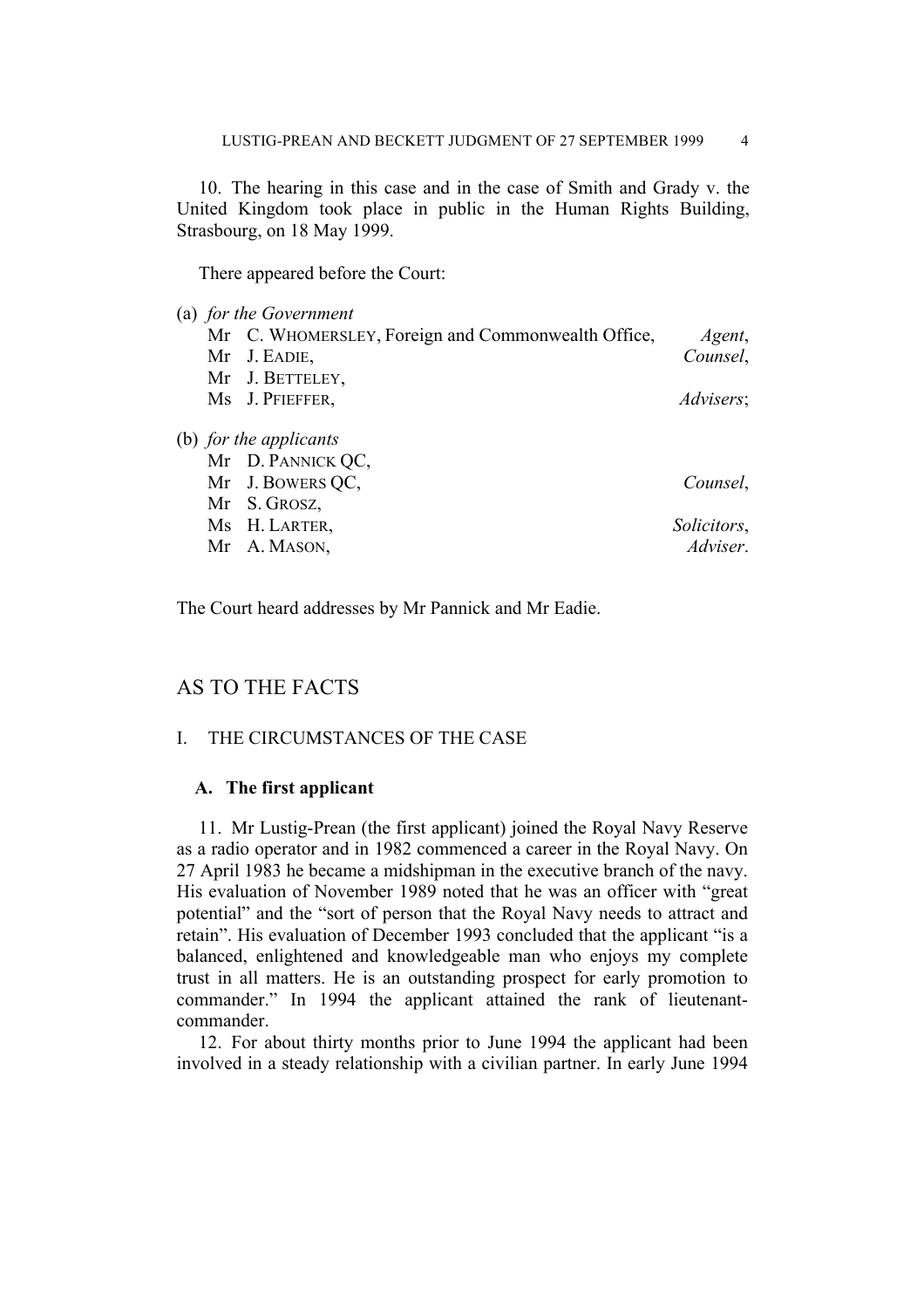the applicant was informed that the Royal Navy Special Investigations Branch ("the service police") had been given his name anonymously in connection with an allegation of homosexuality and was investigating the matter. The applicant admitted to his commanding officer that he was homosexual.

13. The applicant was interviewed on 13 June 1994 by personnel from the service police about his sexual orientation for approximately twenty minutes. At the beginning of the interview, the applicant was cautioned that he did not have to answer questions and that any responses could be used in evidence later. He was also informed that he could obtain legal advice. The applicant confirmed his awareness of those rights and agreed to be interviewed without legal advice. He then confirmed that he was homosexual, acknowledging that he had been a practising homosexual since his teenage years.

He was then asked, *inter alia*, whether he had had homosexual contact with service personnel (at least four questions on this subject), what type of sexual relations he had had with a particular person, when and where this had occurred, about his current relationship and whether his parents knew of his homosexuality. The applicant was asked repeatedly about who had tipped him off that he was the subject of an investigation by the service police and he was told that the question was put because the service police had "a lot of background knowledge about certain things" and there was somebody "providing information to us". The applicant indicated that he was anxious to assist the service police to make sure that the issue was kept as "private and discreet as possible". He was then informed that a search was normally completed but the search did not take place since, in anticipation, the applicant had already cleared his cabin of any incriminating evidence.

14. The applicant was again interviewed on 14 June 1994 for approximately ten minutes. It was explained to the applicant that the purpose of the interview was to ask him about an allegation, contained in an anonymous letter sent to the applicant's commanding officer some time previously, that the applicant had had a relationship with a serviceman. The interviewer then explained that he was "attempting to keep the need to visit Newcastle and to investigate this matter to a minimum", as the applicant wished. The applicant was then asked whether he had had the relationship as alleged in the letter. The anonymous letter was read. The writer claimed that he had recently had a relationship with the applicant, that the writer was HIV-positive and that he believed that the applicant was involved with a member of the armed forces. The applicant's comments were requested, in particular, as to who would have written the letter. The interviewer also enquired of the applicant "purely as a matter of interest, although it's a personal thing" whether the applicant was HIV-positive. In this context, it was indicated a number of times to the applicant that the purpose of the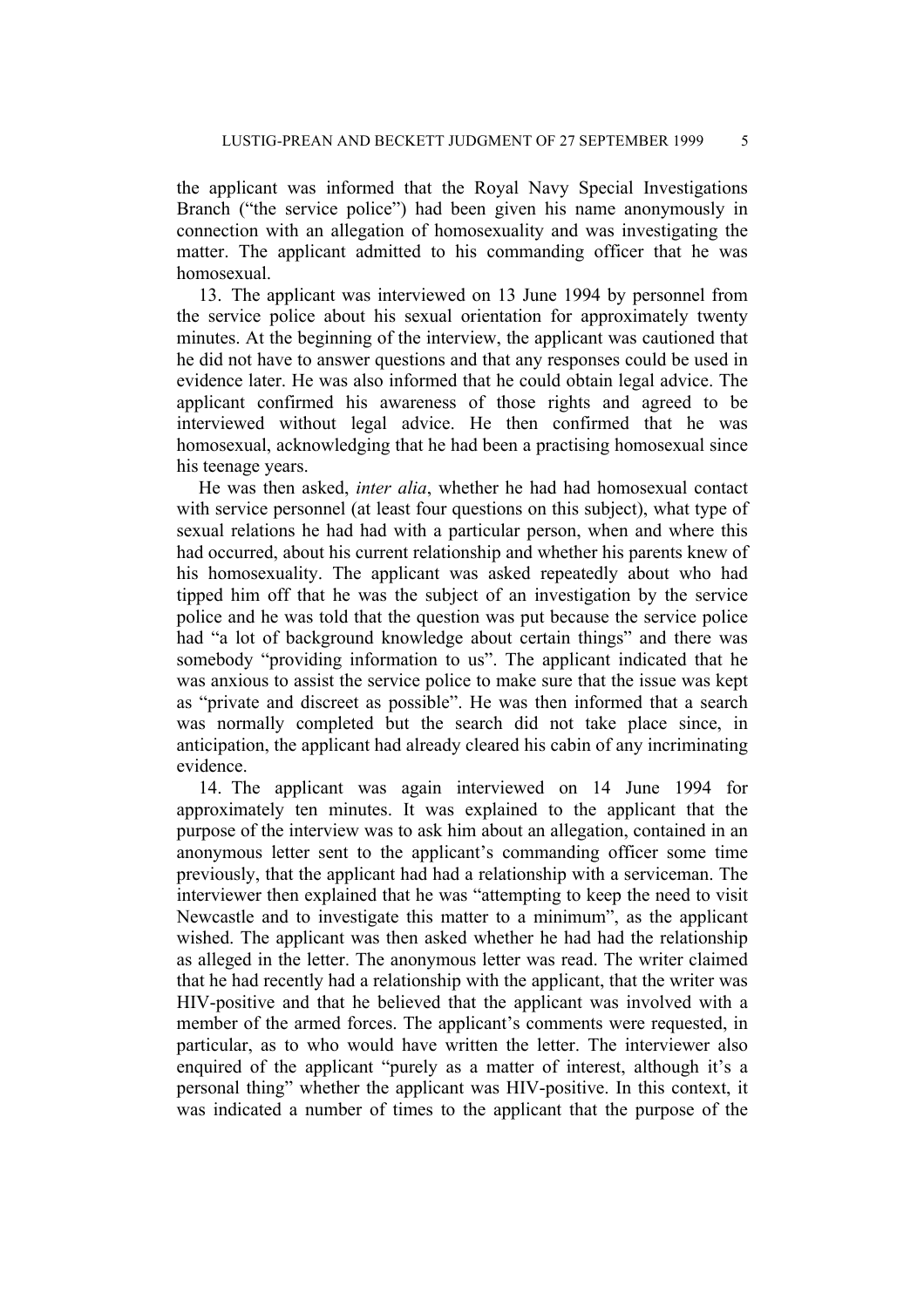second interview was to avoid further investigations. He was also told that it would "come back" on the applicant's interviewer if the latter did not properly follow up on the anonymous letter.

15. In a final evaluation dated 14 June 1994 the applicant's commander noted that the applicant left the ship "with a well-deserved reputation for outstanding professional ability and admirable personal qualities". He concluded that the applicant's "loyal, dependable and always dignified service" would be "sorely missed".

16. On 16 December 1994 the Admiralty Board informed the applicant that it had decided to terminate his commission and to discharge him, administratively, from the navy with effect from 17 January 1995. The ground for his discharge was his sexual orientation. The applicant's commission was removed and most of the bonus which he had received with that promotion was recouped by the naval authorities (£4,875 out of £6,000). His term of service would otherwise have terminated in 2009, with the possibility of renewal.

## **B. The second applicant**

17. On 20 February 1989 Mr Beckett (the second applicant) joined the Royal Navy, enlisting for twenty-two years' service. In 1991 he became a substantive weapons engineering mechanic. The applicant's report dated 27 November 1992 noted that he displayed potential in a number of areas essential to good leadership, that he had the ability to become an aboveaverage leading hand and that if he applied his new skills wisely he could, with experience, be considered as a potential officer candidate.

18. In May 1993 the applicant had been refused time off to deal with a personal matter (he wished to collect his Aids test results) and consequently he spoke with the chaplain, to whom he admitted his sexual orientation. On 10 May 1993 the applicant was asked by his lieutenant-commander to repeat what he had told the chaplain and he again admitted his homosexuality to that officer. He was then called for interview by the service police. He was cautioned in the same terms as the first applicant and told that he would not be questioned on the above admissions prior to a search of his locker. His consent to the search was requested and given. The interview, which had lasted approximately five minutes, was suspended pending the search. During the search, slides (of himself, his partner and some of his service friends) and personal postcards were seized.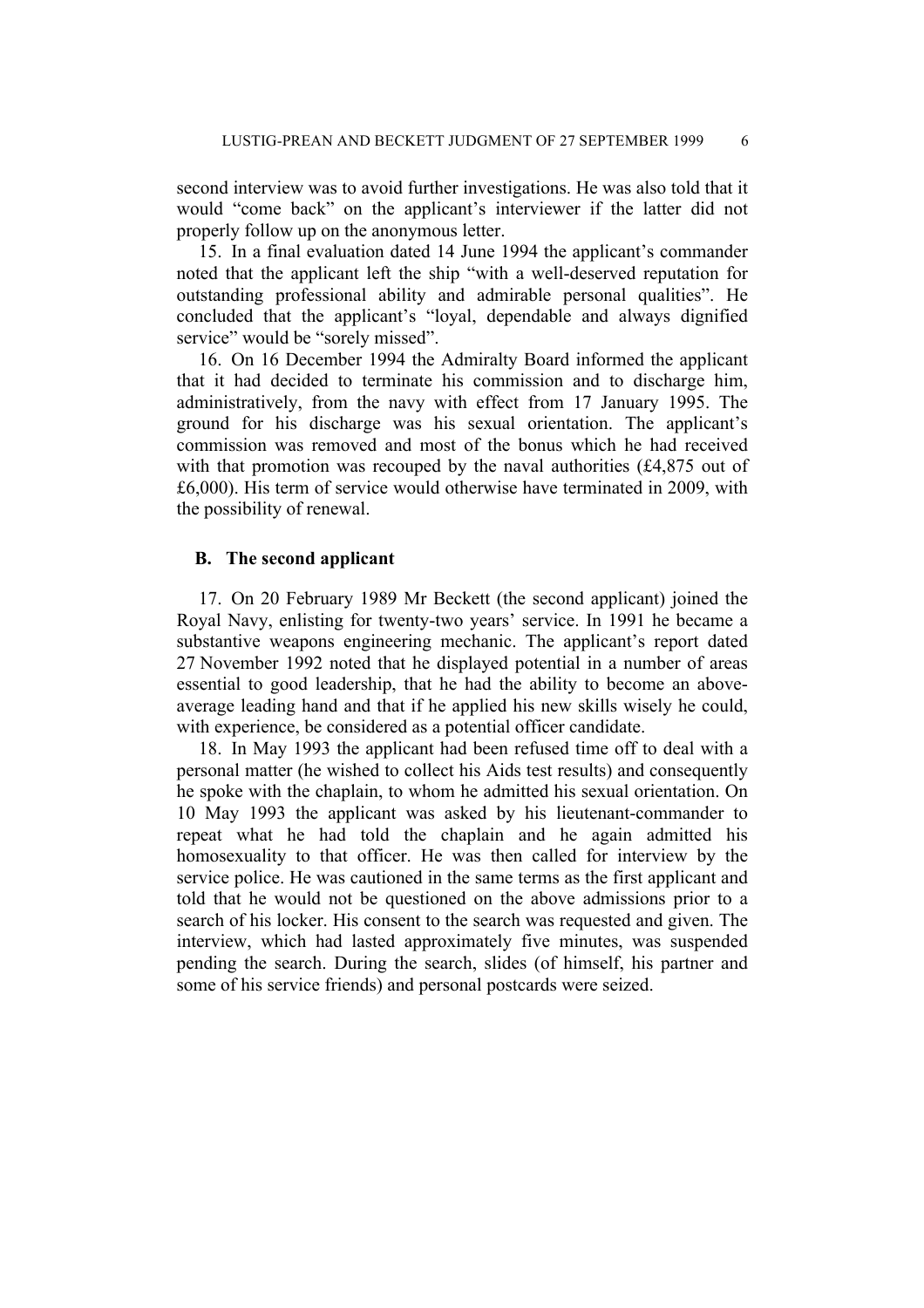19. The applicant's interview with the service police then resumed and lasted approximately one hour. The applicant immediately confirmed his homosexuality, later clarifying that he first had "niggling doubts" about his sexual orientation approximately two and a half years previously. He was then questioned about a previous relationship with a woman; he was asked the woman's name and where she was from, when he had that relationship, why it ended, whether they had a sexual relationship, whether he enjoyed their relationship and whether "she was enough for you". Details were sought as to how and what he did when he realised he was homosexual and, in this respect, he was asked what sort of feelings he had for a man, whether he had been "touched up" or "abused" as a child and whether he had bought pornographic magazines.

The applicant was then questioned about his first and current homosexual relationship which began in December 1992 and, in this regard, he was asked about his first night with his partner, who was "butch" and who was "bitch" in the relationship and what being "butch" meant in sexual terms. Detailed questions were put as to how they had sex and whether they used condoms, lubrication and other sex aids, whether they ever had sex in a public place and how they intended to develop the relationship. He was also asked about gay bars he frequented, whether he had ever joined contact magazines, whether his parents knew about his homosexuality and whether he agreed that his secret life could be used as a basis to blackmail him and render him a weak link in the service. The personal slides and postcards which had been taken from his locker were examined and the applicant was questioned in detail about their contents.

20. The service police report completed after the applicant's interview included several internal documents where it was noted that the applicant, in openly declaring his homosexuality and his relationship with a civilian, had effectively disposed "of any immediate potential security concern". For that reason, it was considered in the report that "no cause was identified for conducting a security interview with Beckett". That report also accepted that a case for fraudulent entry into the armed forces would be inappropriate given the date when the applicant had discovered his homosexuality. An officer, who advised the Admiralty Board on the applicant's discharge, noted that the applicant's reporting officers had commented on his "affability, intelligence, dedication and ambition" and pointed out that, had it not been for the applicant's homosexuality, "his Royal Navy career would have blossomed".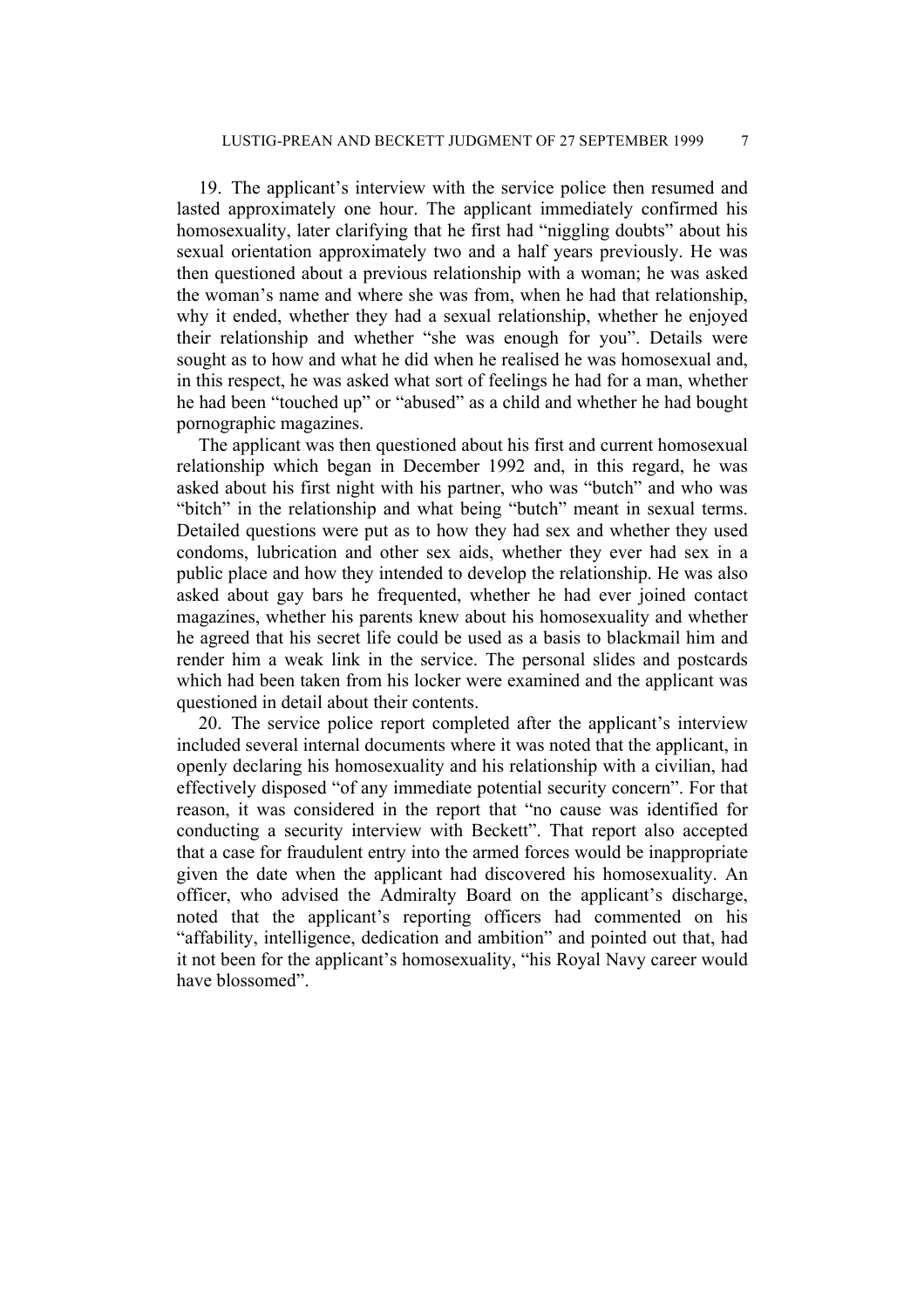21. Prior to his discharge, the applicant completed his duties and remained in communal sleeping accommodation with no reported difficulties. On 28 July 1993 the applicant's administrative discharge was approved on the basis of his homosexuality. The applicant then complained about the decision to discharge him to the Admiralty Board and on 6 December 1994 the Admiralty Board dismissed the applicant's complaint.

## **C. The applicants' judicial review proceedings (***R. v. Ministry of Defence, ex parte Smith and Others* **2 Weeky Law Reports 305)**

22. Along with Ms Smith and Mr Grady (see paragraph 3 above), the applicants obtained leave to apply for judicial review of the decisions to discharge them from the armed forces. The applicants argued that the policy of the Ministry of Defence against homosexuals in the armed forces was "irrational", that it was in breach of the Convention and that it was contrary to the Equal Treatment Directive. The Ministry of Defence maintained that the policy was necessary mainly to maintain morale and unit effectiveness, in view of the *loco parentis* role of the services as regards minor recruits and in light of the requirement of communal living in the armed forces.

23. On 7 June 1995 the High Court dismissed the application for judicial review, Lord Justice Simon Brown giving the main judgment of the court. He noted that the cases illustrated the hardships resulting from the absolute policy against homosexuals in the armed forces and that all four of the applicants had exemplary service records, some with reports written in glowing terms. Moreover, he found that in none of the cases before him was it suggested that the applicants' sexual orientation had in any way affected their ability to carry out their work or had any ill-effect on discipline. There was no reason to doubt that, but for their discharge on the sole ground of sexual orientation, they would have continued to perform their service duties entirely efficiently and with the continued support of their colleagues. All were devastated by their discharge.

Simon Brown LJ reviewed the background to the "age old" policy, the relevance of the Parliamentary Select Committee's report of 1991, the position in other armed forces around the world, the arguments of the Ministry of Defence (noting that the security argument was no longer of substantial concern to the Government) together with the applicants' arguments against the policy. He considered that the balance of argument clearly lay with the applicants, describing the applicants' submissions in favour of a conduct-based code as "powerful". In his view, the tide of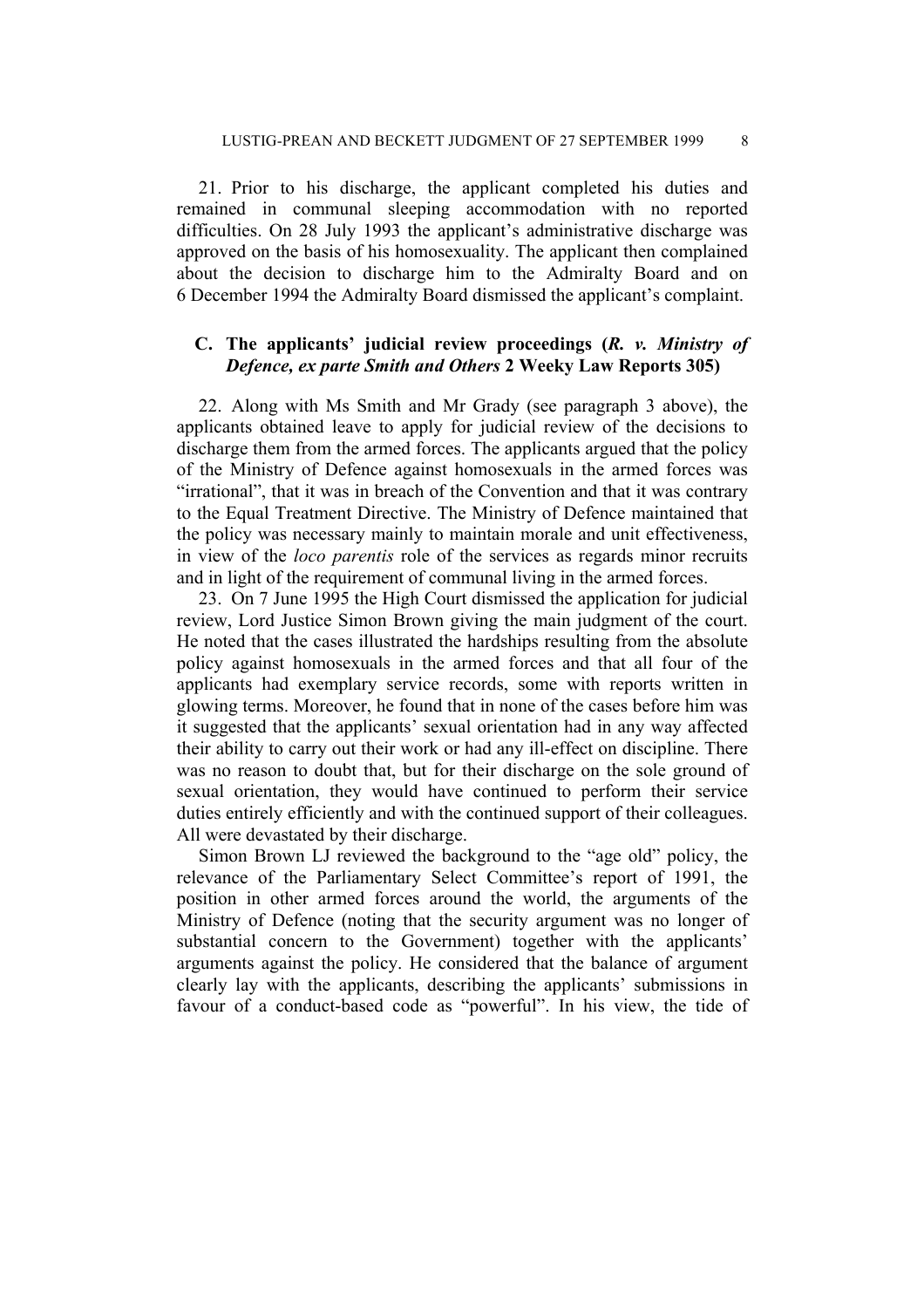history was against the Ministry of Defence. He further observed that it was improbable, whatever the High Court would say, that the policy could survive for much longer and added, "I doubt whether most of those present in court throughout the proceedings now believe otherwise."

24. However, having considered arguments as to the test to be applied in the context of these judicial review proceedings, Simon Brown LJ concluded that the conventional Wednesbury principles, adapted to a human rights context, should be applied.

Accordingly, where fundamental human rights were being restricted, the Minister of Defence needed to show that there was an important competing interest to justify the restriction. The primary decision was for him and the secondary judgment of the court amounted to asking whether a reasonable Minister, on the material before him, could have reasonably made that primary judgment. He later clarified that it was only if the purported justification "outrageously defies logic or accepted moral standards" that the court could strike down the Minister's decision. He noted that within the limited scope of that review, the court had to be scrupulous to ensure that no recognised ground of challenge was in truth available to an applicant before rejecting the application. When the most fundamental human rights are threatened, the court would not, for example, be inclined to overlook some minor flaw in the decision-making process, or to adopt a particularly benevolent view of the Minister's evidence, or to exercise its discretion to withhold relief. However, he emphasised that, even where the most fundamental human rights were being restricted, "the threshold of unreasonableness is not lowered".

It was clear that the Secretary of State had cited an important competing public interest. But the central question was whether it was reasonable for the Secretary of State to take the view that allowing homosexuals into the forces would imperil that interest. He pointed out that, although he might have considered the Minister wrong,

"…[the courts] owe a duty ... to remain within their constitutional bounds and not trespass beyond them. Only if it were plain beyond sensible argument that no conceivable damage could be done to the armed services as a fighting unit would it be appropriate for this Court now to remove the issue entirely from the hands of both the military and of the government. If the Convention … were part of our law and we were accordingly entitled to ask whether the policy answers a pressing social need and whether the restriction on human rights involved can be shown proportionate to the benefits then clearly the primary judgment … would be for us and not others: the constitutional balance would shift. But that is not the position. In exercising merely a secondary judgment, this Court is bound to act with some reticence. Our approach must reflect, not overlook, where responsibility ultimately lies for the defence of the realm and recognise too that Parliament is exercising a continuing supervision over this area of prerogative power."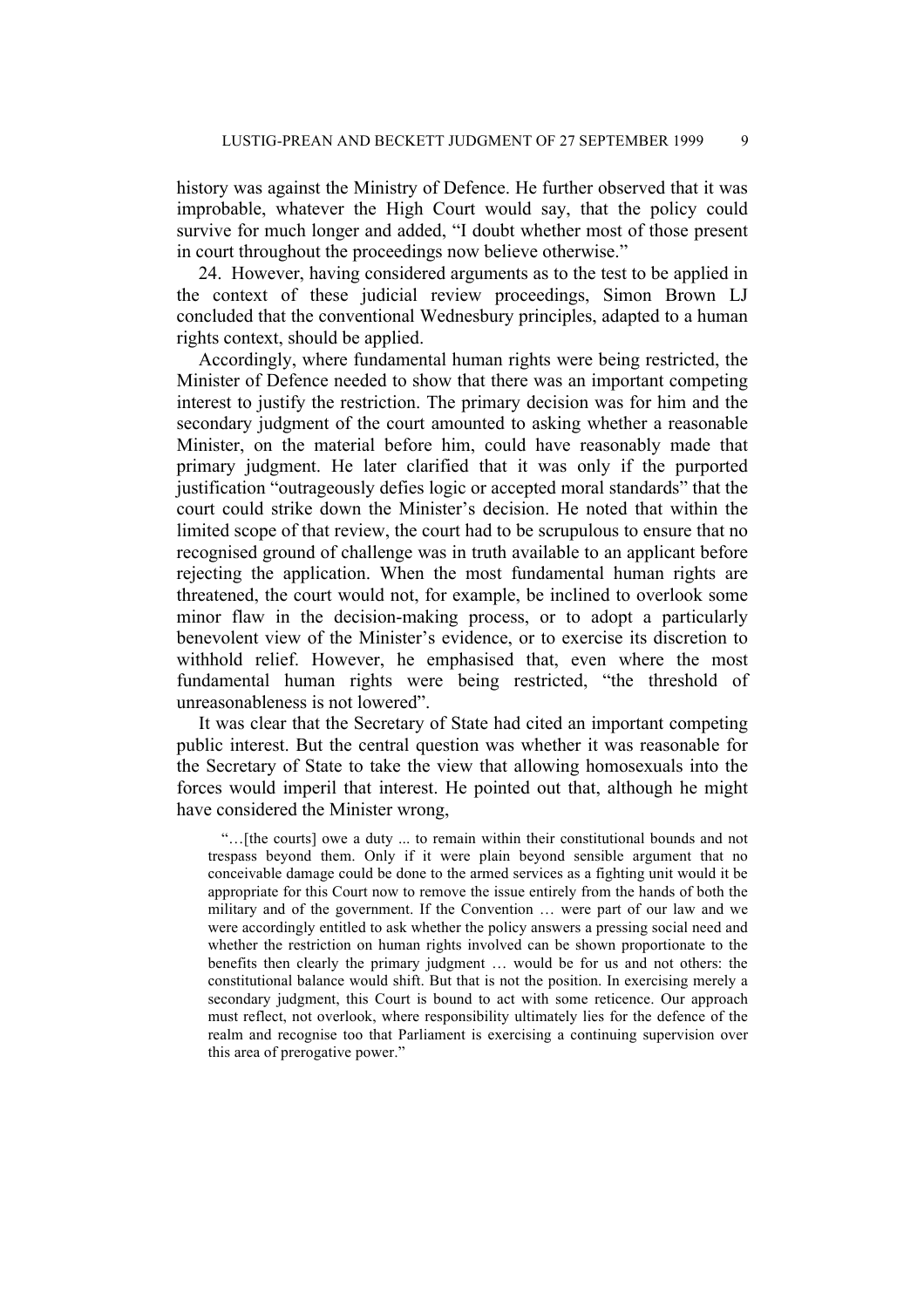Accordingly, while the Minister's suggested justification for the ban may have seemed "unconvincing", the Minister's stand could not properly be said to be unlawful. It followed that the applications had to be rejected "albeit with hesitation and regret". A brief analysis of the Convention's case-law led the judge to comment that he strongly suspected that, as far as the United Kingdom's obligations were concerned, the days of the policy were numbered.

25. Simon Brown LJ also found that the Equal Treatment Directive was not applicable to discrimination on grounds of sexual orientation and that the domestic courts could not rule on Convention matters. He also observed that the United States, Canada, Australia, New Zealand, Ireland, Israel, Germany, France, Norway, Sweden, Austria and the Netherlands permitted homosexuals to serve in their armed forces and that the evidence indicated that the only countries operating a blanket ban were Turkey and Luxembourg (and, possibly, Portugal and Greece).

26. In August 1995 a consultation paper was circulated by the Ministry of Defence to "management" levels in the armed forces relating to the Ministry of Defence's policy against homosexuals in those forces. The covering letter circulating this paper pointed out that the "Minister for the Armed Forces has decided that evidence is to be gathered within the Ministry of Defence in support of the current policy on homosexuality". It was indicated that the case was likely to progress to the European courts and that the applicants in the judicial review proceedings had argued that the Ministry of Defence's position was "bereft of factual evidence" but that this was not surprising since evidence was difficult to amass given that homosexuals were not permitted to serve. Since "this should not be allowed to weaken the arguments for maintaining the policy", the addressees of the letter were invited to comment on the consultation paper and "to provide any additional evidence in support of the current policy by September 1995". The consultation paper attached referred, *inter alia*, to two incidents which were considered damaging to unit cohesion. The first involved a homosexual who had had a relationship with a sergeant's mess waiter and the other involved an Australian on secondment whose behaviour was described as "so disruptive" that his attachment was terminated.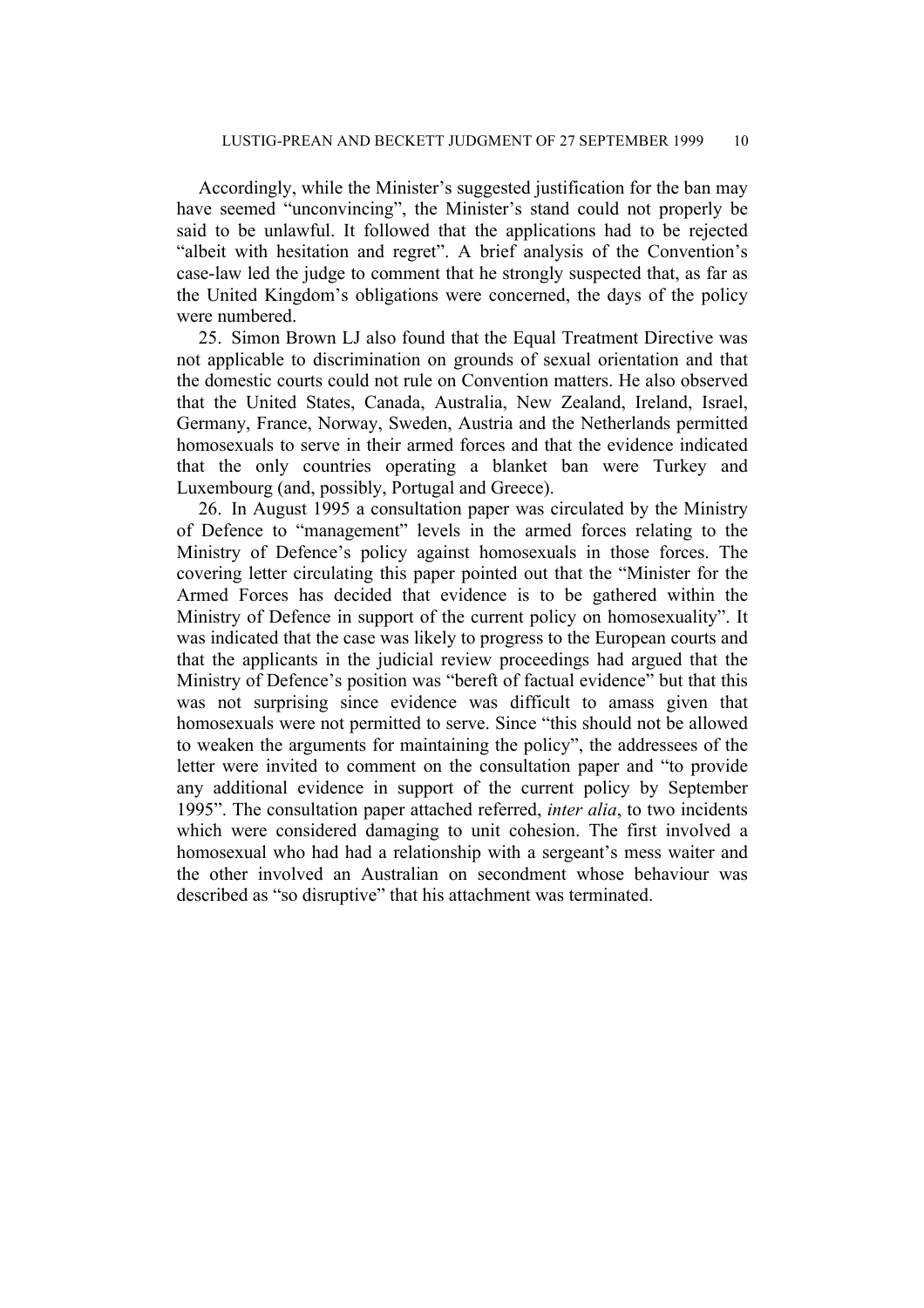27. On 3 November 1995 the Court of Appeal dismissed the applicants' appeal. The Master of the Rolls, Sir Thomas Bingham, delivered the main judgment (with which the two other judges of the Court of Appeal agreed).

28. As to the court's approach to the issue of "irrationality", he considered that the following submission was an accurate distillation of the relevant jurisprudence on the subject:

"the court may not interfere with the exercise of an administrative discretion on substantive grounds save where the court is satisfied that the decision is unreasonable in the sense that it is beyond the range of responses open to a reasonable decisionmaker. But in judging whether the decision-maker has exceeded this margin of appreciation the human rights context is important. The more substantial the interference with human rights, the more the court will require by way of justification before it is satisfied that the decision is reasonable in the sense outlined above."

He went on to quote from, *inter alia*, the judgment of Lord Bridge in *R. v. Secretary of State for the Home Department, ex parte Brind* [1991] 1 Appeal Cases 696, where it was pointed out that:

"the primary judgment as to whether the particular competing public interest justifies the particular restriction imposed falls to be made by the Secretary of State to whom Parliament has entrusted the discretion. But we are entitled to exercise a secondary judgment by asking whether a reasonable Secretary of State, on the material before him, could reasonably make that primary judgment."

Moreover, he considered that the greater the policy content of the decision and the more remote the subject matter of a decision from ordinary judicial experience, the more hesitant the court had to be in holding a decision to be irrational.

29. Prior to applying this test of irrationality, the Master of the Rolls noted that the case concerned innate qualities of a very personal kind, that the decisions of which the applicants complained had had a profound effect on their careers and prospects and that the applicants' rights as human beings were very much in issue. While the domestic court was not the primary decision-maker and while it was not the role of the courts to regulate the conditions of service in the armed forces, "it has the constitutional role and duty of ensuring that the rights of citizens are not abused by the unlawful exercise of executive power. While the court must properly defer to the expertise of responsible decision-makers, it must not shrink from its fundamental duty to 'do right to all manner of people' …".

30. He then reviewed, by reference to the test of irrationality outlined above, the submissions of the parties in favour of and against the policy, commenting that the applicants' arguments were "of very considerable cogency" which called to be considered in depth with particular reference to past experience in the United Kingdom, to the developing experience of other countries and to the potential effectiveness of a detailed prescriptive code in place of the present blanket ban. However, he concluded that the policy could not be considered "irrational" at the time the applicants were discharged from the armed forces, finding that the threshold of irrationality was "a high one" and that it had not been crossed in this case.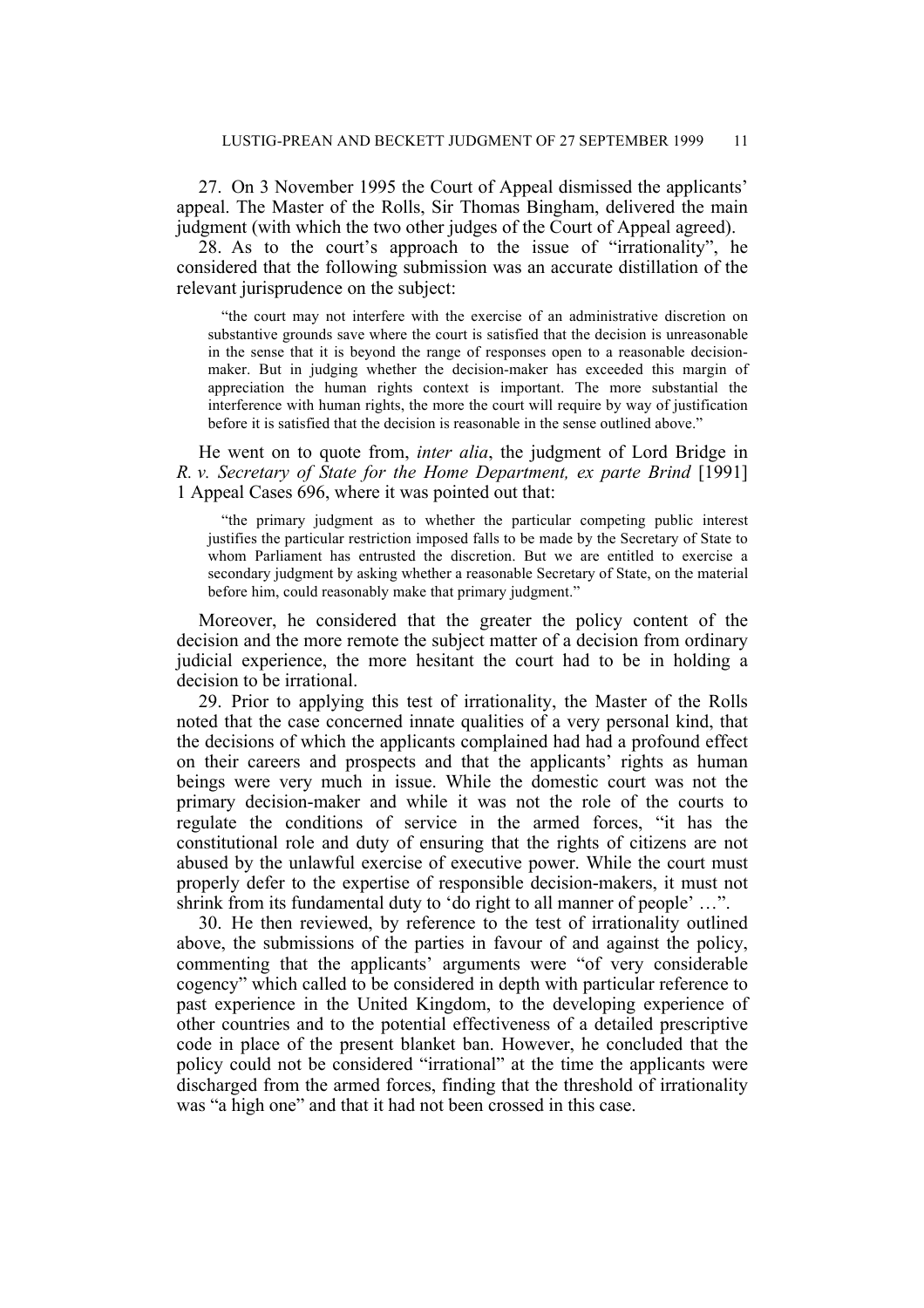#### 31. On the Convention, the Master of the Rolls noted as follows:

"It is, inevitably, common ground that the United Kingdom's obligation, binding in international law, to respect and ensure compliance with [Article 8 of the Convention] is not one that is enforceable by domestic courts. The relevance of the Convention in the present context is as background to the complaint of irrationality. The fact that a decision-maker failed to take account of Convention obligations when exercising an administrative discretion is not of itself a ground for impugning the exercise of that discretion<sup>"</sup>

He observed that to dismiss a person from his or her employment on the grounds of a private sexual preference, and to interrogate him or her about private sexual behaviour, would not appear to show respect for that person's private and family life and that there might be room for argument as to whether the policy answered a "pressing social need" and, in particular, was proportionate to the legitimate aim pursued. However, he held that these were not questions to which answers could be properly or usefully proffered by the Court of Appeal, but rather were questions for the European Court of Human Rights to which court the applicants might have to pursue their claim. He further accepted that the Equal Treatment Directive did not apply to complaints in relation to sexual orientation.

32. Henry LJ of the Court of Appeal agreed with the judgment of the Master of the Rolls and, in particular, with the latter's approach to the irrationality test and with his view on the inability of the court to resolve Convention issues. He questioned the utility of a debate as to the likely fate of the "longstanding" policy of the Ministry of Defence before the European Court of Human Rights with which the primary adjudicating role on the Convention lay. The Court of Appeal did not entertain "hypothetical questions". In Henry LJ's view, the only relevance of the Convention was as "background to the complaint of irrationality", which point had been already made by the Master of the Rolls. It was important to highlight this point since Parliament had not given the domestic courts primary jurisdiction over human rights issues contained in the Convention and because the evidence and submissions before the Court of Appeal related to that court's secondary jurisdiction and not to its primary jurisdiction.

33. Thorpe LJ of the Court of Appeal agreed with both preceding judgments and, in particular, with the views expressed on the rationality test to be applied and on its application in the particular case. The applicants' arguments that their rights under Article 8 had been breached were "persuasive" but the evidence and arguments that would ultimately determine that issue were not before the Court of Appeal. He also found that the applicants' challenge to the arguments in support of the policy was "completely persuasive" and added that what impressed him most in relation to the merits was the complete absence of illustration and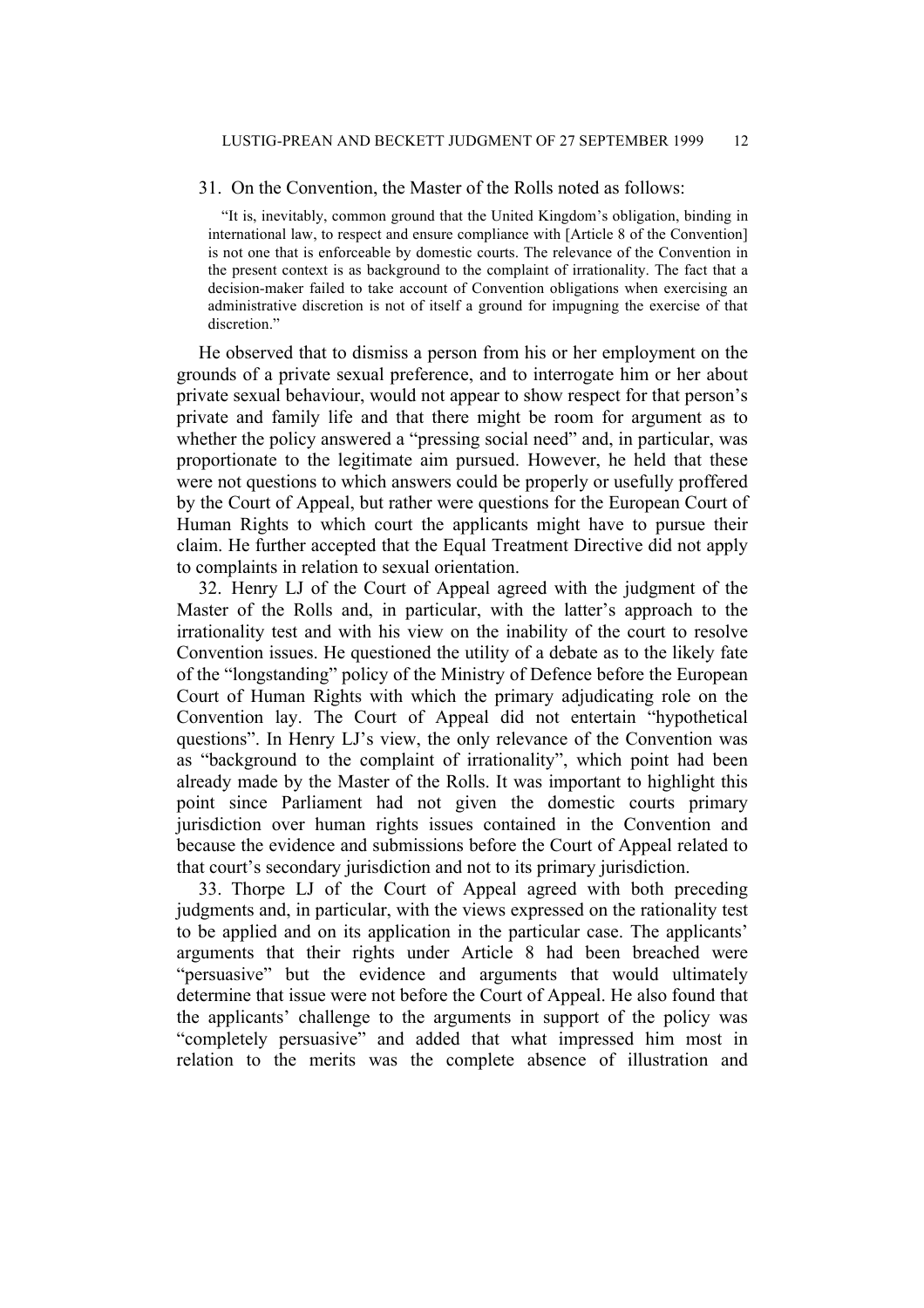substantiation by specific examples, not only in the Secretary of State's evidence filed in the High Court, but also in the case presented to the Parliamentary Select Committee in 1991. The policy was, in his view, "ripe for review and for consideration of its replacement by a strict conduct code". However, the applicants' attack on the Secretary of State's rationality fell "a long way short of success".

34. On 19 March 1996 the Appeals Committee of the House of Lords refused leave to appeal to the House of Lords.

#### **D. The applicants' Industrial Tribunal proceedings**

35. In December 1995 Mr Lustig-Prean issued proceedings in the Industrial Tribunal claiming unfair dismissal and sexual discrimination contrary to the Sexual Discrimination Act 1975. Those proceedings were adjourned pending the above-described application for leave to appeal to the House of Lords. Further to the rejection of the application, he requested the withdrawal of his Industrial Tribunal proceedings and those proceedings were dismissed by the Industrial Tribunal on 25 April 1996.

36. In December 1997 Mr Beckett also issued proceedings in the Industrial Tribunal claiming sexual discrimination contrary to the 1975 Act. In the light of subsequent decisions of the ECJ and of the domestic courts, the second applicant subsequently requested the withdrawal of those proceedings which were, on 27 August 1998, dismissed by the Industrial Tribunal.

## II. RELEVANT DOMESTIC LAW AND PRACTICE

#### **A. Decriminalisation of homosexual acts**

37. By virtue of section 1(1) of the Sexual Offences Act 1967, homosexual acts in private between two consenting adults (at the time meaning 21 years or over) ceased to be criminal offences. However, such acts continued to constitute offences under the Army and Air Force Acts 1955 and the Naval Discipline Act 1957 (Section 1(5) of the 1967 Act). Section 1(5) of the 1967 Act was repealed by the Criminal Justice and Public Order Act 1994 (which Act also reduced the age of consent to 18 years). However, section 146(4) of the 1994 Act provided that nothing in that section prevented a homosexual act (with or without other acts or circumstances) from constituting a ground for discharging a member of the armed forces.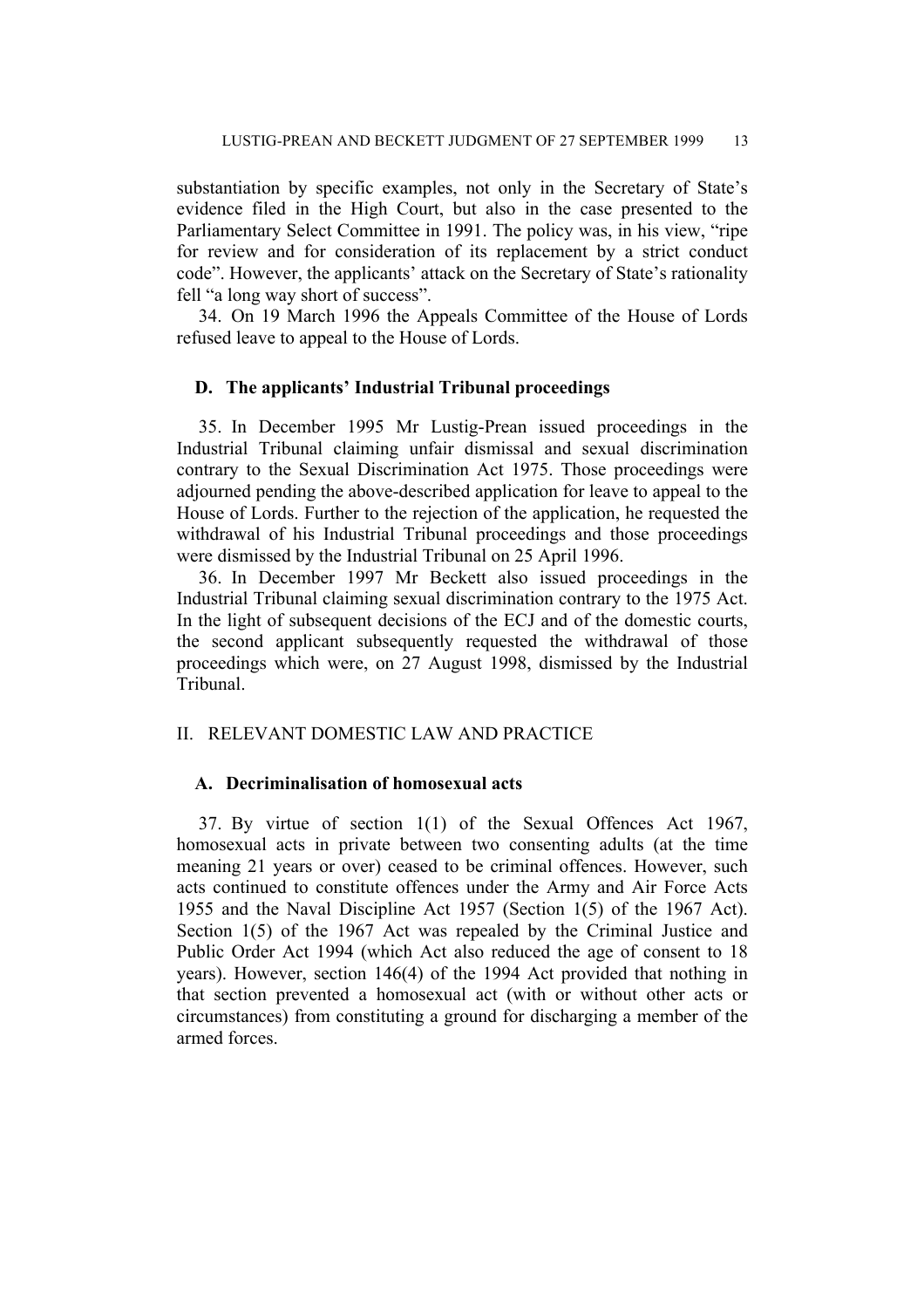## **B.** *R. v. Secretary of State for Defence, ex parte Perkins***, judgments of 13 March 1997 and 13 July 1998, and related cases**

38. On 30 April 1996 the ECJ decided that transsexuals were protected from discrimination on grounds of their transsexuality under European Community law (*P. v. S. and Cornwall County Council* [1996] Industrial Relations Law Reports 347).

39. On 13 March 1997 the High Court referred to the ECJ pursuant to Article 177 of the Treaty of Rome the question of the applicability of the Equal Treatment Directive to differences of treatment based on sexual orientation *(R. v. Secretary of State for Defence, ex parte Perkins*, 13 March 1997). Mr Perkins had been discharged from the Royal Navy on grounds of his homosexuality.

40. On 17 February 1998 the ECJ found that the Equal Pay Directive 75/117/EEC did not apply to discrimination on grounds of sexual orientation (*Grant v. South West Trains Ltd* [1998] Industrial Cases Reports 449).

41. Consequently, on 2 March 1998 the ECJ enquired of the High Court in the Perkins' case whether it wished to maintain the Article 177 reference. After a hearing between the parties, the High Court decided to withdraw the question from the ECJ *(R. v. Secretary of State for Defence, ex parte Perkins*, 13 July 1998). Leave to appeal was refused.

## **C. The Ministry of Defence policy on homosexual personnel in the armed forces**

42. As a consequence of the changes made by the Criminal Justice and Public Order Act 1994, updated Armed Forces' Policy and Guidelines on Homosexuality ("the Guidelines") were distributed to the respective service directorates of personnel in December 1994. The Guidelines provided, *inter alia*, as follows:

"Homosexuality, whether male or female, is considered incompatible with service in the armed forces. This is not only because of the close physical conditions in which personnel often have to live and work, but also because homosexual behaviour can cause offence, polarise relationships, induce ill-discipline and, as a consequence, damage morale and unit effectiveness. If individuals admit to being homosexual whilst serving and their Commanding Officer judges that this admission is well-founded they will be required to leave the services. ...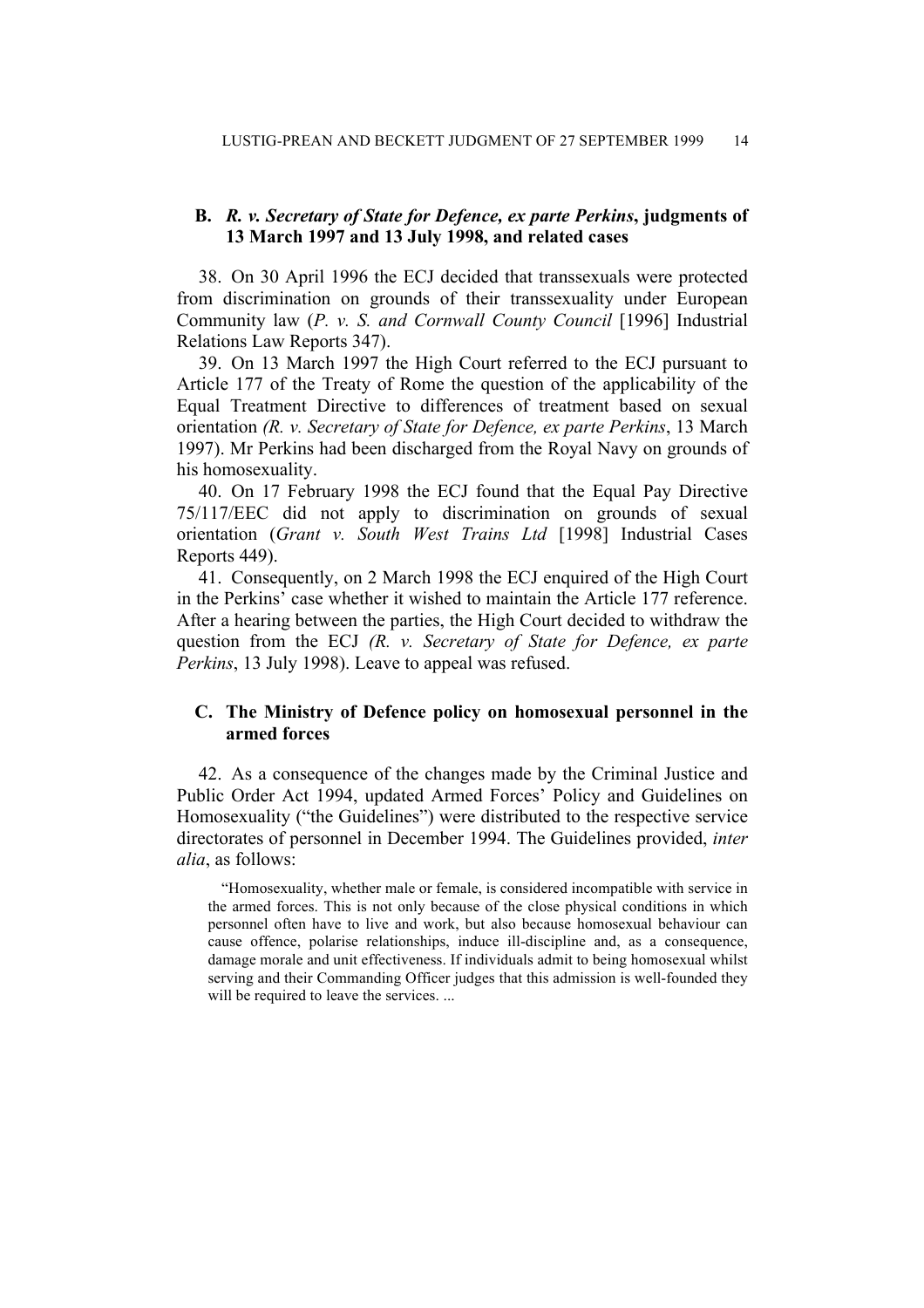The armed forces' policy on homosexuality is made clear to all those considering enlistment. If a potential recruit admits to being homosexual, he/she will not be enlisted. Even if a potential recruit admits to being homosexual but states that he/she does not at present nor in the future intend to engage in homosexual activity, he/she will not be enlisted. ...

In dealing with cases of suspected homosexuality, a Commanding Officer must make a balanced judgment taking into account all the relevant factors. ... In most circumstances, however, the interests of the individual and the armed forces will be best served by formal investigation of the allegations or suspicion. Depending on the circumstances, the Commanding Officer will either conduct an internal inquiry, using his own staff, or he will seek assistance from the Service Police. When conducting an internal inquiry he will normally discuss the matter with his welfare support staff. Homosexuality is not a medical matter, but there may be circumstances in which the Commanding Officer should seek the advice of the Unit Medical Officer on the individual concerned and may then, if the individual agrees, refer him/her to the Unit Medical Officer. ...

A written warning in respect of an individual's conduct or behaviour may be given in circumstances where there is some evidence of homosexuality but insufficient ... to apply for administrative discharge ... . If the Commanding Officer is satisfied on a high standard of proof of an individual's homosexuality, administrative action to terminate service ... is to be initiated, ... ."

One of the purposes of the Guidelines was the reduction of the involvement of the service police whose investigatory methods, based on criminal procedures, had been strongly resented and widely publicised in the past (confirmed at paragraph 9 of the Homosexual Policy Assessment Team's report of February 1996 which is summarised at paragraphs 44-55 below. However, paragraph 100 of this report indicated that investigation into homosexuality is part of "normal service police duties". )

43. The affidavit of Air Chief Marshal Sir John Frederick Willis KCB, CBE, Vice Chief of the Defence Staff, Ministry of Defence dated 4 September 1996, which was submitted to the High Court in the case of *R. v. Secretary of State for Defence, ex parte Perkins* (13 July1998), read, in so far as relevant, as follows:

"The policy of the Ministry of Defence is that the special nature of homosexual life precludes the acceptance of homosexuals and homosexuality in the armed forces. The primary concern of the armed forces is the maintenance of an operationally effective and efficient force and the consequent need for strict maintenance of discipline. [The Ministry of Defence] believes that the presence of homosexual personnel has the potential to undermine this.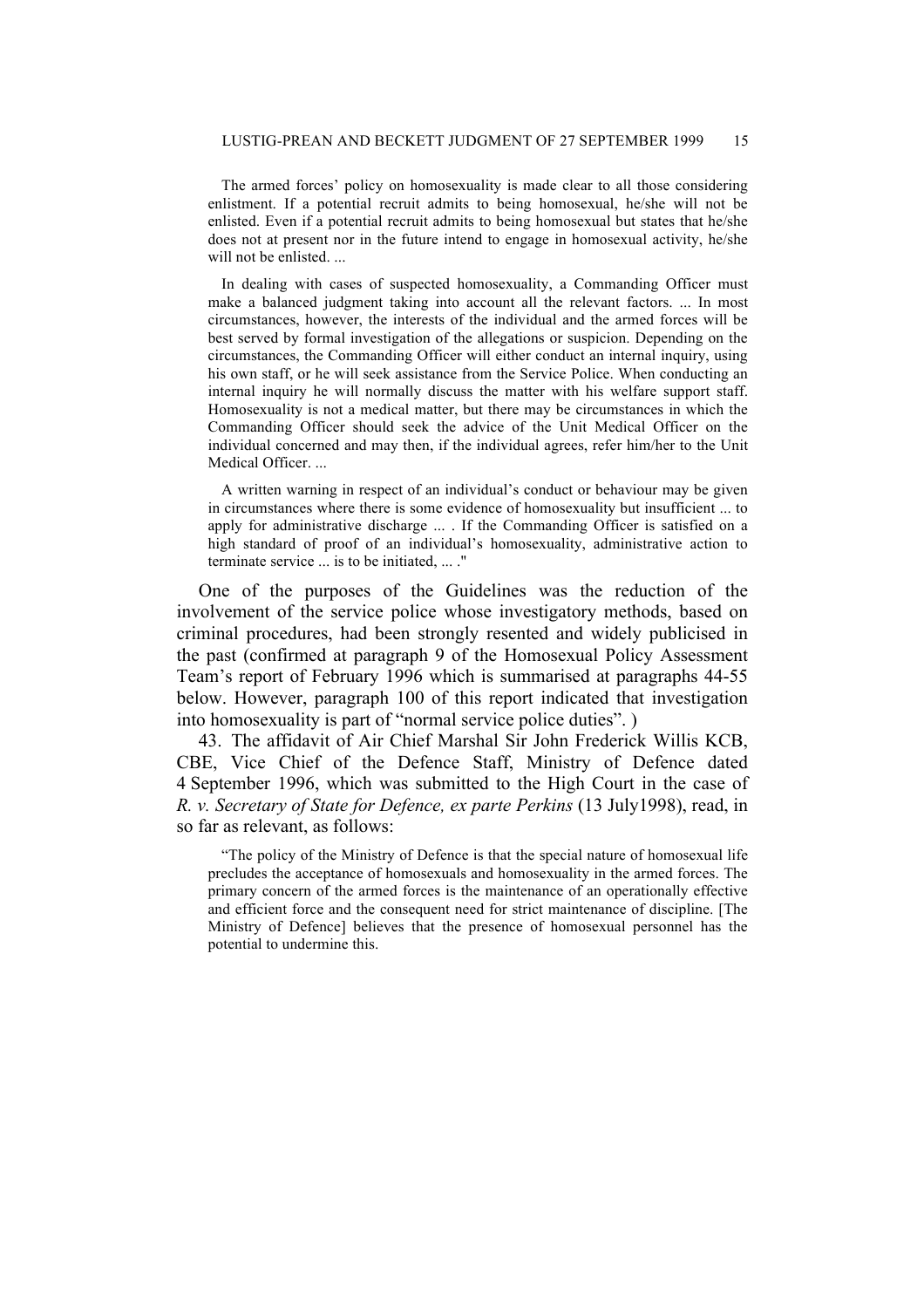The conditions of military life, both on operations and within the service environment, are very different from those experienced in civilian life. … The [Ministry of Defence] believes that these conditions, and the need for absolute trust and confidence between personnel of all ranks, must dictate its policy towards homosexuality in the armed forces. It is not a question of a moral judgement, nor is there any suggestion that homosexuals are any less courageous than heterosexual personnel; the policy derives from a practical assessment of the implications of homosexuality for fighting power."

## **D. The report of the Homosexuality Policy Assessment Team – February 1996**

#### *1. General*

44. Following the decision in the case *of R. v. Ministry of Defence, ex parte Smith and Others* 2 Weekly Law Reports 305, the Homosexuality Policy Assessment Team ("HPAT") was established by the Ministry of Defence in order to undertake an internal assessment of the armed forces' policy on homosexuality. The HPAT was composed of Ministry of Defence civil servants and representatives of the three services. The HPAT's assessment was to form the basis of the Ministry's evidence to the next Parliamentary Select Committee (as confirmed in the affidavit of Air Chief Marshal Sir John Frederick Willis referred to at paragraph 43 above). The HPAT was to consult the Ministry of Defence, the armed forces' personnel of all ranks, service and civilian staff responsible for carrying out the policy together with members of the legal adviser's staff. It was also to examine the policies of other nations (Annex D to the HPAT report).

The report of the HPAT was published in February 1996 and ran to approximately 240 pages, together with voluminous annexes. The startingpoint of the assessment was an assumption that homosexual men and women were in themselves no less physically capable, brave, dependable and skilled than heterosexuals. It was considered that any problems to be identified would lie in the difficulties which integration of declared homosexuals would pose to the military system which was largely staffed by heterosexuals. The HPAT considered that the best predictors of the "reality and severity" of the problems of the integration of homosexuals would be the service personnel themselves (paragraph 30 of the report).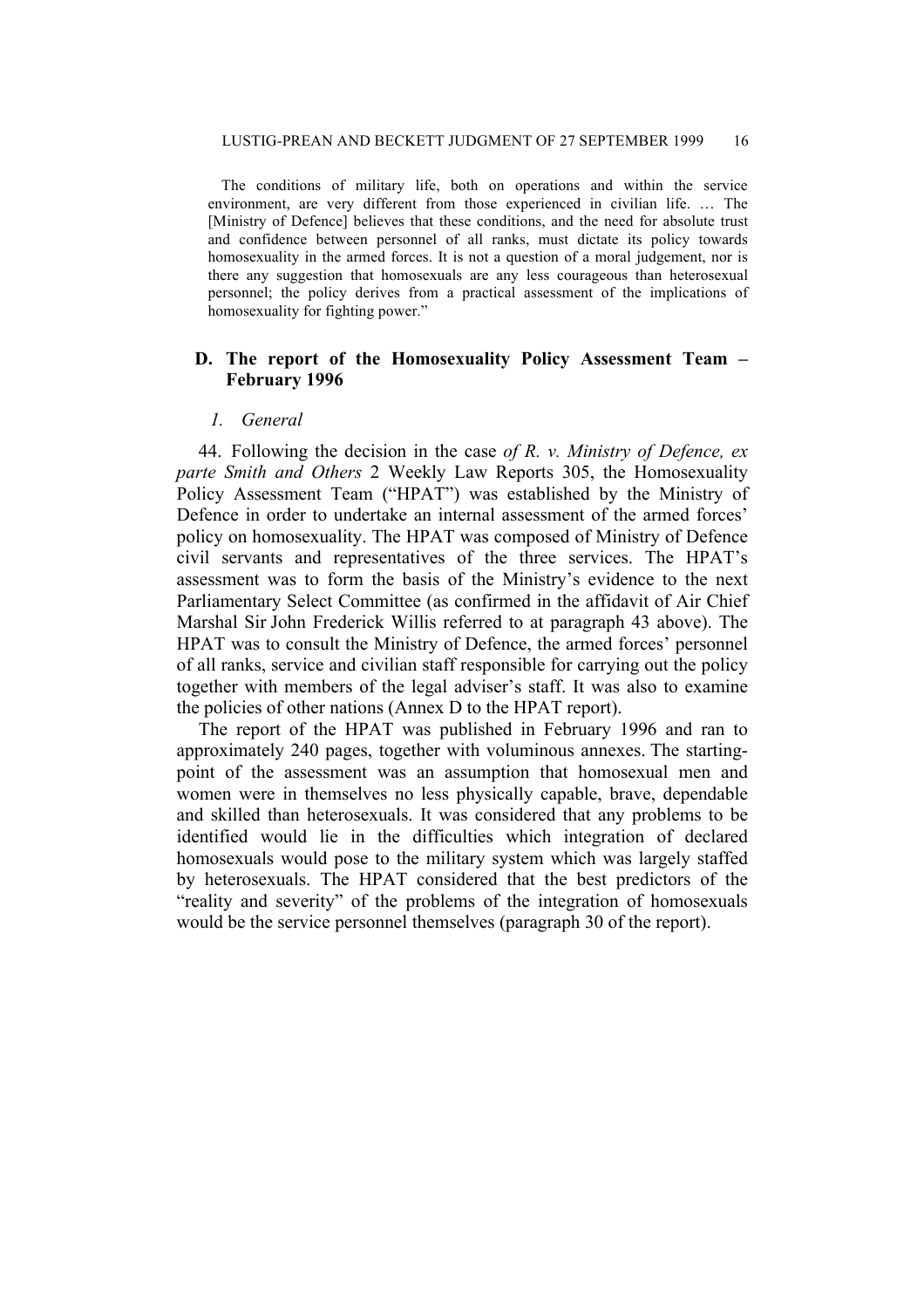#### *2. The methods of investigation used*

45. There were eight main areas of investigation (paragraph 28 of the report):

(a) The HPAT consulted with policy-makers in the Ministry of Defence. The latter emphasised the uniqueness of the military environment and the distinctly British approach to service life and the HPAT found little disagreement with this general perspective from the service people it interviewed (paragraph 37);

(b) A signal was sent to all members of the services, including the reserve forces, requesting any written views on the issues. By 16 January 1996 the HPAT had received 639 letters. 587 of these letters were against any change in the policy, 58 of which were multiply signed. Only 11 of those letters were anonymous (paragraphs 46-48);

(c) The HPAT attitude survey consisted of a questionnaire administered to a total of 1,711 service personnel chosen as representative of the services. The questionnaires were administered in examination-type conditions and were to be completed anonymously. The results indicated that there was "overwhelming support across the services" for the policy excluding homosexuals from the armed forces. Service personnel viewed homosexuality as clearly more acceptable in civilian than in service life (paragraphs 49-59 and Annex G);

(d) During the HPAT's visit to ten military bases in late 1995 in order to administer the above questionnaire, individual one-to-one interviews were conducted with personnel who had completed the attitude questionnaire. 180 interviewees randomly selected from certain ranks and occupational areas were selected from each of the ten units visited. Given the small number of interviewees, the responses were analysed qualitatively rather than quantitatively (Annex G);

(e) A number of single-service focus group discussions were held with randomly selected personnel from representative ranks and functions (Annex G refers to 36 such discussions whereas paragraph 61 of the report refers to 43). The purpose of the group discussions was to examine the breadth and depth of military views and to provide insights that would complement the survey results. The HPAT commented that the nature of the discussions showed little reticence in honestly and fully putting forward views; there was an "overwhelming view that homosexuality was not 'normal' or 'natural' whereas women and ethnic minorities were 'normal'". The vast majority of participants believed that the present ban on homosexuals should remain (paragraphs 61-69 and Annex G);

(f) One sub-team of the HPAT went to Australia, Germany and France and the other visited the United States, Canada and the Netherlands. The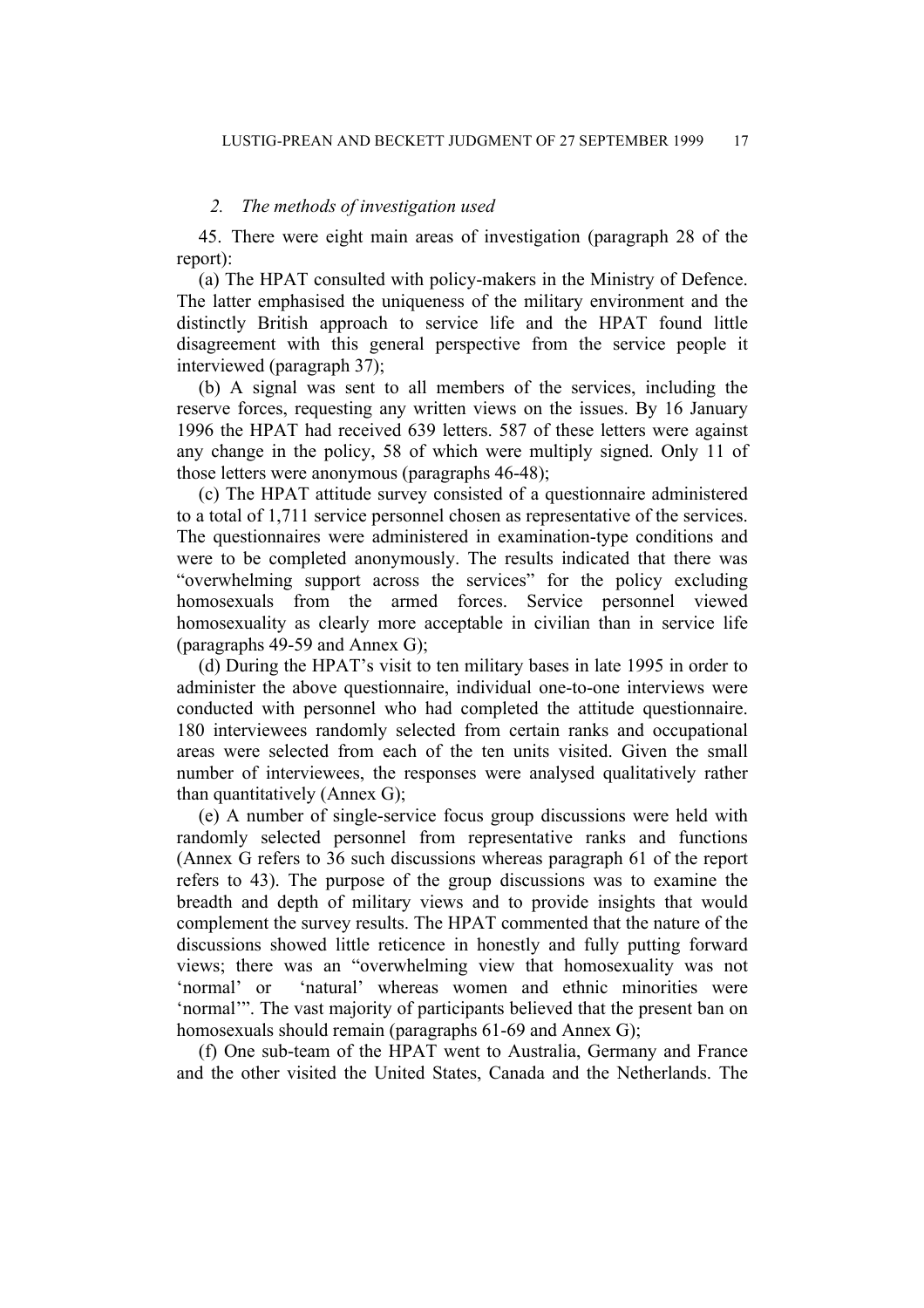HPAT interviewed an eminent Israeli military psychologist since the Israeli military would not accept the HPAT visit (paragraphs 70-77 and Annex H). It is also apparent that the HPAT spoke to representatives of the police, the fire service and the merchant navy (paragraphs 78-82);

(g) Tri-service regional focus discussion groups were also held to examine the breadth and depth of the personnel's views. The groups were drawn from the three services and from different units. Three such discussion groups were held and overall the results were the same as those from the single-service focus groups (paragraphs 83-84 and Annex G);

(h) Postal single-service attitude surveys were also completed by a randomly selected sample of personnel stratified by rank, age and gender. The surveys were distributed to 3,000 (6%) of the Royal Navy and Royal Marine personnel, to 6,000 (5.4%) of the Army personnel and to 4,491 (6%) of the Royal Air Force personnel. On average over half of the surveys were returned (paragraphs 65-86 and Annex G).

## *3. The impact on fighting power*

46. The HPAT report defined "fighting power" (often used interchangeably with combat effectiveness, operational efficiency or operational effectiveness) as the "ability to fight" which is in turn made up of three components. These are the "conceptual" and "physical" components together with the "moral component", the latter being defined as "the ability to get people to fight including morale, comradeship, motivation, leadership and management".

47. The focus throughout the assessment was upon the anticipated effects on fighting power and this was found to be the "key problem" in integrating homosexuals into the armed forces. It was considered well established that the presence of known or strongly suspected homosexuals in the armed forces would produce certain behavioural and emotional responses and problems which would affect morale and, in turn, significantly and negatively affect the fighting power of the armed forces.

These anticipated problems included controlling homosexual behaviour and heterosexual animosity, assaults on homosexuals, bullying and harassment of homosexuals, ostracism and avoidance, "cliquishness" and pairing, leadership and decision-making problems including allegations of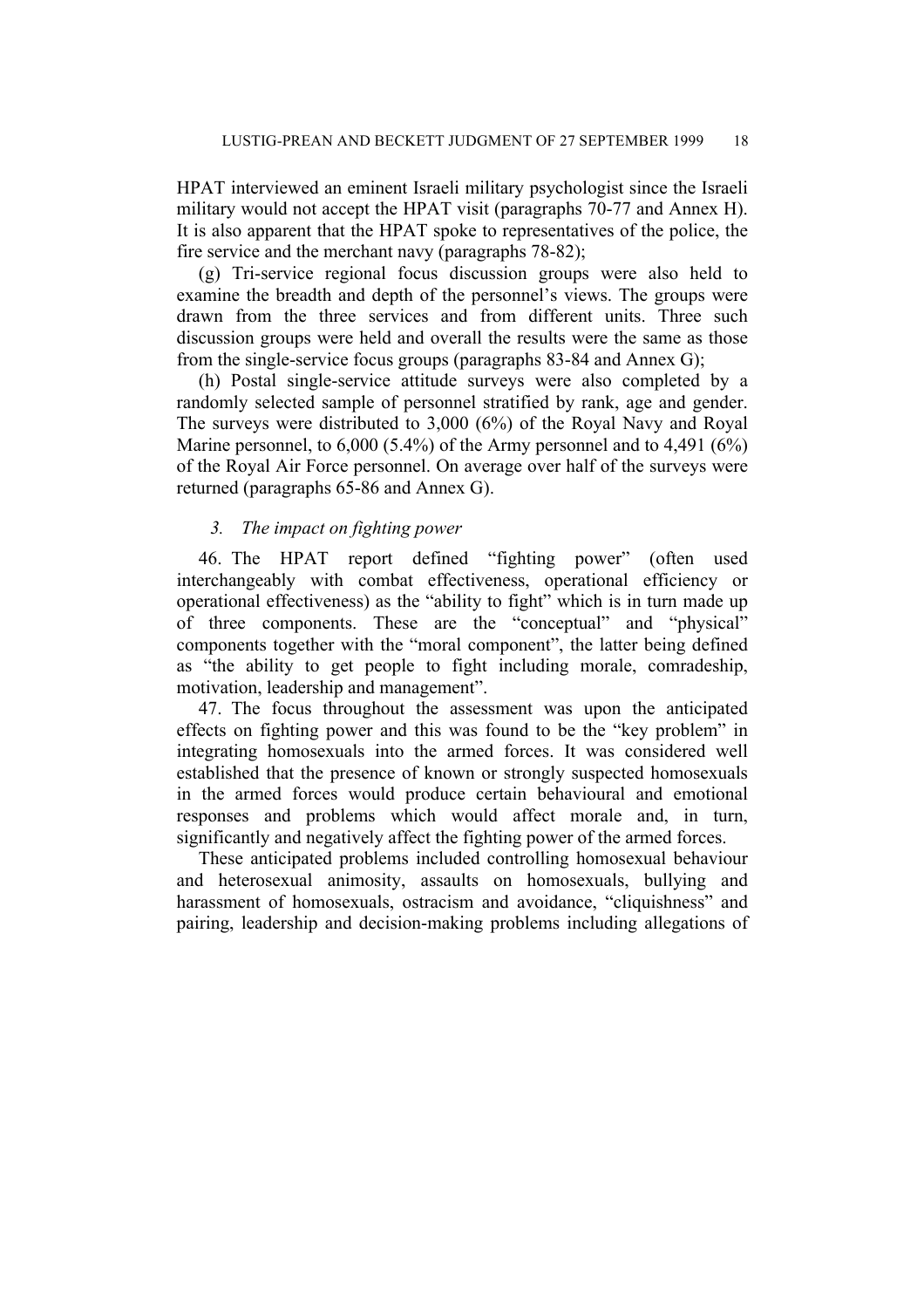favouritism, discrimination and ineffectiveness (but excluding the question of homosexual officers taking tactical decisions swayed by sexual preference), sub-cultural friction, privacy/decency issues, increased dislike and suspicions (polarised relationships), and resentment over imposed change especially if controls on heterosexual expression also had to be tightened (see Section F.II of the report).

## *4. Other issues*

48. The HPAT also assessed other matters it described as "subsidiary" (Section G and paragraph 177 of the report). It found that, while cost implications of changing the policy were not quantifiable, it was not considered that separate accommodation for homosexuals would be warranted or wise and, accordingly, major expenditures on accommodation were considered unlikely (paragraphs 95-97). Wasted training as regards discharged homosexuals was not considered to be a significant argument against maintaining the policy (paragraphs 98-99). Should the wider social and legal position change in relation to civilian homosexual couples, then entitlements for homosexual partners would have to be accepted (paragraph 101). Large amounts of money or time were unlikely to be devoted to homosexual awareness training, given that it was unlikely to be effective in changing attitudes. It was remarked that, if required, tolerance training would probably be best addressed as "part of an integrated programme for equal opportunities training in the military" (paragraph 102). There were strong indications that recruitment and retention rates would go down if there was a change in policy (paragraphs 103-04).

49. Concerns expressed about the fulfilment of the forces' *loco parentis* responsibilities for young recruits were found not to stand up to close examination (paragraph 111).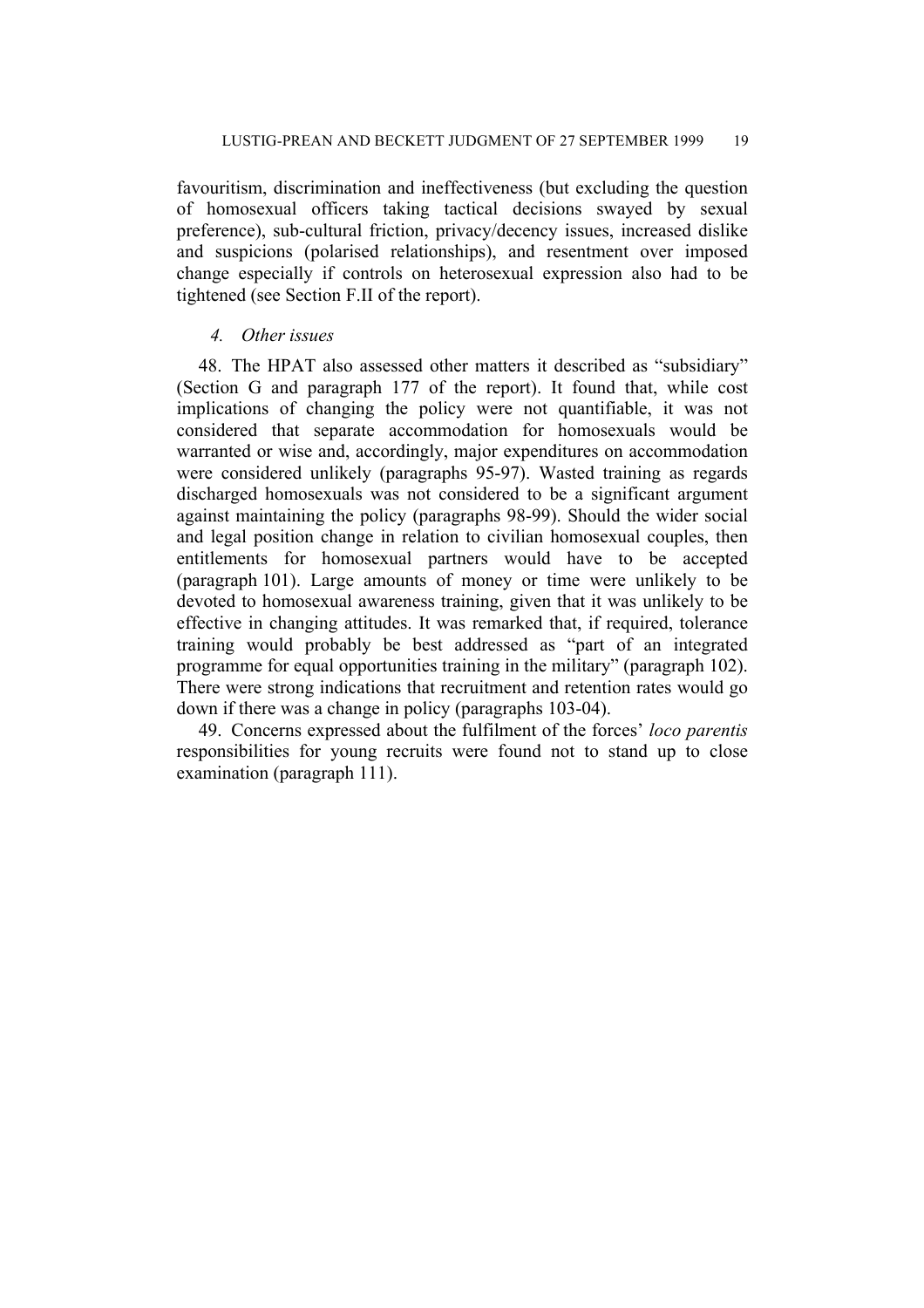#### *5. Medical and security concerns*

50. Medical and security concerns were considered separately (Sections H and I, respectively, and paragraph 177 of the report). While it was noted that medical concerns of personnel (in relation to, *inter alia*, Aids) were disproportionate to the clinical risks involved, it was considered that these concerns would probably need to be met with education packages and compulsory Aids testing. Otherwise, real acceptance and integration of homosexuals would be seriously prejudiced by emotional reactions and resentments and by concerns about the threat of Aids. The security issues (including the possibility of blackmail of those suspected of being homosexual) raised in defence of the policy were found not to stand up to close examination.

## *6. The experience in other countries and in civilian disciplined services*

51. The HPAT observed that there were a wide variety of official positions and legal arrangements evolving from local legal and political circumstances and ranging from a formal prohibition of all homosexual activity (the United States), to administrative arrangements falling short of real equality (France and Germany), to a deliberate policy to create an armed force friendly to homosexuals (the Netherlands). According to the HPAT, those countries which had no legal ban on homosexuals were more tolerant, had written constitutions and therefore a greater tradition of respect for human rights. The report continued:

"But nowhere did HPAT learn that there were significant numbers of open homosexuals serving in the Forces … . Whatever the degree of official toleration or encouragement, informal pressures or threats within the military social system appeared to prevent the vast majority of homosexuals from choosing to exercise their varying legal rights to open expression of their active sexual identity in a professional setting. ... It goes without saying that the continuing reticence of military homosexuals in these armed forces means that there has been little practical experience of protecting them against ostracism, harassment or physical attack.

Since this common pattern of a near absence of openly homosexual personnel occurs irrespective of the formal legal frameworks, it is reasonable to assume that it is the informal functioning of actual military systems which is largely incompatible with homosexual self-expression. This is entirely consistent with the pattern of British service personnel's attitudes confirmed by the HPAT."

52. In January 1996 there were over 35,000 British service personnel (25% approximately of the British armed forces) deployed overseas on operations, more than any other NATO country in Europe (paragraph 43).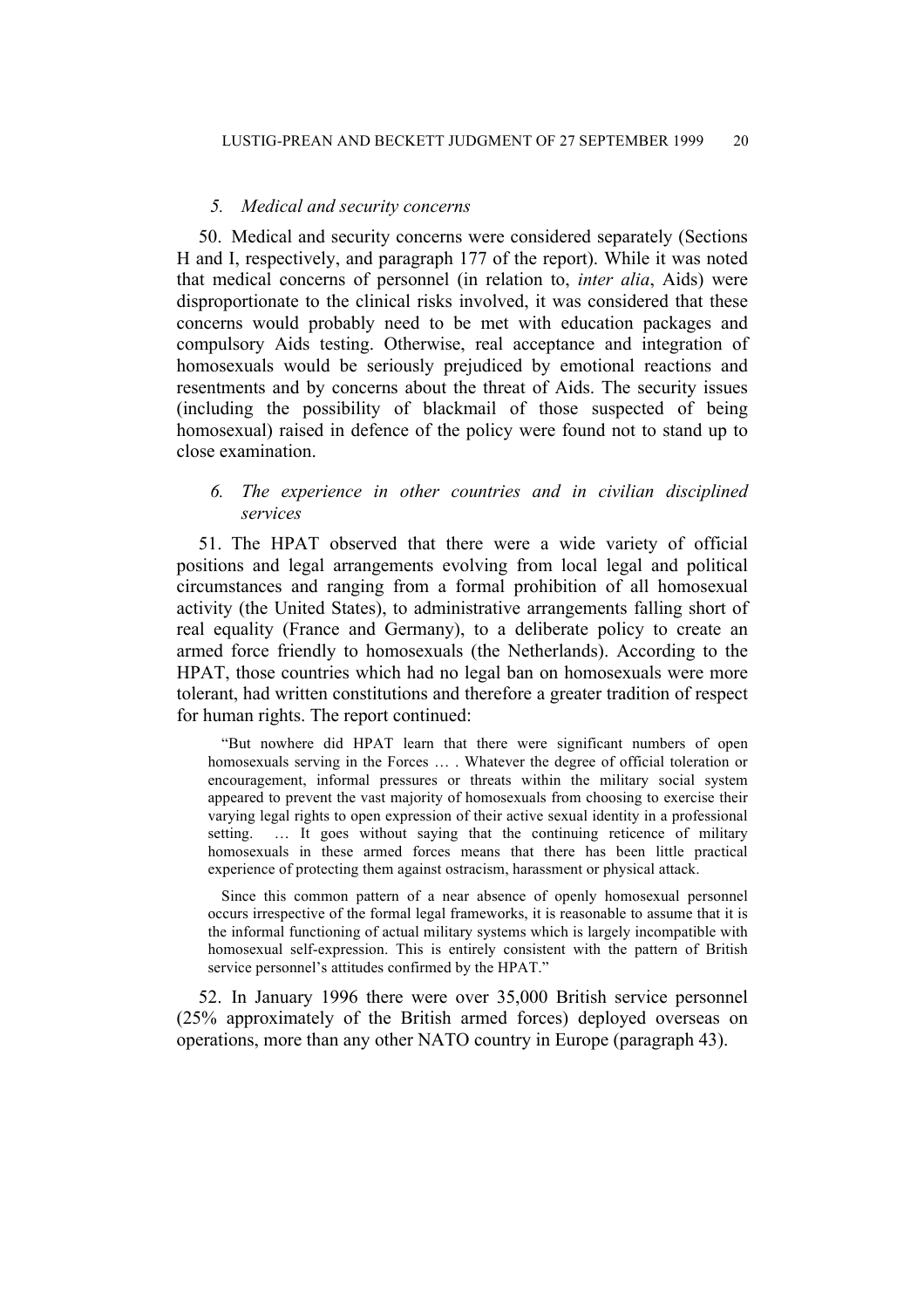The HPAT concluded, nevertheless, that the policy had not presented significant problems when working with the armed forces of allied nations. The HPAT remarked that British service personnel had shown a "robust indifference" to arrangements in foreign forces and no concern over what degree of acceptance closely integrated allies give to homosexuals. This is because the average service person considers that those others "are not British, have different standards, and are thus only to be expected to do things differently" and because personnel from different nations are accommodated apart. It was also due to the fact that homosexuals in foreign forces, where they were not formally banned, were not open about their sexual orientation. Consequently, the chances were small of the few open homosexuals happening to be in a situation where their sexual orientation would become a problem with British service personnel (paragraph 105).

53. Important differences were considered by the HPAT to exist between the armed forces and civilian disciplined services in the United Kingdom including the police, the fire brigade and the merchant navy which did not operate the same policy against homosexuals. It considered that:

"None of these occupations involves the same unremittingly demanding and longterm working environment as the Armed Forces, or requires the same emphasis on building rapidly interchangeable, but fiercely committed and self-supporting teams, capable of retaining their cohesion after months of stress, casualties and discomfort …" (paragraph 203)

## *7. Alternative options to the current policy*

54. Alternative options were considered by the HPAT including a code of conduct applicable to all, a policy based on the individual qualities of homosexual personnel, lifting the ban and relying on service personnel reticence, the "don't ask, don't tell" solution offered by the USA and a "no open homosexuality" code. It concluded that no policy alternative could be identified which avoided risks for fighting power with the same certainty as the present policy and which, in consequence, would not be strongly opposed by the service population (paragraphs 153-75).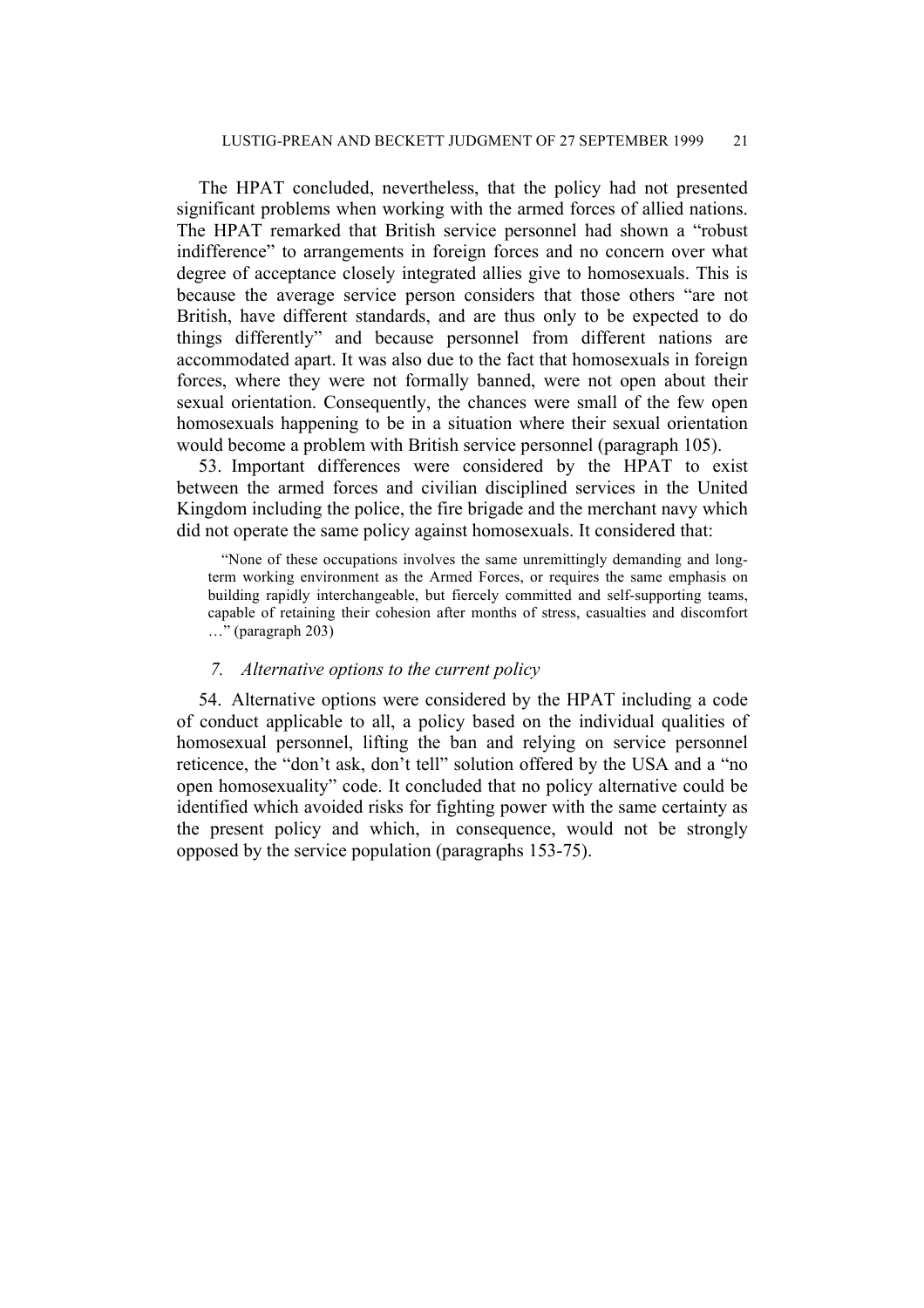#### *8. The conclusions of the HPAT (paragraphs 176-91)*

#### 55. The HPAT found that:

"the key problem remains and its intractability has indeed been re-confirmed. The evidence for an anticipated loss in fighting power has been set out in section F and forms the centrepiece of this assessment. The various steps in the argument and the overall conclusion have been shown not only by the Service authorities but by the great majority of Service personnel in all ranks".

Current service attitudes were considered unlikely to change in the near future. While clearly hardship and invasion of privacy were involved, the risk to fighting power demonstrated why the policy was, nevertheless, justified. It considered that it was not possible to draw any meaningful comparison between the integration of homosexuals and of women and ethnic minorities into the armed forces since homosexuality raised problems of a type and intensity that gender and race did not.

The HPAT considered that, in the longer term, evolving social attitudes towards homosexuality might reduce the risks to fighting power inherent in change but that their assessment could "only deal with present attitudes and risks". It went on:

"… certainly, if service people believed that they could work and live alongside homosexuals without loss of cohesion, far fewer of the anticipated problems would emerge. But the Ministry must deal with the world as it is. Service attitudes, in as far as they differ from those of the general population, emerge from the unique conditions of military life, and represent the current social and psychological realities. They indicate military risk from a policy change…

… after collecting the most exhaustive evidence available, it is also evident that in the UK homosexuality remains in practice incompatible with service life if the armed services, in their present form, are to be maintained at their full potential fighting power. ... Furthermore, the justification for the present policy has been overwhelmingly endorsed by a demonstrated consensus of the profession best able to judge it. It must follow that a major change to the Ministry's current Tri-service Guidelines on homosexuality should be contemplated only for clearly stated nondefence reasons, and with a full acknowledgement of the impact on Service effectiveness and service people's feelings."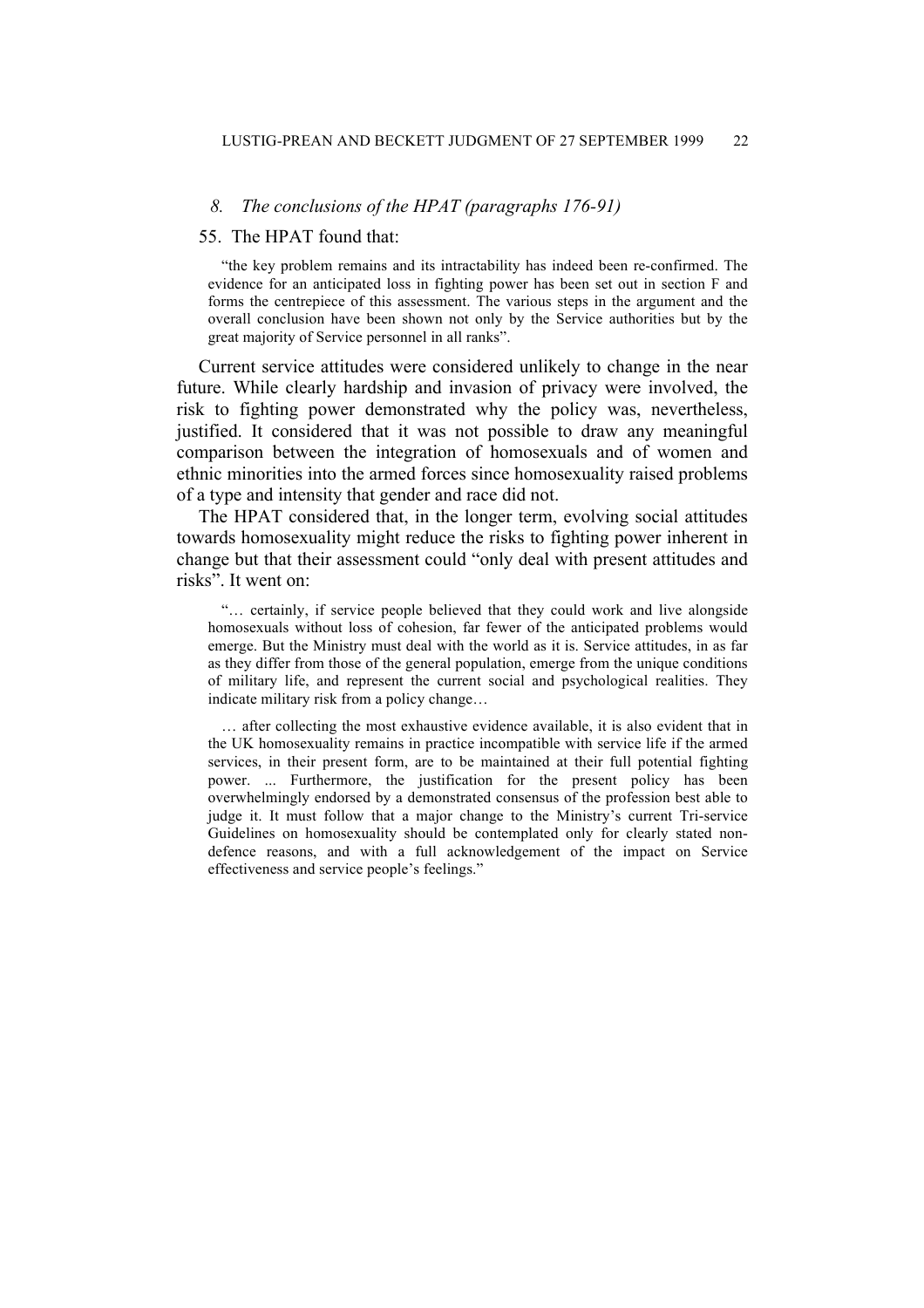## **E. The armed forces' policy on sexual and racial harassment and bullying and on equal opportunities**

56. The Defence Council's "Code of Practice on Race Relations" issued in December 1993 declared the armed forces to be equal opportunity employers. It stated that no form of racial discrimination, harassment or abuse would be tolerated, that allegations would be investigated and, if proved, disciplinary action would be taken. It provided for a complaints procedure in relation to discrimination or harassment and it warned against the victimisation of service personnel who made use of their right of complaint and redress.

57. In January 1996 the army published an Equal Opportunities Directive dealing with racial and sexual harassment and bullying. The policy document contained, as a preamble, a statement of the Adjutant-General which reads as follows:

"The reality of conflict requires high levels of teamwork in which individual soldiers can rely absolutely on their comrades and their leaders. There can, therefore, be no place in the Army for harassment, bullying and discrimination which will affect morale and break down the trust and cohesion of the group.

It is the duty of every soldier to ensure that the Army is kept free of such behaviour which would affect cohesion and efficiency. Army policy is clear: all soldiers must be treated equally on the basis of their ability to perform their duty.

I look to each one of you to uphold this policy and to ensure that we retain our acknowledged reputation as a highly professional Army."

The Directive provided definitions of racial and sexual harassment, indicated that the army wanted to prevent all forms of offensive and unfair behaviour in these respects and pointed out that it was the duty of each soldier not to behave in a way that could be offensive to others or to allow others to behave in that way. It also defined bullying and indicated that, although the army fosters an aggressive spirit in soldiers who will have to go to war, controlled aggression, self-sufficiency and strong leadership must not be confused with thoughtless and meaningless use of intimidation and violence which characterise bullying. Bullying undermines morale and creates fear and stress both in the individual and the group being bullied and in the organisation. The army was noted to be a close-knit community where team work, cohesion and trust are paramount. Thus, high standards of personal conduct and respect for others were demanded from all.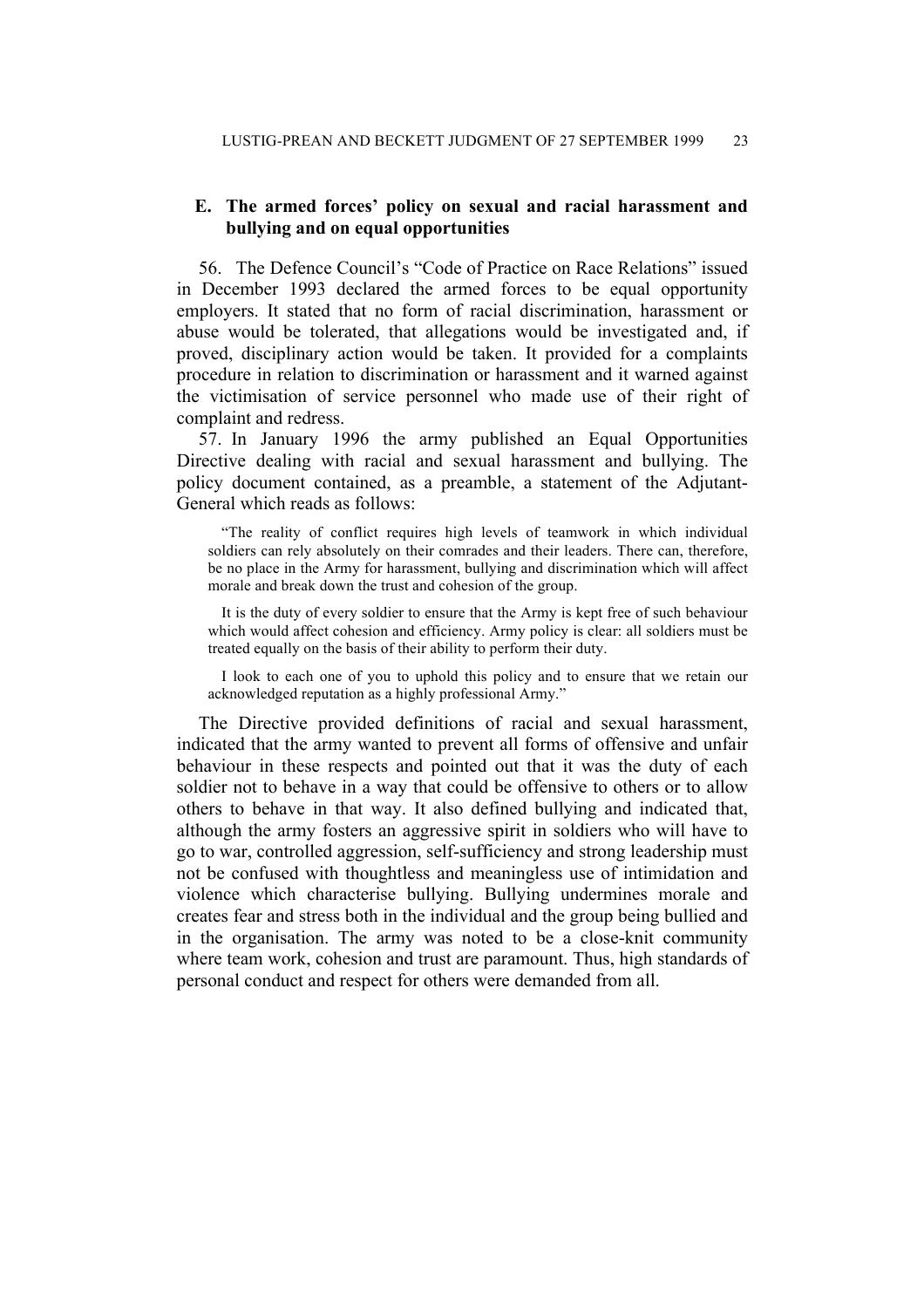The Directive endorsed the use of military law by commanders. Supplementary leaflets promoting the Directive were issued to every individual soldier. In addition, specific equal opportunities posts were created in personnel centres and a substantial training programme in the Race Relations Act 1976 was initiated.

## **F. The reports of the Parliamentary Select Committee**

58. Every five years an Armed Forces' Bill goes through Parliament and a Select Committee conducts a review in connection with that bill.

59. The report of the Select Committee dated 24 April 1991 noted, under the heading "Homosexuality":

"That the present policy causes very real distress and the loss to the services of some men and women of undoubted competence and good character is beyond dispute. Society outside the armed forces is now much more tolerant of differences in sexual orientation than it was, and this may also possibly be true of the armed forces. Nevertheless, there is considerable force to the [Ministry of Defence's] argument that the presence of people known to be homosexual can cause tension in a group of people required to live and work sometimes under great stress and physically at very close quarters, and thus damage its cohesion and fighting effectiveness. It may be that this will change particularly with the integration of women into hitherto all-male units. We are not yet persuaded that the time has come to require the armed forces to accept homosexuals or homosexual activity."

60. The 1996 Select Committee report (produced after that committee's review of the Armed Forces Act 1996) referred to evidence taken from members of the Ministry of Defence and from homosexual support groups and to the HPAT Report. Once again, the committee did not recommend any change in the Government's policy. It noted that, since its last report, a total of 30 officers and 331 persons of other rank had been discharged or dismissed on grounds of homosexuality. The committee was satisfied that no reliable lessons could as yet be drawn from the experience of other countries. It acknowledged the strength of the human rights arguments put forward, but noted that there had to be a balance struck between individual rights and the needs of the whole. It was persuaded by the HPAT summary of the strength of opposition throughout the armed services to any relaxation of the policy. It accepted that the presence of openly homosexual servicemen and women would have a significant adverse impact on morale and, ultimately, on operational effectiveness. The matter was then debated in the House of Commons and members, by 188 votes to 120, rejected any change to the existing policy.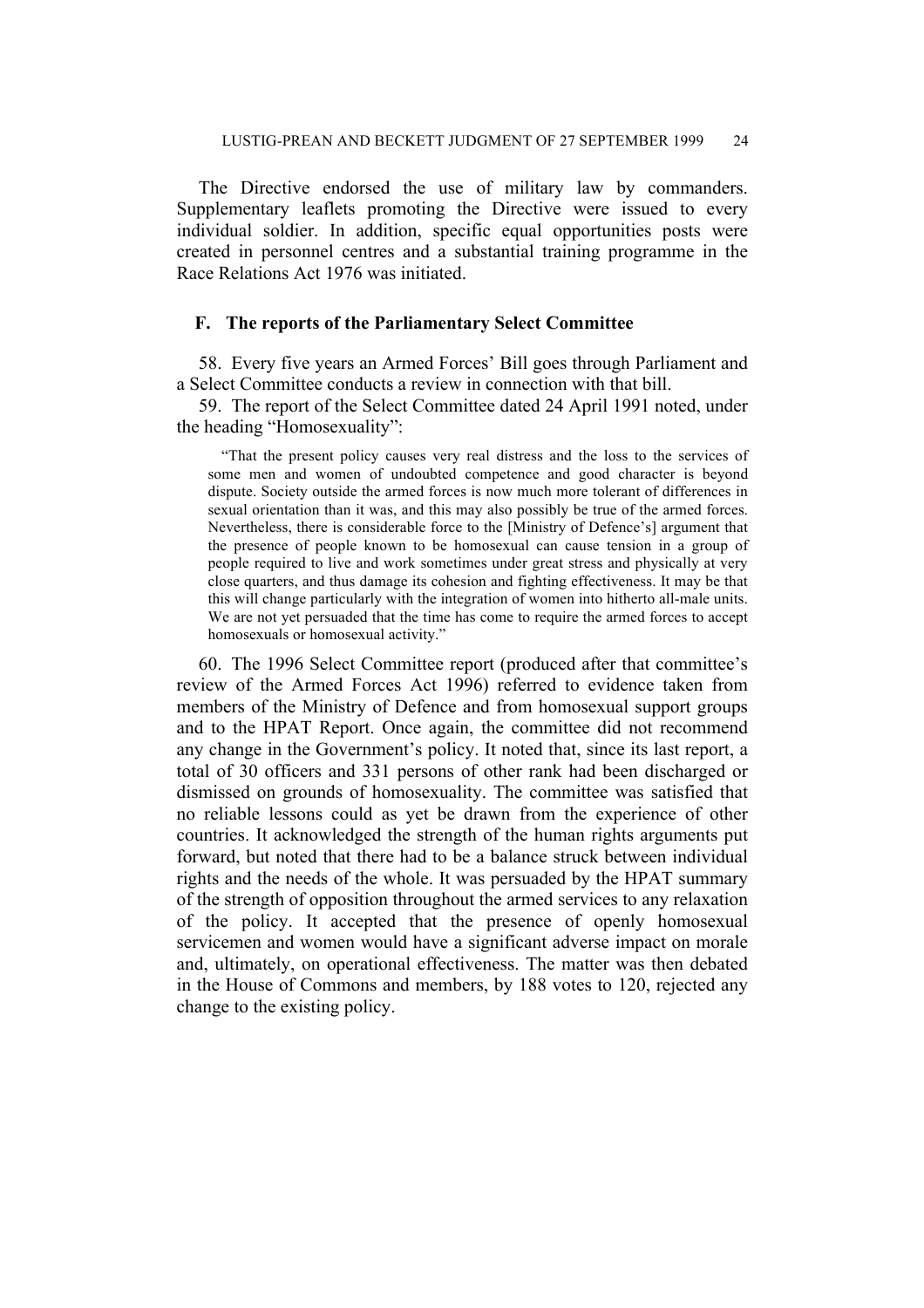#### **G. Information to persons recruited into the armed forces**

61. Prior to September 1995, applicants to the armed forces were informed about the armed forces' policy as regards homosexuals in the armed forces by means of a leaflet entitled "Your Rights and Responsibilities". To avoid any misunderstanding and so that each recruit to each of the armed services received identical information, on 1 September 1995 the armed forces introduced a Service Statement to be read and signed before enlistment. Paragraph 8 of that statement is headed "Homosexuality" and states that homosexuality is not considered compatible with service life and "can lead to administrative discharge".

## AS TO THE LAW

## I. ALLEGED VIOLATION OF ARTICLE 8 OF THE CONVENTION

62. The applicants complained that the investigations into their homosexuality and their subsequent discharge from the Royal Navy on the sole ground that they were homosexual, in pursuance of the Ministry of Defence's absolute policy against homosexuals in the British armed forces, constituted a violation of their right to respect for their private lives protected by Article 8 of the Convention. That Article, in so far as is relevant, reads as follows:

"1. Everyone has the right to respect for his private … life…

2. There shall be no interference by a public authority with the exercise of this right except such as is in accordance with the law and is necessary in a democratic society in the interests of national security, … for the prevention of disorder…"

## **A. Whether there was an interference**

63. The Government accepted, in their written observations, that there had been interferences with the applicants' right to respect for their private lives. However, noting that neither of the applicants denied knowledge during the relevant period of the policy against homosexuals in the armed forces, the Government made no admissions as to the dates from which the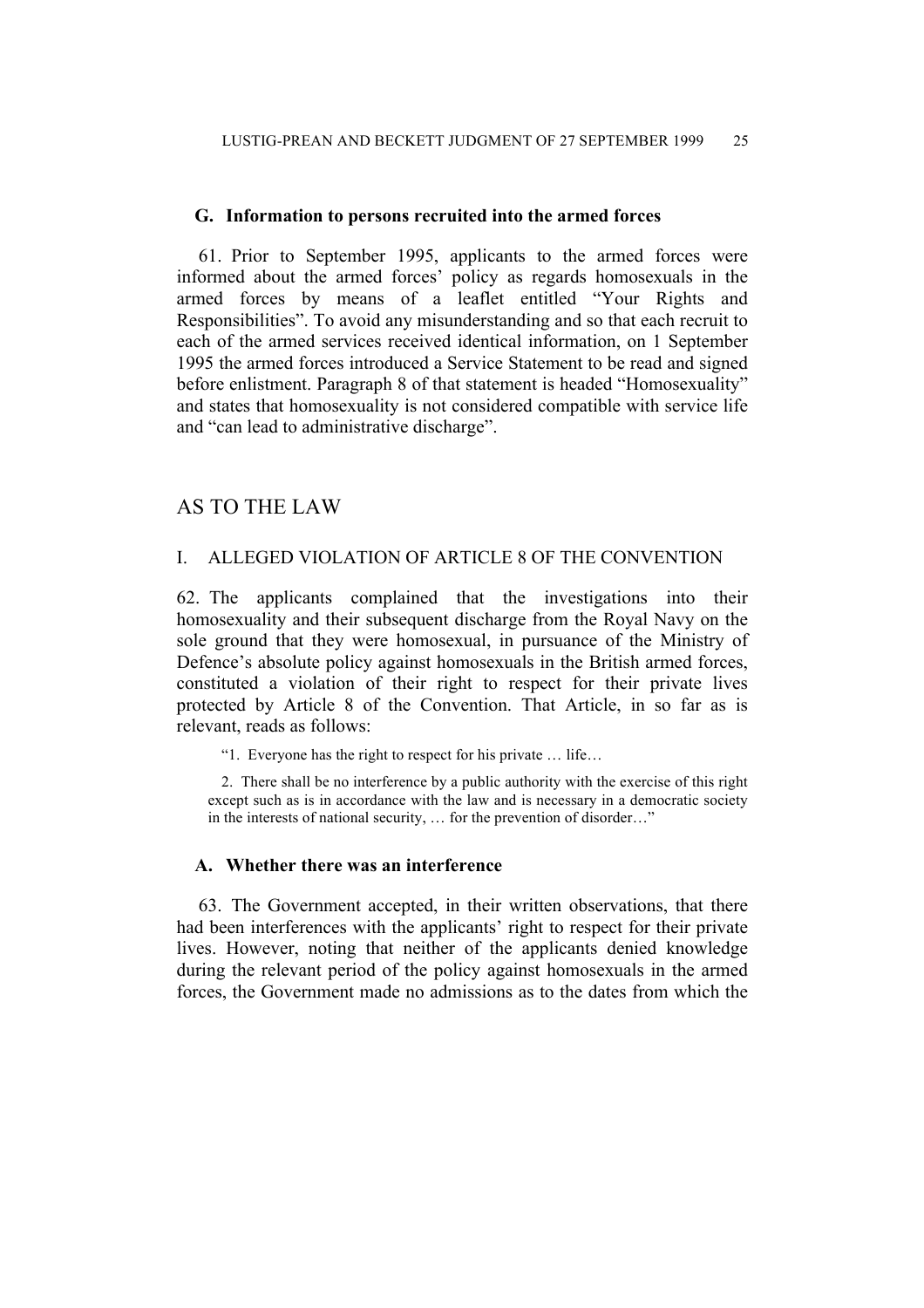applicants also appreciated that they were homosexual. During the hearing before the Court the Government, referring in particular to Mr Lustig-Prean, clarified that, if the applicants were aware of the policy and of their homosexuality on recruitment, then their discharge would not have amounted to an interference with their rights guaranteed by Article 8 of the Convention.

The applicants argued that they were not complaining about being refused entry to the armed forces and that they had not been dismissed for lying during recruitment. In any event, the protection afforded by Article 8 could not depend on the degree of knowledge of the applicants of their sexual orientation when they were young men.

64. The Court notes that the Government have not claimed that the applicants waived their rights under Article 8 of the Convention when they initially joined the armed forces. It also notes that the applicants were not dismissed for failure to disclose their homosexuality on recruitment. Further, the Government do not dispute Mr Beckett's statement made during his interview that he had discovered his homosexual orientation after recruitment.

In these circumstances, the Court is of the view that the investigations by the military police into the applicants' homosexuality, which included detailed interviews with each of them and with third parties on matters relating to their sexual orientation and practices, together with the preparation of a final report for the armed forces' authorities on the investigations, constituted a direct interference with the applicants' right to respect for their private lives. Their consequent administrative discharge on the sole ground of their sexual orientation also constituted an interference with that right (see the Dudgeon v. the United Kingdom judgment of 22 October 1981, Series A no. 45, pp. 18-19, § 41, and, *mutatis mutandis*, the Vogt v. Germany judgment of 26 September 1995, Series A no. 323, p. 23, § 44).

## **B. Whether the interferences were justified**

65. Such interferences can only be considered justified if the conditions of the second paragraph of Article 8 are satisfied. Accordingly, the interferences must be "in accordance with the law", have an aim which is legitimate under this paragraph and must be "necessary in a democratic society" for the aforesaid aim (see the Norris v. Ireland judgment of 26 October 1988, Series A no. 142, p. 18, § 39).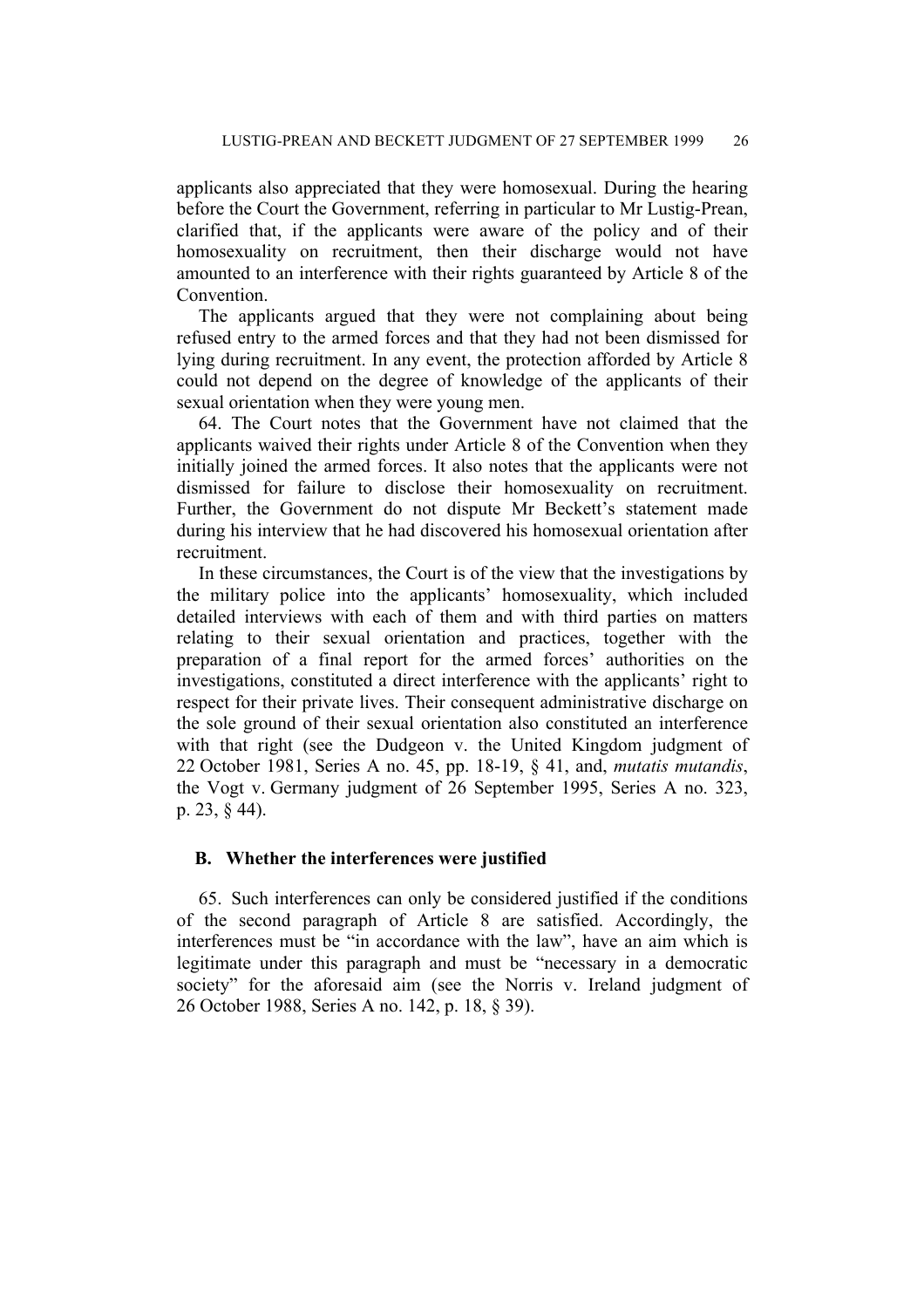#### *1. "In accordance with the law"*

66. The parties did not dispute that there had been compliance with this element of Article 8 § 2 of the Convention. The Court notes that the Ministry of Defence policy excluding homosexuals from the armed forces was confirmed by the Court of Appeal in the present case to be lawful, in terms of both domestic and applicable European Community law. The policy was given statutory recognition and approval by the Sexual Offences Act 1967 and, more recently, by the Criminal Justice and Public Order Act 1994. The Court, accordingly, finds this requirement to be satisfied.

#### *2. Legitimate aim*

67. The Court observes that the essential justification offered by the Government for the policy and for the consequent investigations and discharges is the maintenance of the morale of service personnel and, consequently, of the fighting power and the operational effectiveness of the armed forces (see paragraph 88 below). The Court finds no reason to doubt that the policy was designed with a view to ensuring the operational effectiveness of the armed forces or that investigations were, in principle, intended to establish whether the person concerned was a homosexual to whom the policy was applicable. To this extent, therefore, the Court considers that the resulting interferences can be said to pursue the legitimate aims of "the interests of national security" and "the prevention of disorder".

The Court has more doubt as to whether the investigations continued to serve any such legitimate aim once the applicants had admitted their homosexuality. However, given the Court's conclusion at paragraph 104 below, it does not find that it is necessary to decide whether this element of the investigations pursued a legitimate aim within the meaning of Article 8 § 2 of the Convention.

## *3. "Necessary in a democratic society"*

68. It remains to be determined whether the interferences in the present cases can be considered "necessary in a democratic society" for the aforesaid aims.

#### **(a) The Government's submissions**

69. The Government accepted from the outset that neither the applicants' service records nor their conduct gave any grounds for complaint and that there was no evidence that, prior to the discovery of their sexual orientation, such orientation adversely affected the performance by them or by their colleagues of their duties. Nor was it contended by the Government that homosexuals were less physically capable, brave, dependable or skilled than heterosexuals.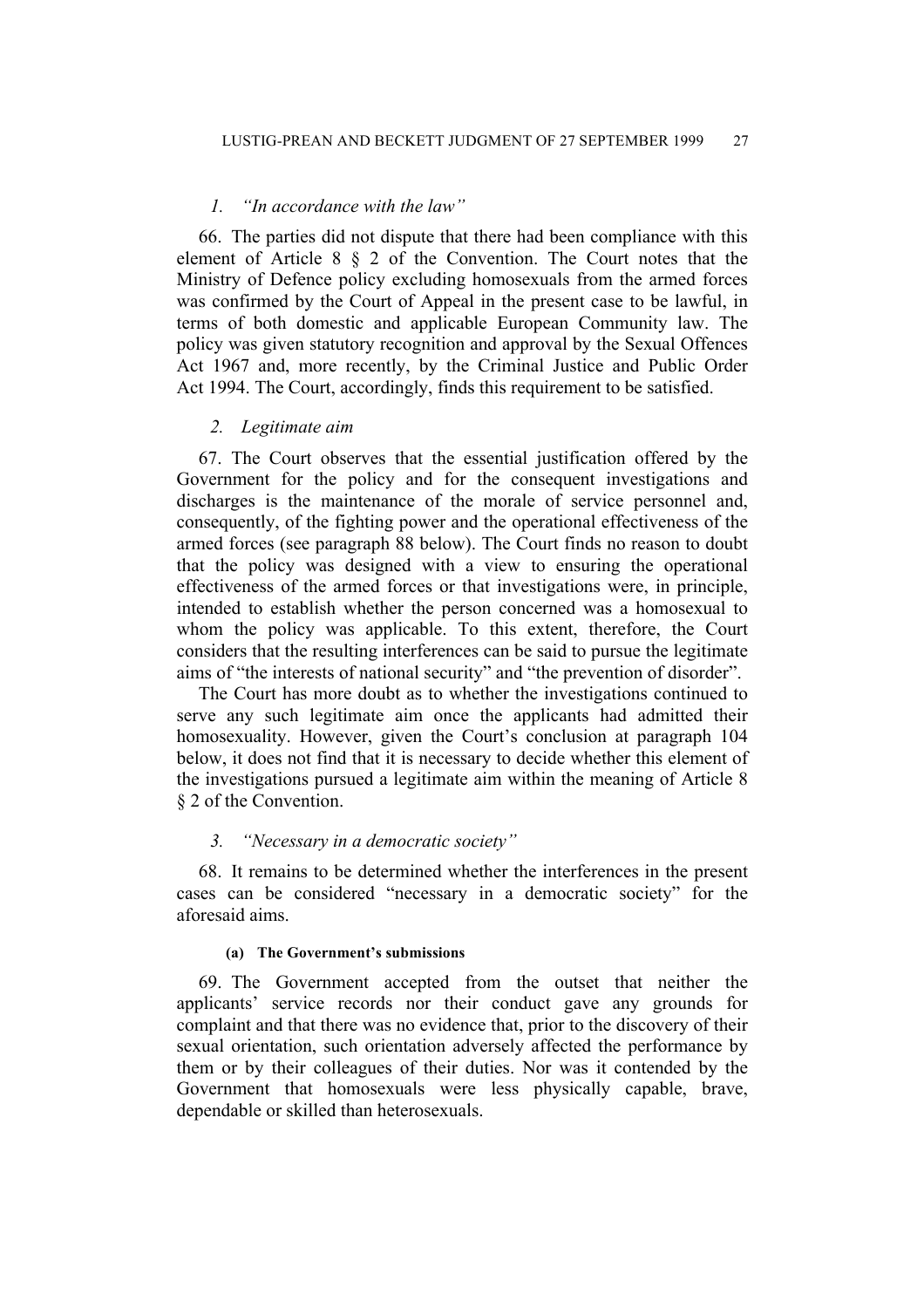70. However, the Government emphasised, in the first place, the special British armed forces' context of the case. It was special because it was intimately connected with the nation's security and was, accordingly, central to a State's vital interests. Unit cohesion and morale lay at the heart of the effectiveness of the armed forces. Such cohesion and morale had to withstand the internal rigours of normal and corporate life, close physical and shared living conditions together with external pressures such as grave danger and war, all of which factors the Government argued applied or could have applied to each applicant. In this respect, the armed forces' were unique and there were no genuine comparables in terms of the civilian disciplined forces, such as the police and the fire brigade.

In such circumstances, the Government, while accepting that members of the armed forces had the right to the Convention's protection, argued that different, and stricter, rules applied in this context (see the Engel and Others v. the Netherlands judgment of 8 June 1976, Series A no. 22, p. 24, § 57; the Grigoriades v. Greece judgment of 25 November 1997*, Reports of Judgments and Decisions* 1997-VII, pp. 2589-90, § 45; and the Kalaç v. Turkey judgment of 1 July 1997, *Reports* 1997-IV, p. 1209, § 28). Moreover, given the national security dimension to the present case a wide margin of appreciation was properly open to the State (see the Leander v. Sweden judgment of 26 March 1987, Series A no. 116, p. 25, § 59). Accordingly, the narrow margin of appreciation which applied to cases involving intimate private life matters could not be transposed unaltered to the present case.

In support of their argument for a broad margin of appreciation, the Government also referred to the fact that the issue of homosexuals in the armed forces has been the subject of intense debate in recent years in the United Kingdom, suggesting that the sensitivity and special context of the question meant that the decision was largely one for the national authorities. It was true that the degree of risk to fighting power was not consistent over time, given that attitudes and opinions, and, consequently, domestic law on the subject of homosexuality had developed over the years. Nevertheless, the approach to such matters in an armed forces context had to be cautious given the inherent risks. The process of review was ongoing and the Government indicated their commitment to a free vote in Parliament on the subject after the next Parliamentary Select Committee review of the policy in 2001.

71. Secondly, the Government argued that admitting homosexuals to the armed forces at this time would have a significant and negative effect on the morale of armed forces' personnel and, in turn, on the fighting power and the operational effectiveness of the armed forces. They considered that the observations and conclusions in the HPAT report of February 1996 (and, in particular, Section F of the report) provided clear evidence of the risk to fighting power and operational effectiveness. The Government submitted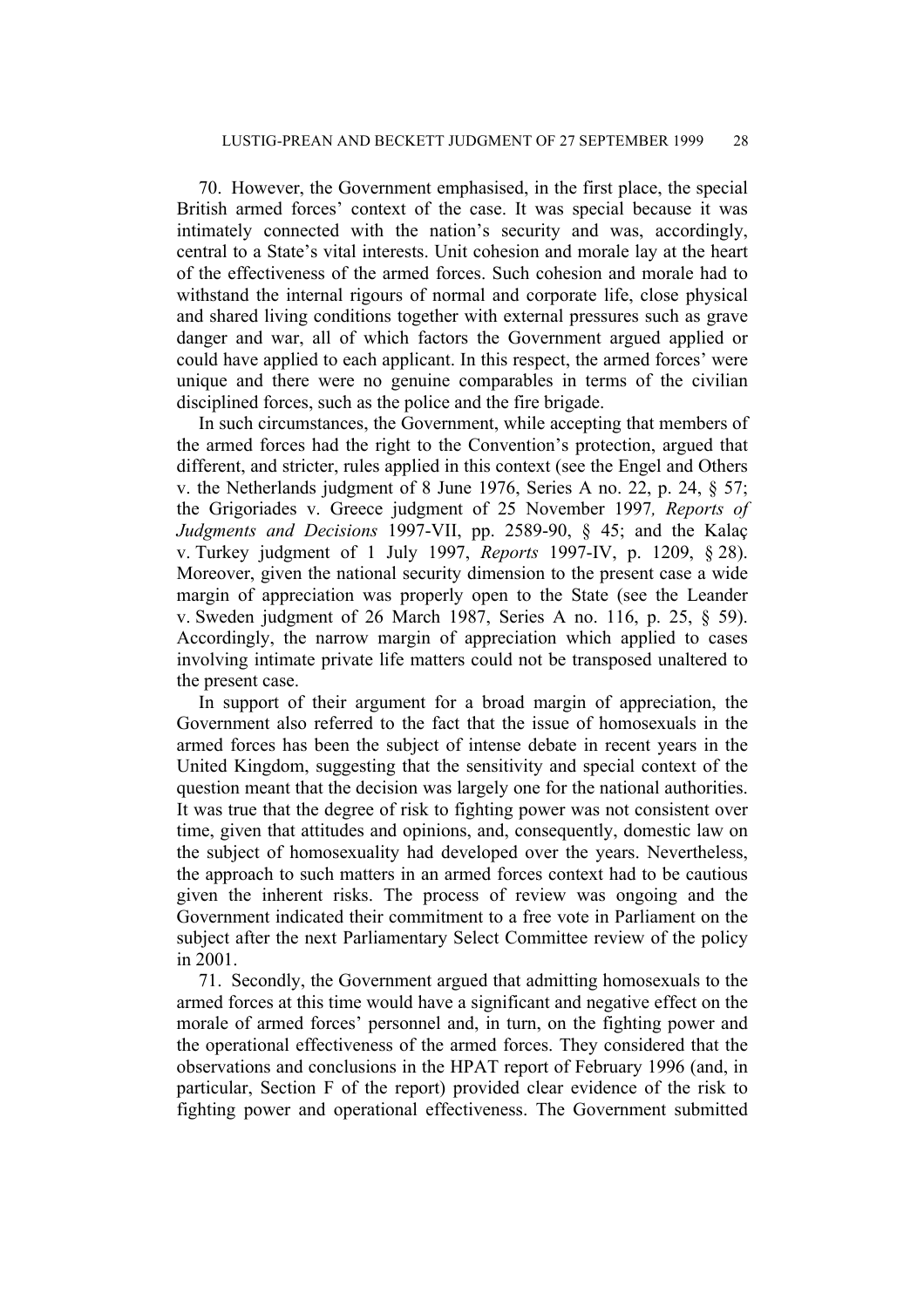that the armed forces' personnel (on whose views the HPAT report was based) were best placed to make this risk assessment and that their views should therefore be afforded considerable weight. Moreover, the relatively recent analyses completed by the HPAT, by the domestic courts (in *R. v. Ministry of Defence, ex parte Smith and Others* 2 Weekly Law Reports 305) and by the Parliamentary Select Committee all led to the conclusion that the policy should be maintained.

The Government considered that the choice between establishing a code of conduct and maintaining the present policy lay at the heart of the judgment to be made in this matter. However, the view in the United Kingdom was that such a code would not at present be sufficient to meet the risks identified because it was the knowledge or suspicion of the fact that a person was homosexual, and not the conduct of that person, which would cause damage to morale and effectiveness. Even assuming that the attitudes on which the HPAT report was based were at least in part based on a lack of tolerance or on insufficient broadmindedness, the reality of the risk to effectiveness remained. It was true that many European armed forces no longer excluded homosexuals but the relevant changes had been adopted in those countries too recently to yield any valuable lessons.

As to the applicants' submission about the alleged lack of evidence of past problems caused by the presence of homosexuals in the armed forces, the Government pointed out that the discharge of all persons of established homosexual orientation before such damage occurred meant that concrete evidence establishing the risks identified by the HPAT might not be available. In any event, the Government noted that the risks envisaged would result from the general relaxation of the policy, rather than its modification in any particular instance.

72. Thirdly, and as to the charge made by the applicants that the views expressed to the HPAT by the clear majority of serving personnel could be labelled as "homophobic prejudice", the Government pointed out that these views represented genuine concerns expressed by those with first-hand and detailed knowledge of the demands of service life. Most of those surveyed displayed a clear difference in attitude towards homosexuality in civilian life. Conclusions could not be drawn from the fact that women and racial minorities were admitted while homosexuals were not because women and men were segregated in recognition of potential problems that might arise, whereas such arrangements were simply not possible in the case of same sex orientation. The concerns about homosexuals were of a type and intensity not engendered by women or racial minorities.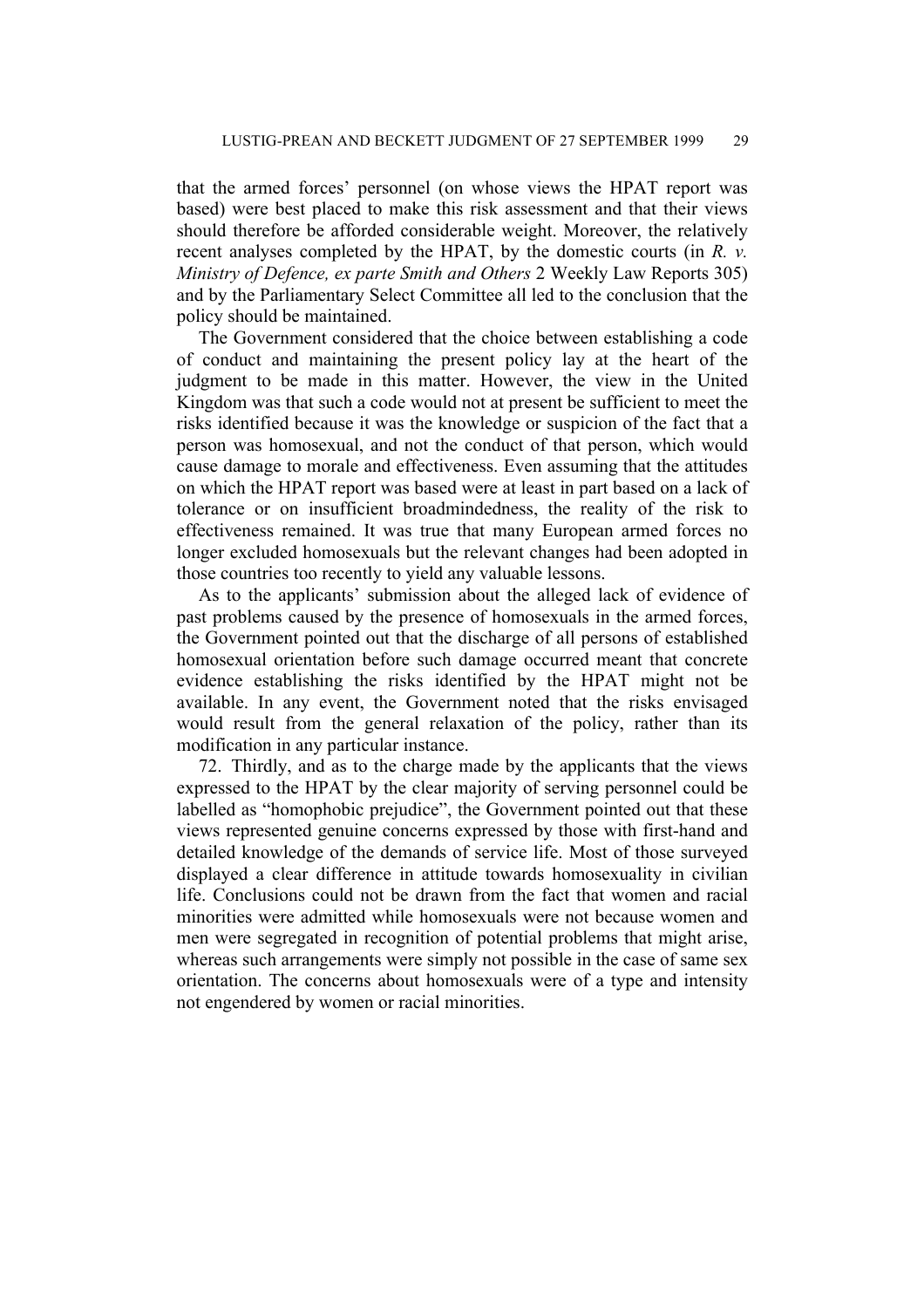73. Once there was a suspicion of homosexuality, an investigation was carried out. According to the Government, the extent of such investigation would depend on the circumstances but an investigation usually implied questioning the individual and seeking corroborative evidence. If homosexuality was denied, investigations were necessary and even if it was admitted, attempts were made to find relevant evidence through interviews and, depending on the circumstances, other inquiries. The aim of the investigations was to verify the homosexuality of the person suspected in order to detect those seeking an administrative discharge based on false pretences. During the hearing, the Government gave two recent examples of false claims of homosexuality in the army and in the Royal Air Force and three recent examples of such false claims in the Royal Navy. The investigations were also necessary given certain security concerns (in particular, the risk of blackmail of homosexual personnel), in light of the greater risk from the Aids virus in the homosexual community and for disciplinary reasons (homosexual acts might be disciplined in certain cases including, for example, where they resulted from an abuse of authority). The Government maintained that the applicants freely chose, in any event, to answer the questions put to them. Both were told that they did not have to answer the questions and that they could have legal advice.

While the bulk of the questioning was, in the submission of the Government, justified by the reasons for the investigation outlined above, the Government did not seek to defend the level of detailed questioning about precise sexual activities to which, at one stage, Mr Beckett was subjected. However, they argued that these indefensible, but specific, aspects of the questioning did not tilt the balance in favour of a finding of a violation.

#### **(b) The applicants' submissions**

74. The applicants submitted that the interferences with their private lives, given the subject matter, nature and extent of the intrusions at issue, were serious and grave and required particularly serious reasons by way of justification (see the Dudgeon judgment cited above, p. 21, § 52). The subject matter of the interferences was a most intimate part of their private lives, made public by the Ministry of Defence policy itself. The applicants also took issue with the detailed investigations carried out by the service police and with, in particular, the prurient questions put during the interviews, together with the search of Mr Beckett's locker and the seizure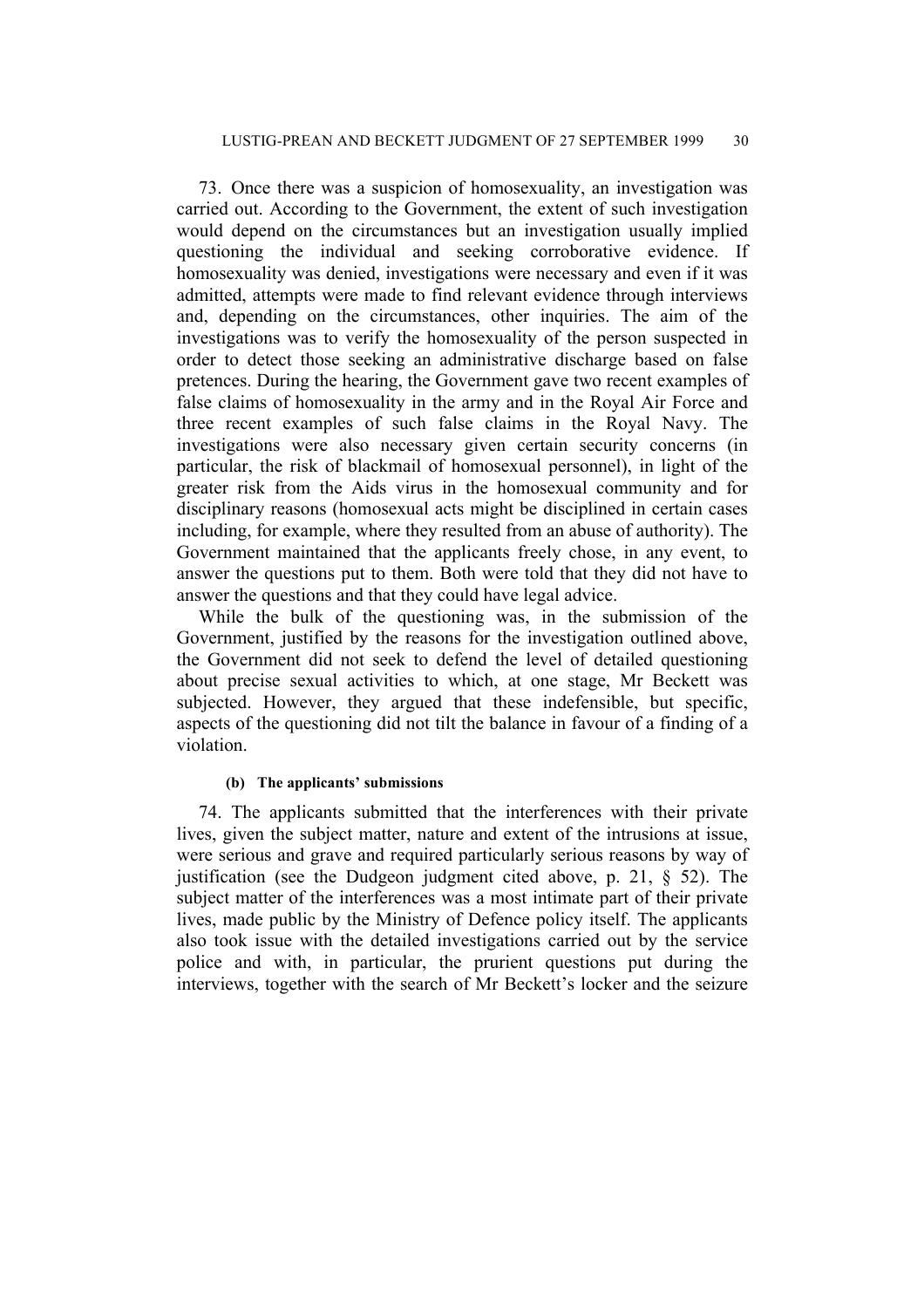of his personal postcards and photographs. Referring also to their years of service, to their promotions (past and imminent), to their exemplary service records and to the fact that there was no indication that their homosexuality had in any way affected their work or service life, the applicants emphasised that they were, nevertheless, deprived of a career in which they excelled on the basis of "unsuitability for service" by reason of a blanket policy against homosexuals in the armed forces.

The applicants added, in this context, that a blanket policy was not adopted by the armed forces in any other context. It was not adopted in the case of personal characteristics or traits such as gender, race or colour. Indeed, the Ministry of Defence actively promoted equality and tolerance in these areas. Nor was there a blanket policy against those whose actions could or did affect morale and service efficiency such as those involved in theft or adultery or those who carried out dangerous acts under the influence of drugs or alcohol. In the latter circumstances, the individual could be dismissed, but only after a consideration of all the circumstances of the case. Moreover, no policy against homosexuals existed in comparable British services such as the Merchant Navy, the Royal Fleet Auxiliary, the police and the fire brigade, Mr Beckett pointing out that he had worked successfully as a police officer since his discharge from the navy.

75. The applicants also argued that the Government's core argument as to the risk to morale and, consequently, to fighting power and operational effectiveness was unsustainable for three main reasons.

76. In the first place, the applicants considered that the Government could not, consistently with Article 8, rely on and pander to the perceived prejudice of other service personnel. Given the absence of any rational basis for armed forces' personnel to behave any differently if they knew that an individual was a homosexual, the alleged risk of adverse reactions by service personnel was based on pure prejudice. It was the responsibility of the armed forces by reason of Article 1 of the Convention to ensure that those they employed understood that it was not acceptable for them to act by reference to pure prejudice. However, rather than taking steps to remedy such prejudice, the armed forces punished the victims of prejudice. The applicants considered that the logic of the Government's argument applied equally to the contexts of racial, religious and gender prejudice; the Government could not seriously suggest that, for example, racial prejudice on the part of armed forces' personnel would be sufficient to justify excluding coloured persons from those forces.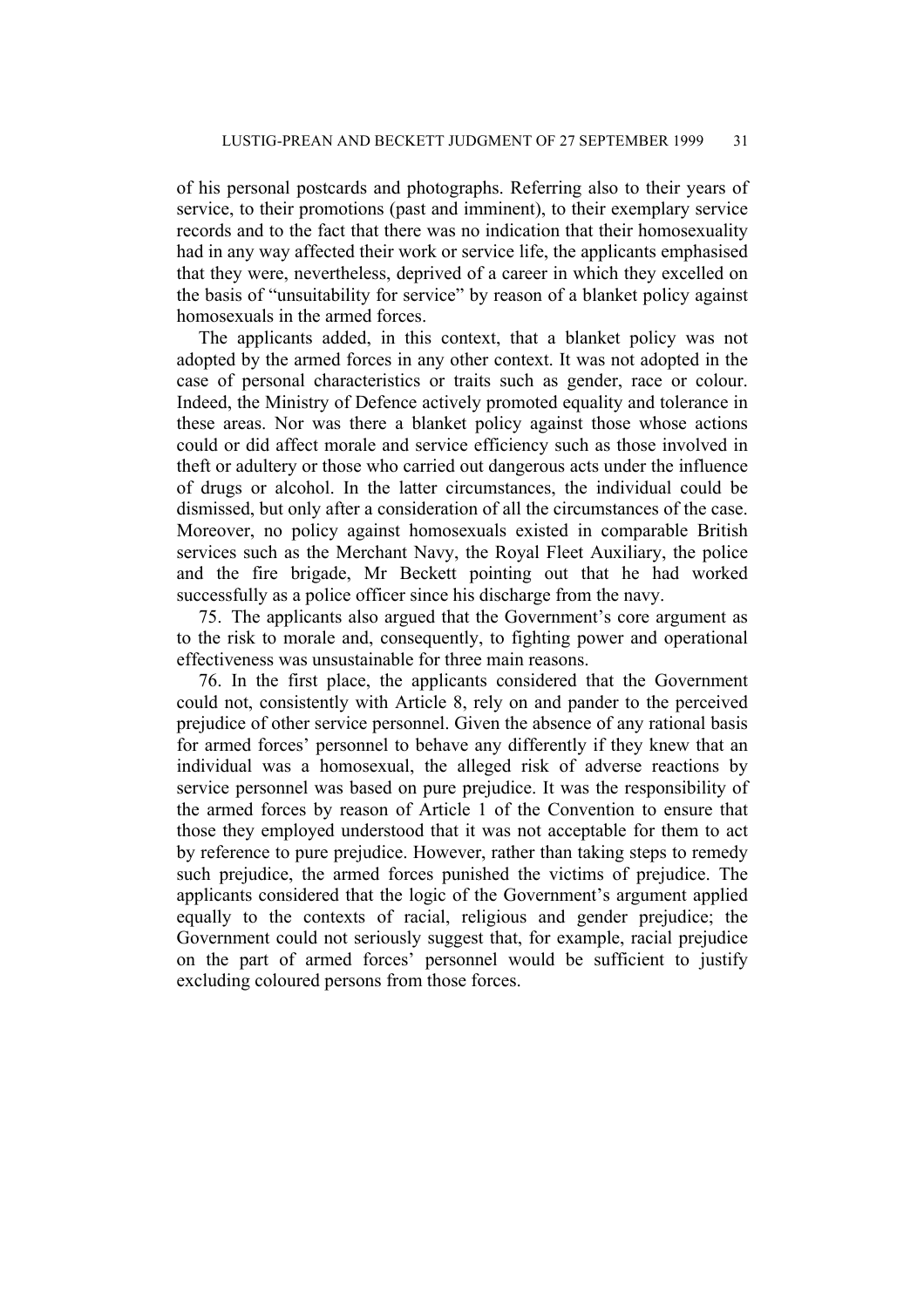Moreover, Convention jurisprudence established that the Government could not rely on pure prejudice to justify interference with private life (see, *inter alia*, application no. 25186/94, Sutherland v. the United Kingdom, Commission's report of 1 July 1997, as yet unpublished, §§ 56, 57, 62, 63 and 65). Furthermore, the applicants pointed out that the Court has found (in its Vereinigung Demokratischer Soldaten Österreichs and Gubi v. Austria judgment of 19 December 1994, Series A no. 302, p. 17, §§ 36 and 38) that the demands of "pluralism, tolerance and broadmindedness" apply as much to service personnel as to other persons and that fundamental rights must be protected in the army of a democratic State just as in the society that such an army serves. They argued that the Court's reasoning in that case was based on a vital principle equally applicable in the present case – the armed forces of a country exist to protect the liberties valued by a democratic society, and so the armed forces should not be allowed themselves to march over, and cause substantial damage to, such principles.

77. Secondly, the applicants argued that such perceived prejudice would not have occurred but for the actions of the Ministry of Defence in adopting and applying the policy. The Government accepted that the applicants had worked efficiently and effectively in the armed forces for years without any problems arising by reason of their sexual orientation. The Government's concern related to the presence of openly homosexual service personnel; the private lives of the present applicants were indeed private and would have remained so but for the policy. There was, accordingly, no reason to believe that any difficulty would have arisen had it not been for the policy adopted by the Government.

78. Thirdly, the applicants submitted that the Government were required to substantiate their concerns about the threat to military discipline (see the Vereinigung Demokratischer Soldaten Österreichs and Gubi judgment cited above, p. 17, § 38) but had not produced any objective evidence to support their submission as to the risk to morale and operational effectiveness.

In this respect, they argued that the HPAT report was inadequate and fundamentally flawed. The assessment was not carried out by independent consultants. It was, moreover, conducted against the background of the publicly voiced hostility of the armed forces' authorities to a change in the policy and followed the circulation of an army consultation document which suggested that senior army personnel thought that the purpose of the HPAT review was to gather evidence in support of the current policy on homosexuality. Indeed the majority of the questions in the HPAT questionnaire expressed hostile attitudes to homosexuality or suggested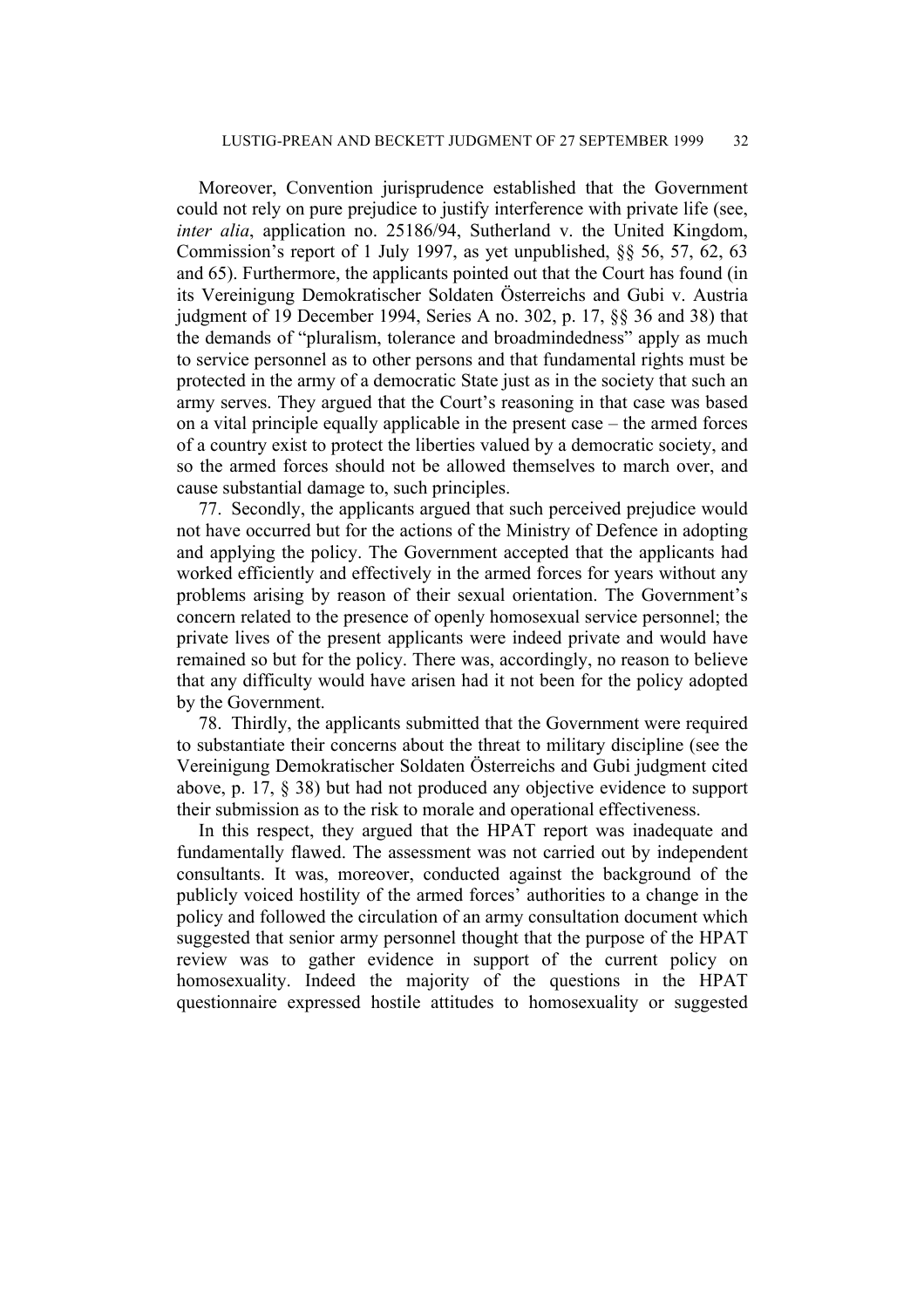negative responses. In addition, the report contained no concrete evidence of specific problems caused by the presence of homosexual personnel in the armed forces of the United Kingdom or overseas. Furthermore, it was based on a statistically insignificant response rate and those responding were not guaranteed anonymity.

79. As to the dismissal by the HPAT of the experience of other countries which did not ban homosexuals from their armed forces, the applicants considered that the statement in the report that armed forces' personnel of such other countries were more tolerant was not supported by any evidence. In any event, even if those other countries had written constitutions and, consequently, a longer tradition of respect for human rights, the Government were required to comply with their Convention obligations. Whether there was a lack of openly homosexual personnel serving in the armed forces of those countries or not, the fact remained that sexual orientation was part of an individual's private life and no conclusions could be drawn from the fact that homosexuals serving in foreign armed forces might have chosen to keep their sexuality private as they were entitled to do. The applicants also pointed to the number of United Kingdom service personnel who had worked and were currently working alongside homosexual personnel in the armed forces of other NATO countries without any apparent problems.

As to the assertion that investigations were necessary to avoid false declarations of homosexuality by those wishing to leave the armed forces, the applicants pointed to the lack of evidence of such false declarations presented by the Government and to the fact that they themselves had clearly wished to stay in the armed forces. In addition, they submitted that they felt obliged to answer the questions in the interviews because otherwise, as the Government accepted, their private and intimate affairs would have been the subject of wider and less discreet investigations elsewhere.

As to the Government's reliance on the Court's Kalaç judgment, the applicants pointed out that the case related to the sanctioning of public conduct and not of an individual's private characteristics.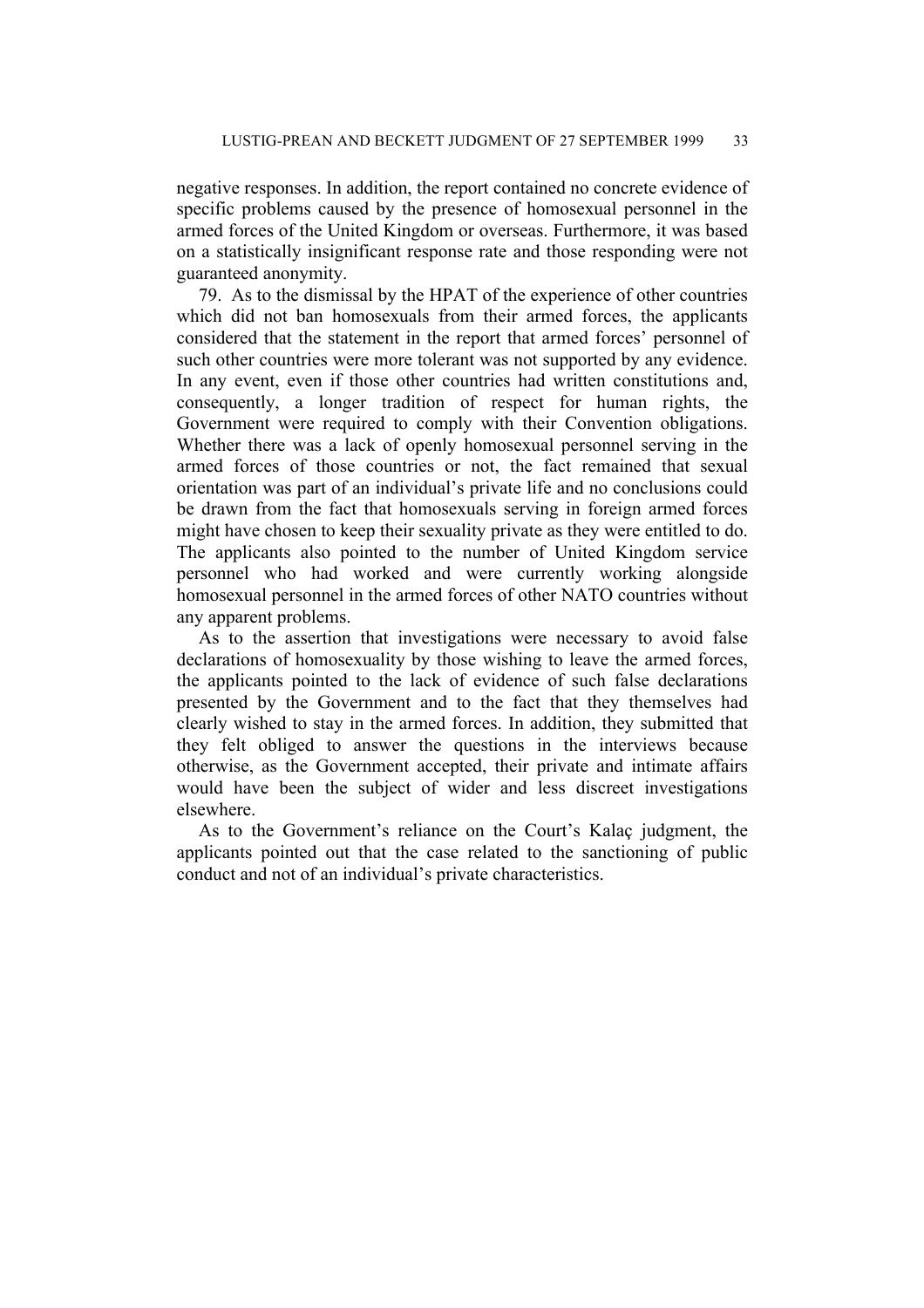#### **(c) The Court's assessment**

#### *(i) Applicable general principles*

80. An interference will be considered "necessary in a democratic society" for a legitimate aim if it answers a pressing social need and, in particular, is proportionate to the legitimate aim pursued (see the Norris judgment cited above, p. 18, § 41).

Given the matters at issue in the present case, the Court would underline the link between the notion of "necessity" and that of a "democratic society", the hallmarks of the latter including pluralism, tolerance and broadmindedness (see the Vereinigung Demokratischer Soldaten Österreichs and Gubi judgment cited above, p. 17, § 36, and the Dudgeon judgment cited above, p. 21, § 53).

81. The Court recognises that it is for the national authorities to make the initial assessment of necessity, though the final evaluation as to whether the reasons cited for the interference are relevant and sufficient is one for this Court. A margin of appreciation is left open to Contracting States in the context of this assessment, which varies according to the nature of the activities restricted and of the aims pursued by the restrictions (see the Dudgeon judgment cited above, pp. 21 and 23, §§ 52 and 59).

82. Accordingly, when the relevant restrictions concern "a most intimate part of an individual's private life", there must exist "particularly serious reasons" before such interferences can satisfy the requirements of Article 8 § 2 of the Convention (see the Dudgeon judgment cited above, p. 21, § 52).

When the core of the national security aim pursued is the operational effectiveness of the armed forces, it is accepted that each State is competent to organise its own system of military discipline and enjoys a certain margin of appreciation in this respect (see the Engel and Others judgment cited above, p. 25, § 59). The Court also considers that it is open to the State to impose restrictions on an individual's right to respect for his private life where there is a real threat to the armed forces' operational effectiveness, as the proper functioning of an army is hardly imaginable without legal rules designed to prevent service personnel from undermining it. However, the national authorities cannot rely on such rules to frustrate the exercise by individual members of the armed forces of their right to respect for their private lives, which right applies to service personnel as it does to others within the jurisdiction of the State. Moreover, assertions as to a risk to operational effectiveness must be "substantiated by specific examples" (see, *mutatis mutandis*, the Vereinigung Demokratischer Soldaten Österreichs and Gubi judgment cited above, p. 17, §§ 36 and 38, and the Grigoriades judgment cited above, pp. 2589-90, § 45).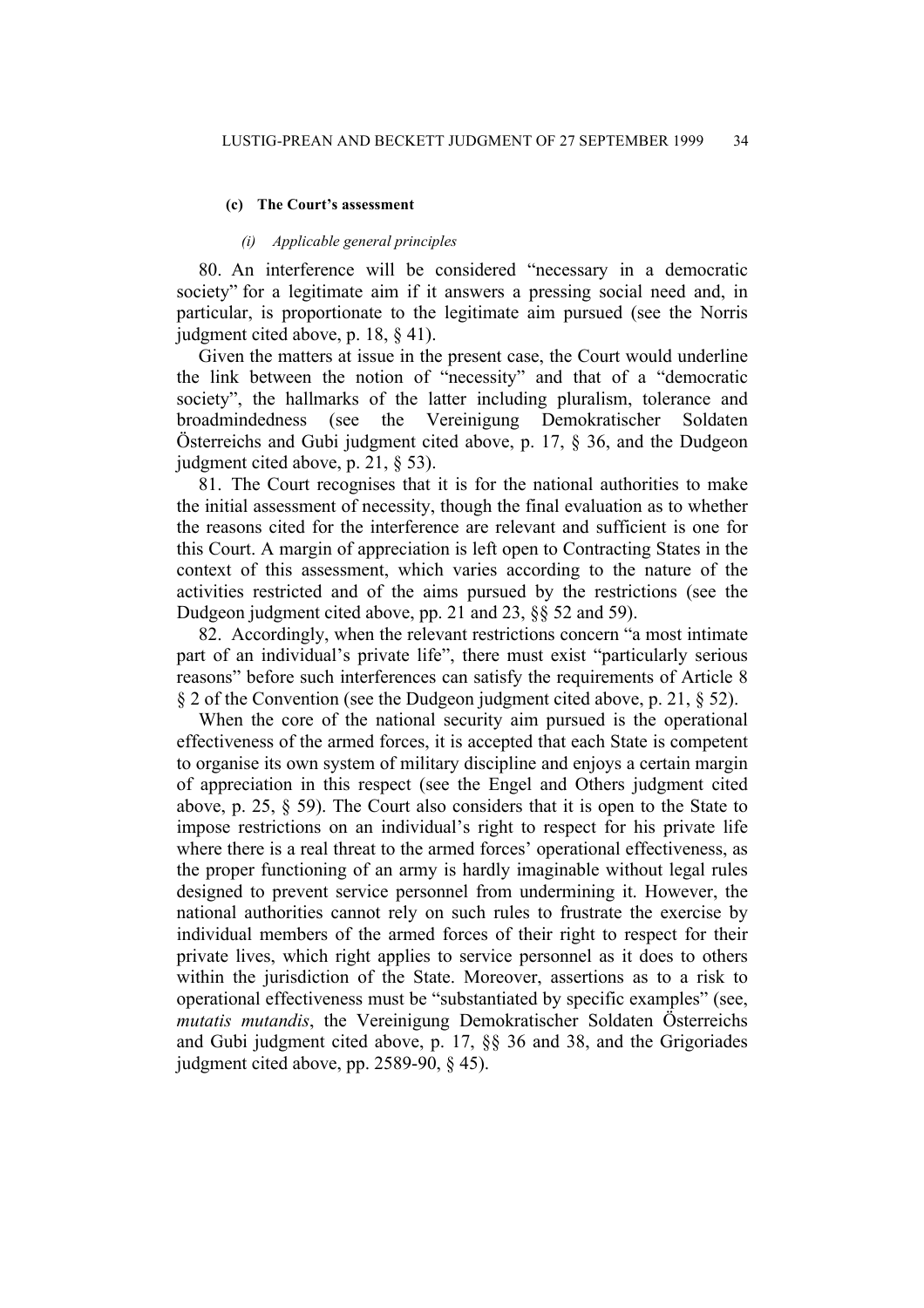#### *(ii) Application to the facts of the case*

83. It is common ground that the sole reason for the investigations conducted and for the applicants' discharge was their sexual orientation. Concerning as it did a most intimate aspect of an individual's private life, particularly serious reasons by way of justification were required (see paragraph 82 above). In the case of the present applicants, the Court finds the interferences to have been especially grave for the following reasons.

84. In the first place, the investigation process (see the Guidelines at paragraph 42 above and the Government's submissions at paragraph 73) was of an exceptionally intrusive character.

An anonymous letter to Mr Lustig-Prean's commanding officer, and Mr Beckett's confiding in a service chaplain, prompted the investigations into their sexual orientation, a matter which, until then, each applicant had kept private. The investigations were conducted by the service police, whose investigation methods were, according to the HPAT, based on criminal procedures and whose presence the HPAT described as widely publicised and strongly resented among the forces (see paragraph 42 above). It is clear from the transcripts of the interviews that the investigations had already commenced prior to the interviews. Two interviews were conducted with each applicant on the subject of their homosexuality and both applicants were asked detailed questions of an intimate nature about their particular sexual practices and preferences. Certain lines of questioning of both applicants were, in the Court's view, particularly intrusive and offensive and, indeed, the Government accepted that they could not defend the level of detailed questioning about precise sexual activities to which Mr Beckett was, at one point, subjected. Mr Beckett's locker was also searched, personal postcards and photographs were seized and he was later questioned on the content of these items. After the interviews, a service police report was prepared for the naval authorities on each applicant's homosexuality and related matters.

85. Secondly, the administrative discharge of the applicants had, as Sir Thomas Bingham MR described, a profound effect on their careers and prospects.

Prior to the events in question, both applicants enjoyed relatively successful service careers in their particular field. Mr Lustig-Prean had over twelve years' service in the navy and the year before he was discharged he had been promoted to lieutenant-commander. His evaluations prior to and after his discharge were very positive. Mr Beckett enlisted for twenty two years' service. He had served in the navy for over four years and was a substantive weapons engineering mechanic when discharged in July 1993. His evaluations prior to and after his discharge were also very positive. The Government accepted in their observations that neither of the applicants' service records nor the conduct of the applicants gave any grounds for complaint and the High Court described their service records as "exemplary".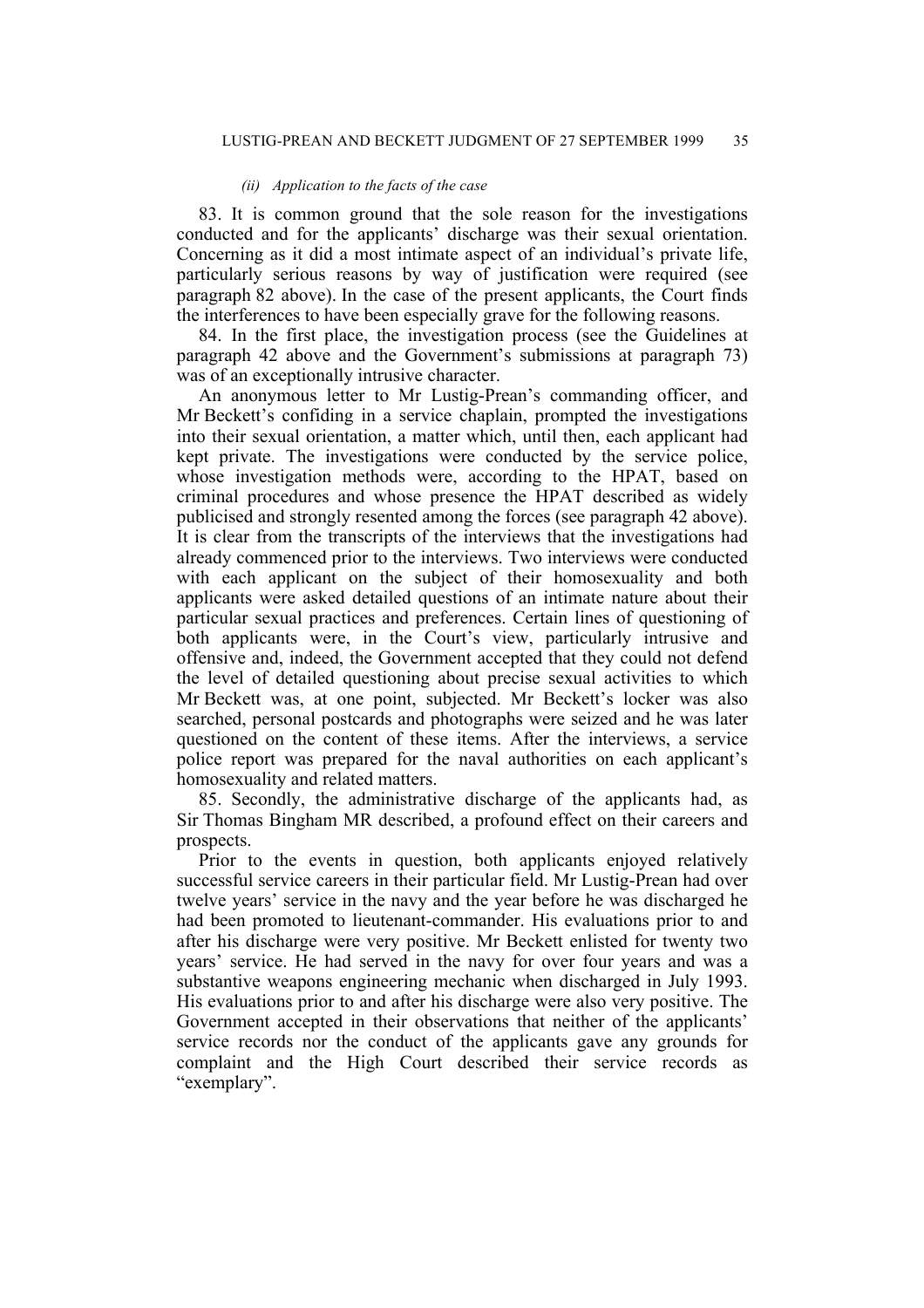The Court notes, in this respect, the unique nature of the armed forces (underlined by the Government in their pleadings before the Court) and, consequently, the difficulty in directly transferring essentially military qualifications and experience to civilian life. In this regard, it recalls that one of the reasons why the Court considered Mrs Vogt's dismissal from her post as a school teacher to be a "very severe measure", was its finding that school teachers in her situation would "almost certainly be deprived of the opportunity to exercise the sole profession for which they have a calling, for which they have been trained and in which they have acquired skills and experience" (Vogt judgment cited above, p. 29, § 60).

86. Thirdly, the absolute and general character of the policy which led to the interferences in question is striking (see the Dudgeon judgment cited above, p. 24, § 61, and the Vogt judgment cited above, p. 28, § 59). The policy results in an immediate discharge from the armed forces once an individual's homosexuality is established and irrespective of the individual's conduct or service record. With regard to the Government's reference to the Kalaç judgment, the Court considers that the compulsory retirement of Mr Kalaç is to be distinguished from the discharge of the present applicants, the former being dismissed on grounds of his conduct while the applicants were discharged on grounds of their innate personal characteristics.

87. Accordingly, the Court must consider whether, taking account of the margin of appreciation open to the State in matters of national security, particularly convincing and weighty reasons exist by way of justification for the interferences with the applicants' right to respect for their private lives.

88. The core argument of the Government in support of the policy is that the presence of open or suspected homosexuals in the armed forces would have a substantial and negative effect on morale and, consequently, on the fighting power and operational effectiveness of the armed forces. The Government rely in this respect on the report of the HPAT and, in particular, on Section F of the report.

Although the Court acknowledges the complexity of the study undertaken by the HPAT, it entertains certain doubts as to the value of the HPAT report for present purposes. The independence of the assessment contained in the report is open to question given that it was completed by Ministry of Defence civil servants and service personnel (see paragraph 44 above) and given the approach to the policy outlined in the letter circulated by the Ministry of Defence in August 1995 to management levels in the armed forces (see paragraph 26 above). In addition, on any reading of the Report and the methods used (see paragraph 45 above), only a very small proportion of the armed forces' personnel participated in the assessment. Moreover, many of the methods of assessment (including the consultation with policy-makers in the Ministry of Defence, one-to-one interviews and the focus group discussions) were not anonymous. It also appears that many of the questions in the attitude survey suggested answers in support of the policy.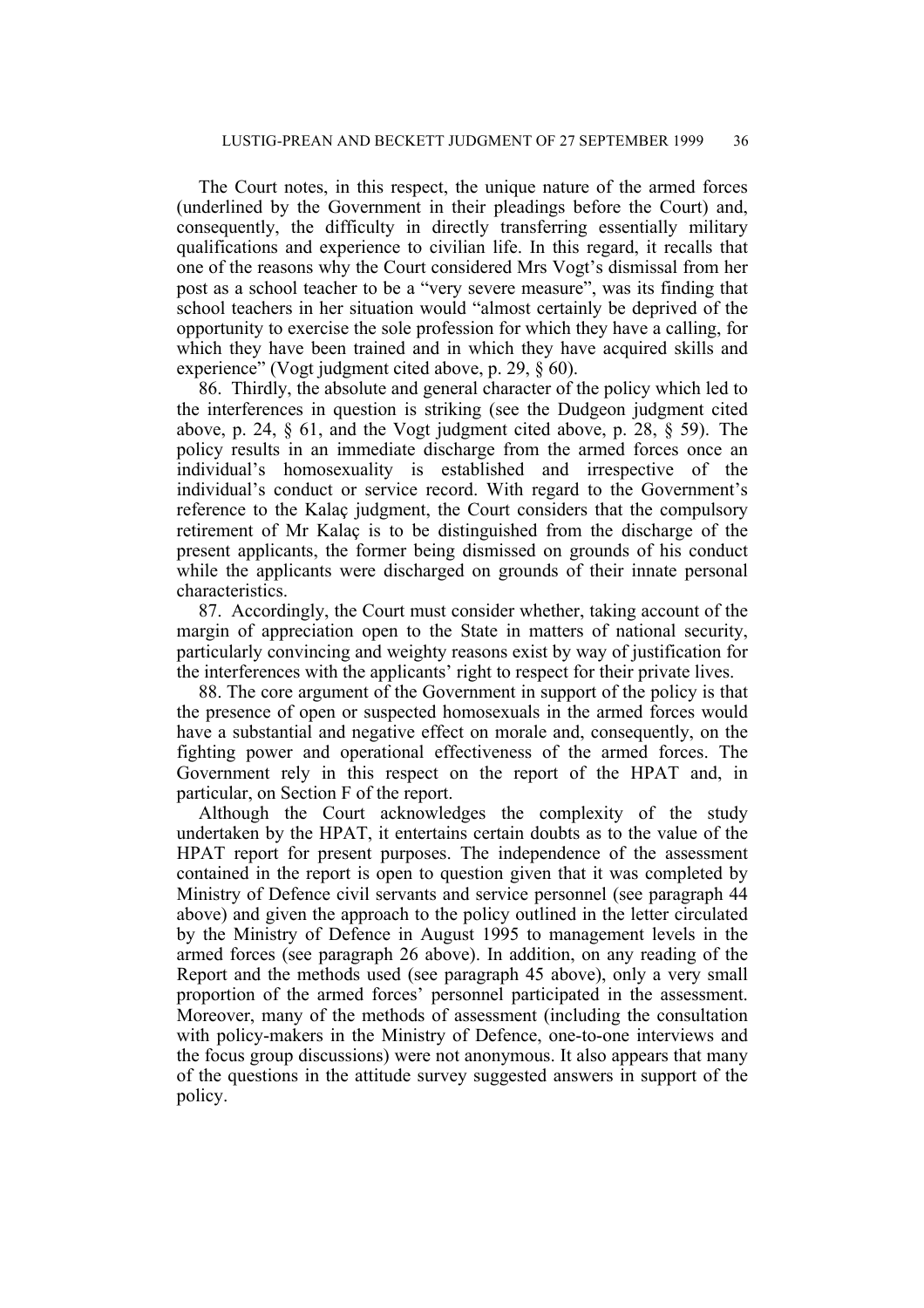89. Even accepting that the views on the matter which were expressed to the HPAT may be considered representative, the Court finds that the perceived problems which were identified in the HPAT report as a threat to the fighting power and operational effectiveness of the armed forces were founded solely upon the negative attitudes of heterosexual personnel towards those of homosexual orientation. The Court observes, in this respect, that no moral judgment is made on homosexuality by the policy, as was confirmed in the affidavit of the Vice Chief of the Defence Staff filed in the Perkins' proceedings (see paragraph 43 above). It is also accepted by the Government that neither the records nor conduct of the applicants nor the physical capability, courage, dependability and skills of homosexuals in general are in any way called into question by the policy.

90. The question for the Court is whether the above-noted negative attitudes constitute sufficient justification for the interferences at issue.

The Court observes from the HPAT report that these attitudes, even if sincerely felt by those who expressed them, ranged from stereotypical expressions of hostility to those of homosexual orientation, to vague expressions of unease about the presence of homosexual colleagues. To the extent that they represent a predisposed bias on the part of a heterosexual majority against a homosexual minority, these negative attitudes cannot, of themselves, be considered by the Court to amount to sufficient justification for the interferences with the applicants' rights outlined above, any more than similar negative attitudes towards those of a different race, origin or colour.

91. The Government emphasised that the views expressed in the HPAT report served to show that any change in the policy would entail substantial damage to morale and operational effectiveness. The applicants considered these submissions to be unsubstantiated.

92. The Court notes the lack of concrete evidence to substantiate the alleged damage to morale and fighting power that any change in the policy would entail. Thorpe LJ in the Court of Appeal found that there was no actual or significant evidence of such damage as a result of the presence of homosexuals in the armed forces (see paragraph 33 above), and the Court further considers that the subsequent HPAT assessment did not, whatever its value, provide evidence of such damage in the event of the policy changing. Given the number of homosexuals dismissed between 1991 and 1996 (see paragraph 60 above), the number of homosexuals who were in the armed forces at the relevant time cannot be said to be insignificant. Even if the absence of such evidence can be explained by the consistent application of the policy, as submitted by the Government, this is insufficient to demonstrate to the Court's satisfaction that operational effectiveness problems of the nature and level alleged can be anticipated in the absence of the policy (see the Vereinigung Demokratischer Soldaten Österreichs and Gubi judgment cited above, p. 17, § 38).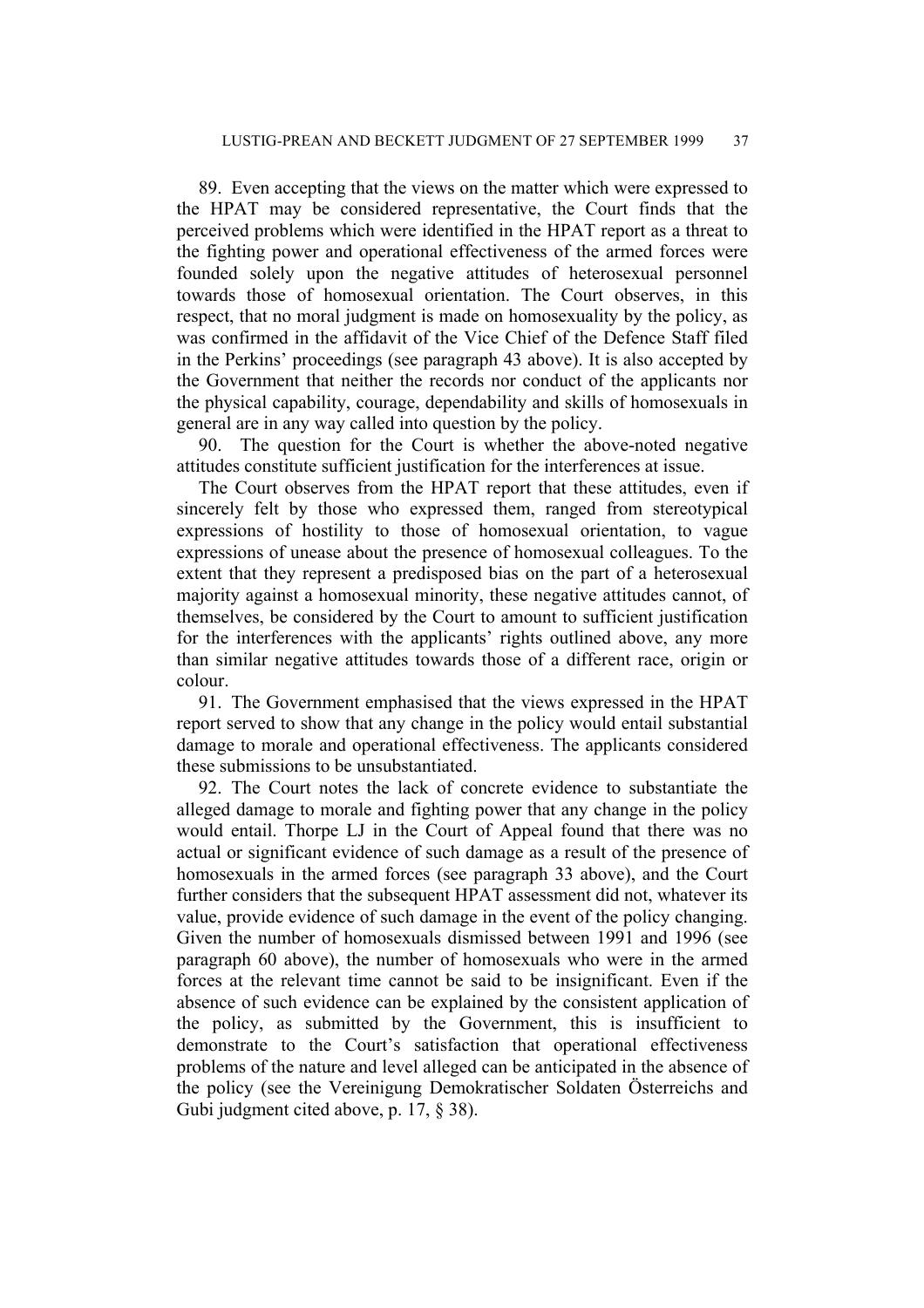93. However, in the light of the strength of feeling expressed in certain submissions to the HPAT and the special, interdependent and closely knit nature of the armed forces' environment, the Court considers it reasonable to assume that some difficulties could be anticipated as a result of any change in what is now a long-standing policy. Indeed, it would appear that the presence of women and racial minorities in the armed forces led to relational difficulties of the kind which the Government suggest admission of homosexuals would entail (see paragraphs 56 and 57 above).

94. The applicants submitted that a strict code of conduct applicable to all personnel would address any potential difficulties caused by negative attitudes of heterosexuals. The Government, while not rejecting the possibility out of hand, emphasised the need for caution given the subject matter and the armed forces context of the policy and pointed out that this was one of the options to be considered by the next Parliamentary Select Committee in 2001.

95. The Court considers it important to note, in the first place, the approach already adopted by the armed forces to deal with racial discrimination and with racial and sexual harassment and bullying (see paragraphs 56-57 above). The January 1996 Directive, for example, imposed both a strict code of conduct on every soldier together with disciplinary rules to deal with any inappropriate behaviour and conduct. This dual approach was supplemented with information leaflets and training programmes, the army emphasising the need for high standards of personal conduct and for respect for others.

The Government, nevertheless, underlined that it is "the knowledge or suspicion of homosexuality" which would cause the morale problems and not conduct, so that a conduct code would not solve the anticipated difficulties. However, in so far as negative attitudes to homosexuality are insufficient, of themselves, to justify the policy (see paragraph 90 above), they are equally insufficient to justify the rejection of a proposed alternative. In any event, the Government themselves recognised during the hearing that the choice between a conduct code and the maintenance of the policy lay at the heart of the judgment to be made in this case. This is also consistent with the Government's direct reliance on Section F of the HPAT's report, where the anticipated problems identified as posing a risk to morale were almost exclusively problems relating to behaviour and conduct (see paragraphs 46-47 above).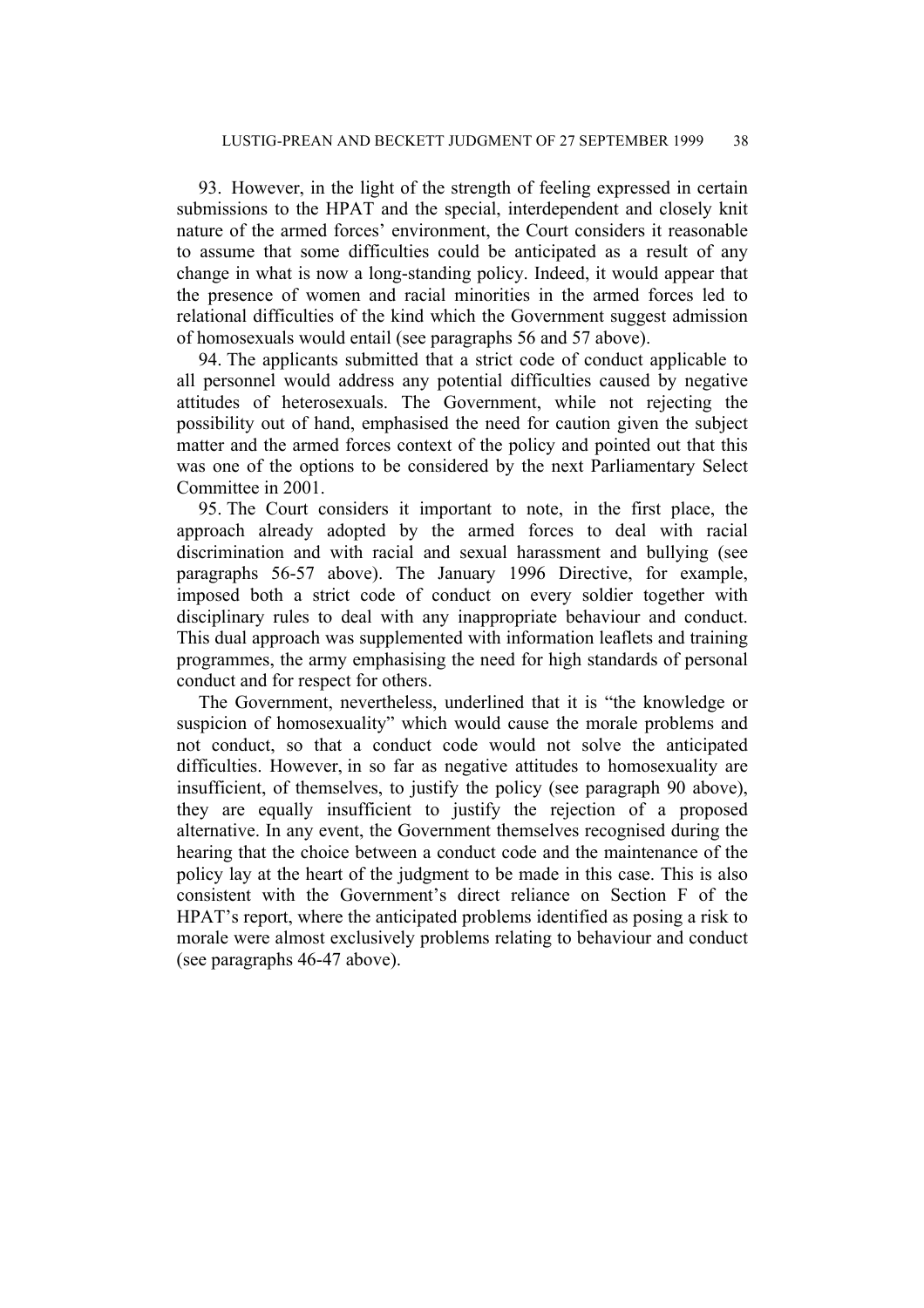The Government maintained that homosexuality raised problems of a type and intensity that race and gender did not. However, even if it can be assumed that the integration of homosexuals would give rise to problems not encountered with the integration of women or racial minorities, the Court is not satisfied that the codes and rules which have been found to be effective in the latter case would not equally prove effective in the former. The "robust indifference" reported by the HPAT of the large number of British armed forces' personnel serving abroad with allied forces to homosexuals serving in those foreign forces, serves to confirm that the perceived problems of integration are not insuperable (see paragraph 52 above).

96. The Government highlighted particular problems which might be posed by the communal accommodation arrangements in the armed forces. Detailed submissions were made during the hearing, the parties disagreeing as to the potential consequences of shared single-sex accommodation and associated facilities.

The Court notes that the HPAT itself concluded that separate accommodation for homosexuals would not be warranted or wise and that substantial expenditure would not, therefore, have to be incurred in this respect. Nevertheless, the Court remains of the view that it has not been shown that the conduct codes and disciplinary rules referred to above could not adequately deal with any behavioural issues arising on the part either of homosexuals or of heterosexuals.

97. The Government, referring to the relevant analysis in the HPAT report, further argued that no worthwhile lessons could be gleaned from the relatively recent legal changes in those foreign armed forces which now admitted homosexuals. The Court disagrees. It notes the evidence before the domestic courts to the effect that the European countries operating a blanket legal ban on homosexuals in their armed forces are now in a small minority. It considers that, even if relatively recent, the Court cannot overlook the widespread and consistently developing views and associated legal changes to the domestic laws of Contracting States on this issue (see the Dudgeon judgment cited above, pp. 23-24, § 60).

98. Accordingly, the Court concludes that convincing and weighty reasons have not been offered by the Government to justify the policy against homosexuals in the armed forces or, therefore, the consequent discharge of the applicants from those forces.

99. While the applicants' administrative discharges were a direct consequence of their homosexuality, the Court considers that the justification for the investigations into the applicants' homosexuality requires separate consideration in so far as those investigations continued after the applicants' early and clear admissions of homosexuality.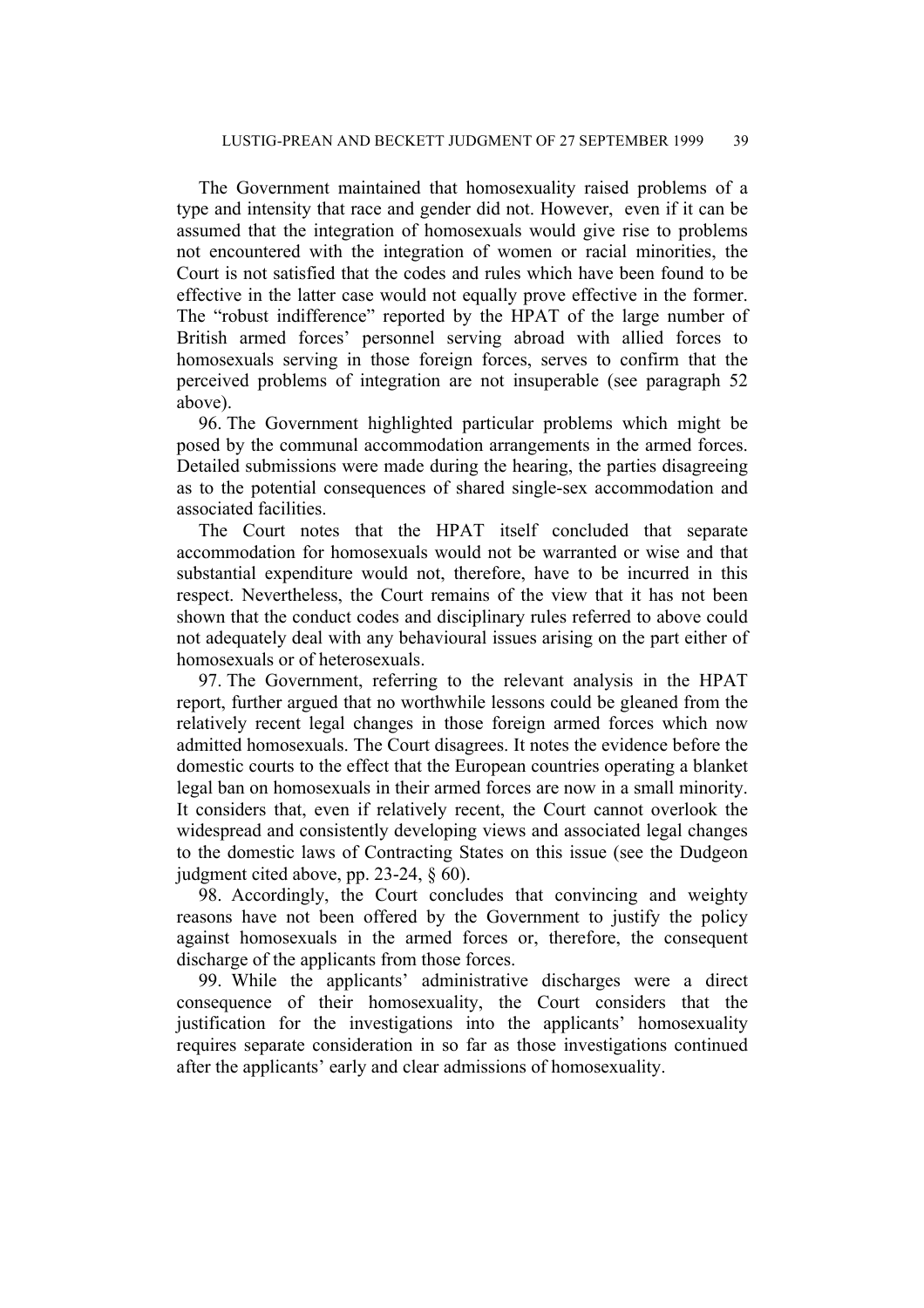100. The Government maintained that investigations, including the interviews and searches, were necessary in order to detect false claims of homosexuality by those seeking administrative discharges from the armed forces. The Government cited five examples of individuals in the armed forces who had relatively recently made such false claims. However, since it was and is clear, in the Court's opinion, that at the relevant time both Mr Lustig-Prean and Mr Beckett wished to remain in the navy, the Court does not find that the risk of false claims of homosexuality could, in the case of the present applicants, provide any justification for their continued questioning.

101. The Government further submitted that the medical, security and disciplinary concerns outlined by the HPAT justified certain lines of questioning of the applicants. However, the Court observes that, in the HPAT report, security issues relating to those suspected of being homosexual were found not to stand up to close examination as a ground for maintaining the policy. The Court is, for this reason, not persuaded that the risk of blackmail, being the main security ground canvassed by the Government, justified the continuation of the questioning of either of the present applicants. Similarly, the Court does not find that the clinical risks (which were, in any event, substantially discounted by the HPAT as a ground for maintaining the policy) justified the extent of the applicants' questioning. Moreover, no disciplinary issue existed in the case of either applicant.

102. The Government, referring to the cautions given to the applicants at the beginning of their interviews, further argued that the applicants were not obliged to participate in the interview process. Moreover, Mr Beckett was asked to consent to a search of his locker. The Court considers, however, that the applicants did not have any real choice but to cooperate. It is clear that the interviews formed a standard and important part of the investigation process which was designed to verify to "a high standard of proof" the sexual orientation of the applicants (see the Guidelines at paragraph 42 above and the Government's submissions at paragraph 73). Had the applicants not participated in the interview process and had Mr Beckett not consented to the search, the Court is satisfied that the authorities would have proceeded to verify the suspected homosexuality of the applicants by other means which were likely to be less discreet. This was, in fact, made clear a number of times to Mr Lustig-Prean during his interview, who confirmed that he wished to keep the matter as discreet as possible.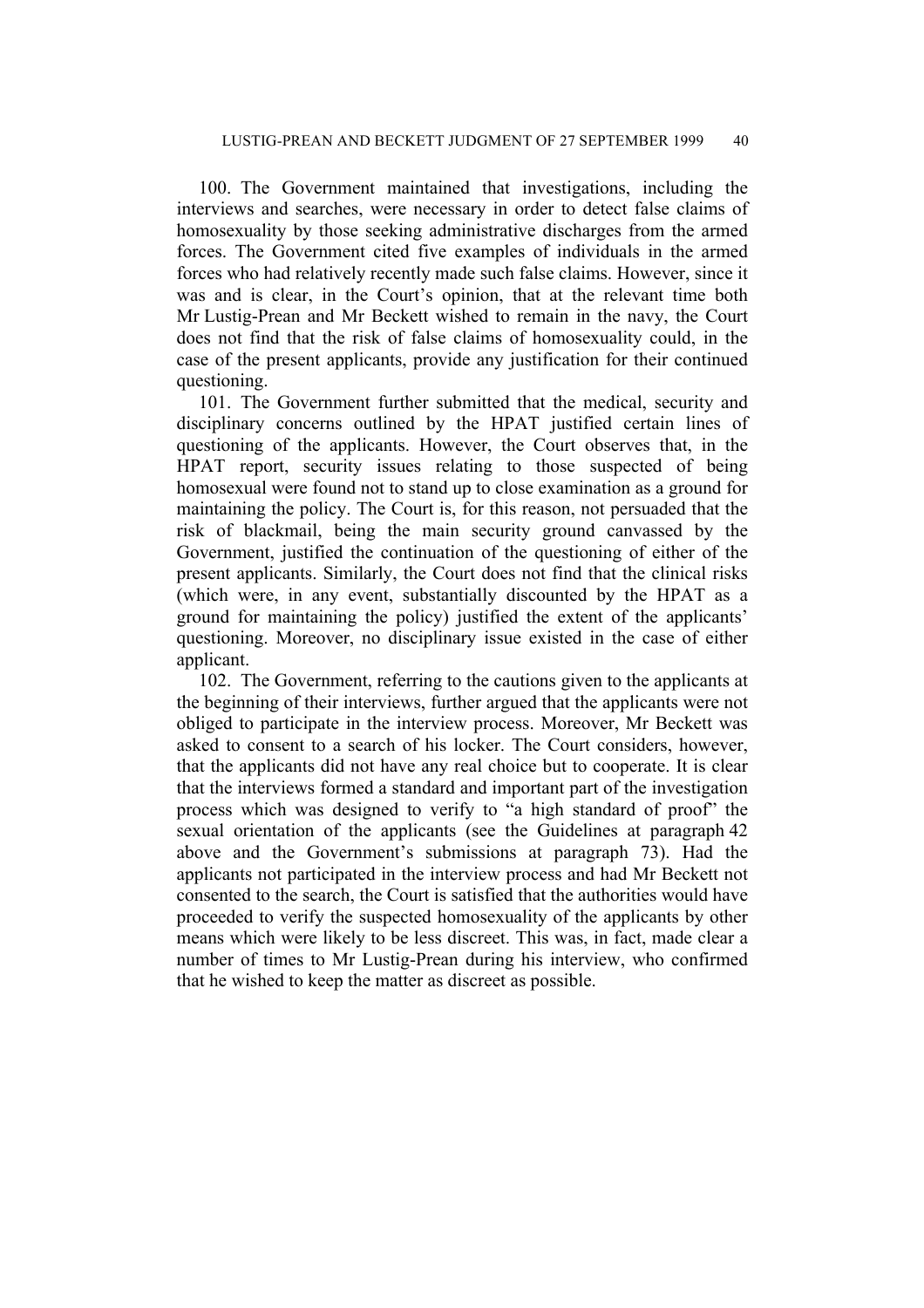103. In such circumstances, the Court considers that the Government have not offered convincing and weighty reasons justifying the continued investigation of the applicants' sexual orientation once they had confirmed their homosexuality to the naval authorities.

104. In sum, the Court finds that neither the investigations conducted into the applicants' sexual orientation, nor their discharge on the grounds of their homosexuality in pursuance of the Ministry of Defence policy, were justified under Article 8 § 2 of the Convention.

105. Accordingly, there has been a violation of Article 8 of the **Convention** 

## II. ALLEGED VIOLATION OF ARTICLE 14 OF THE CONVENTION IN CONJUNCTION WITH ARTICLE 8

106. The applicants also invoked Article 14 of the Convention in conjunction with Article 8 in relation to the operation of the Ministry of Defence policy against them. Article 14 reads as follows:

"The enjoyment of the rights and freedoms set forth in [the] Convention shall be secured without discrimination on any ground such as sex, race, colour, language, religion, political or other opinion, national or social origin, association with a national minority, property, birth or other status."

107. The Government argued that no separate issue arose under Article 14 of the Convention and the applicants relied on their submissions outlined in the context of Article 8 above.

108. The Court considers that, in the circumstances of the present case, the applicants' complaints that they were discriminated against on grounds of their sexual orientation by reason of the existence and application of the policy of the Ministry of Defence, amounts in effect to the same complaint, albeit seen from a different angle, that the Court has already considered in relation to Article 8 of the Convention (see the Dudgeon judgment cited above, pp. 25-26, §§ 64-70).

109. Accordingly, the Court considers that the applicants' complaints under Article 14 in conjunction with Article 8 do not give rise to any separate issue.

## III. APPLICATION OF ARTICLE 41 OF THE CONVENTION

#### 110. Article 41 of the Convention provides:

"If the Court finds that there has been a violation of the Convention or the Protocols thereto, and if the internal law of the High Contracting Party concerned allows only partial reparation to be made, the Court shall, if necessary, afford just satisfaction to the injured party."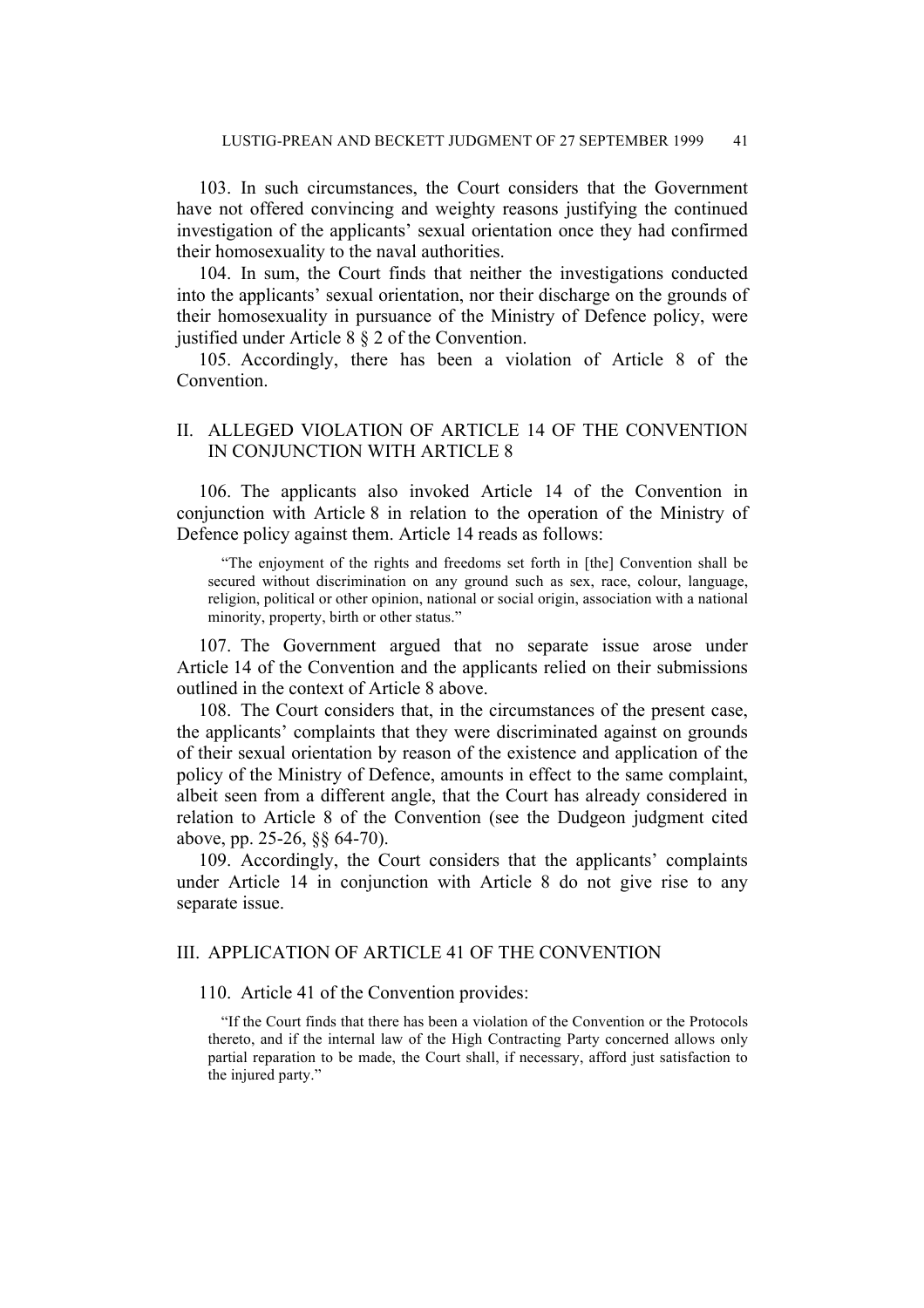111. The applicants submitted detailed claims for compensation in respect of pecuniary and non-pecuniary damage and for the reimbursement of their costs and expenses. However, they required further information from the Government before they could complete their proposals.

112. The Government argued at the hearing that a finding of a violation would be sufficient just satisfaction or, in the alternative, that the submissions of the applicants were inflated. The Government also required further time to respond in detail to the applicants' definitive proposals.

113. The Court has already agreed to provide further time to the parties to submit their definitive just satisfaction proposals. Accordingly, the Court considers that the question raised under Article 41 is not yet ready for decision. It is, accordingly, necessary to reserve it and to fix the further procedure, account being taken of the possibility of an agreement between the parties (Rule 75 § 4 of the Rules of Court).

## FOR THESE REASONS, THE COURT UNANIMOUSLY

- 1. *Holds* that there has been a violation of Article 8 of the Convention;
- 2. *Holds* that no separate issue arises under Article 14 of the Convention taken in conjunction with Article 8;
- 3. *Holds* that the question of the application of Article 41 of the Convention is not ready for decision;

Consequently,

(a) *reserves* the said question;

(b) *invites* the parties to notify the Court of any agreement they may reach;

(c) *reserves* the further procedure and *delegates* to the President the power to fix the same if need be.

Done in English and in French, and delivered at a public hearing in the Human Rights building, Strasbourg, on 27 September 1999.

> J.-P. COSTA President

S. DOLLÉ Registrar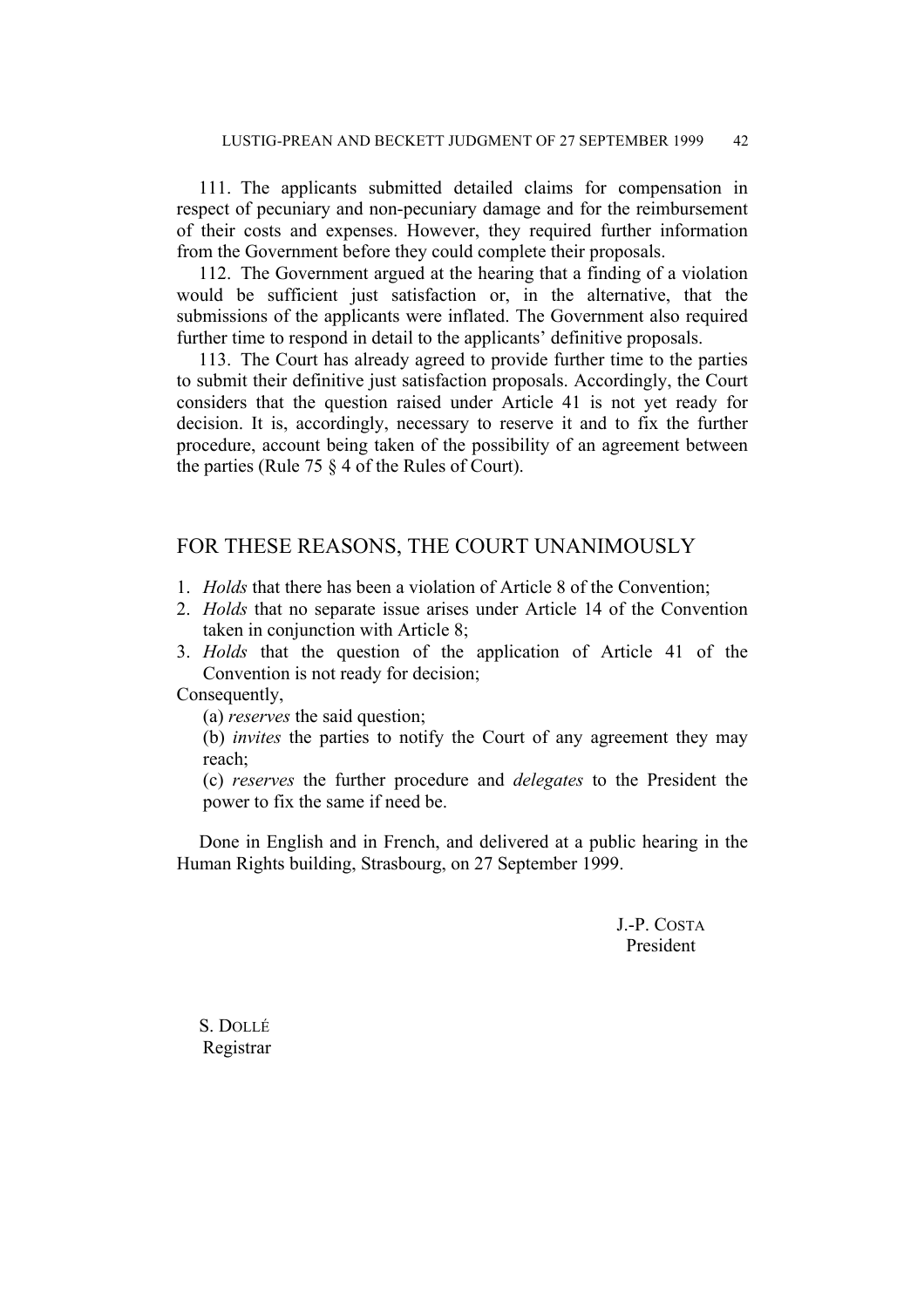In accordance with Article 45 § 2 of the Convention and Rule 74 § 2 of the Rules of Court, the partly concurring, partly dissenting opinion of Mr Loucaides is annexed to this judgment.

> J-P.C. S.D.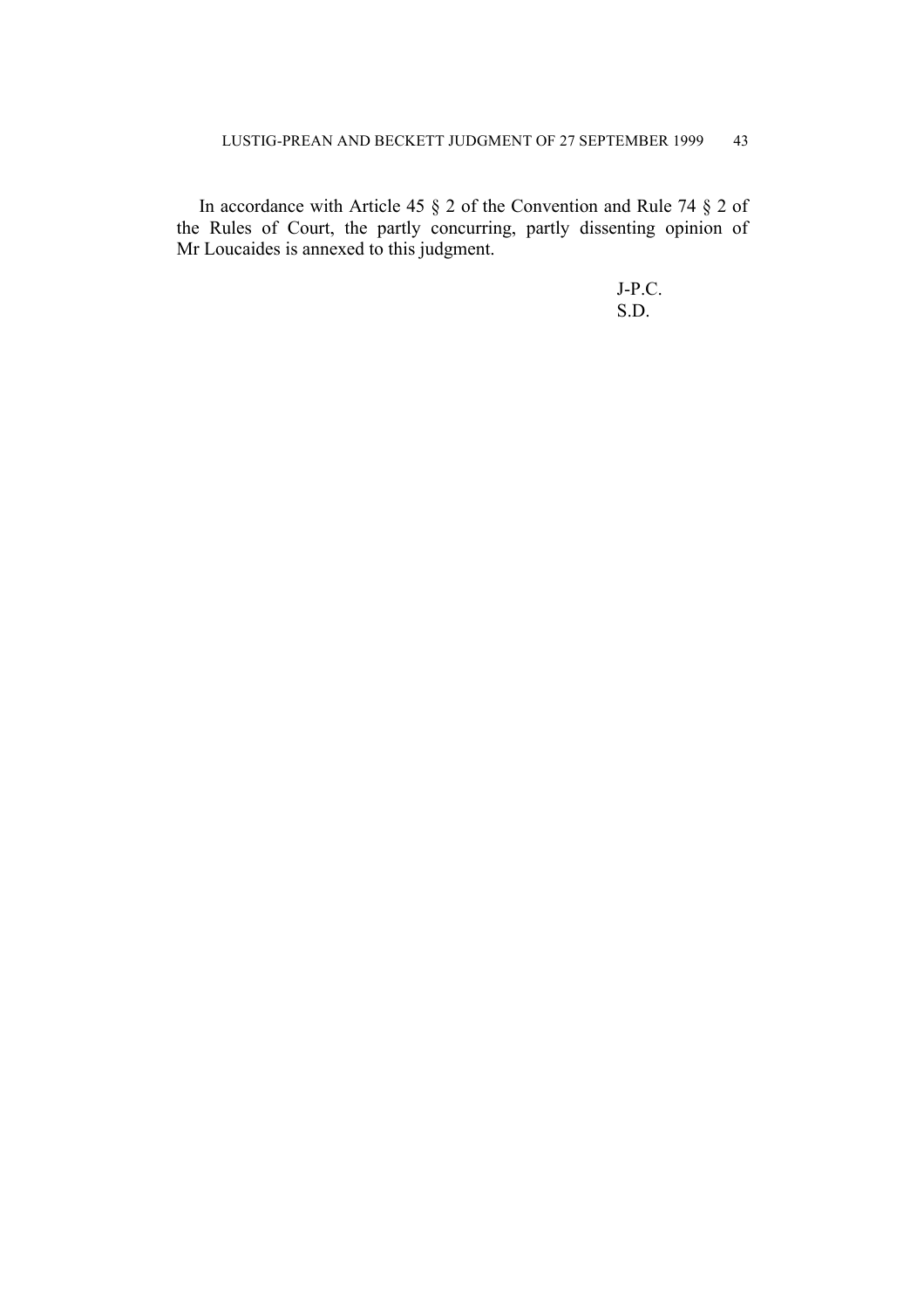## PARTLY CONCURRING, PARTLY DISSENTING OPINION OF JUDGE LOUCAIDES

I agree with the majority on all points except as regards the finding that there has been a violation of Article 8 of the Convention by reason of the applicants' discharge from the armed forces on account of their homosexuality.

In this respect I have been convinced by the argument of the Government that particular problems might be posed by the communal accommodation arrangements in the armed forces. The applicants would have to share single-sex accommodation and associated facilities (showers, toilets, etc.) with their heterosexual colleagues. To my mind, the problems in question are in substance analogous to those which would result from the communal accommodation of male members of the armed forces with female members. What makes it necessary for males not to share accommodation and other associated facilities with females is the difference in their sexual orientation. It is precisely this difference between homosexuals and heterosexuals which makes the position of the Government convincing.

I find the answer given by the majority regarding this aspect of the case unsatisfactory. The Court noted (at paragraph 96 of the judgment) that the HPAT considered that "separate accommodation for homosexuals would not be warranted or wise" and the Court found that, in any case, "it ha[d] not been shown that the conduct codes and disciplinary rules ... could not adequately deal with any behavioural issues arising on the part either of homosexuals or of heterosexuals". The fact that separate accommodation is not "warranted or wise" does not justify communal accommodation if such accommodation is really problematic. On the other hand, "conduct codes and disciplinary rules" cannot change the sexual orientation of people and the relevant problems which – for the purposes of the issue under consideration – in the analogous case of women makes it incumbent to accommodate them separately from male soldiers. It is the compulsory living together of groups of people of different sexual orientation which creates the problem. I should add here that if homosexuals had a right to be members of the armed forces their sexual orientation could become known either through them disclosing it or manifesting it in some way.

The aim of not allowing homosexuals in the armed forces was to ensure the operational effectiveness of the armed forces and to this extent the resulting interferences pursued the legitimate aims of "the interests of national security" and "the prevention of disorder". This was accepted by the Court. My disagreement with the majority relates to the question of whether the interference in the present case can be considered "necessary in a democratic society" for the aim in question. The majority underlined the principle that when the relevant restrictions to a Convention right concern a most intimate part of an individual's private life there must exist particularly